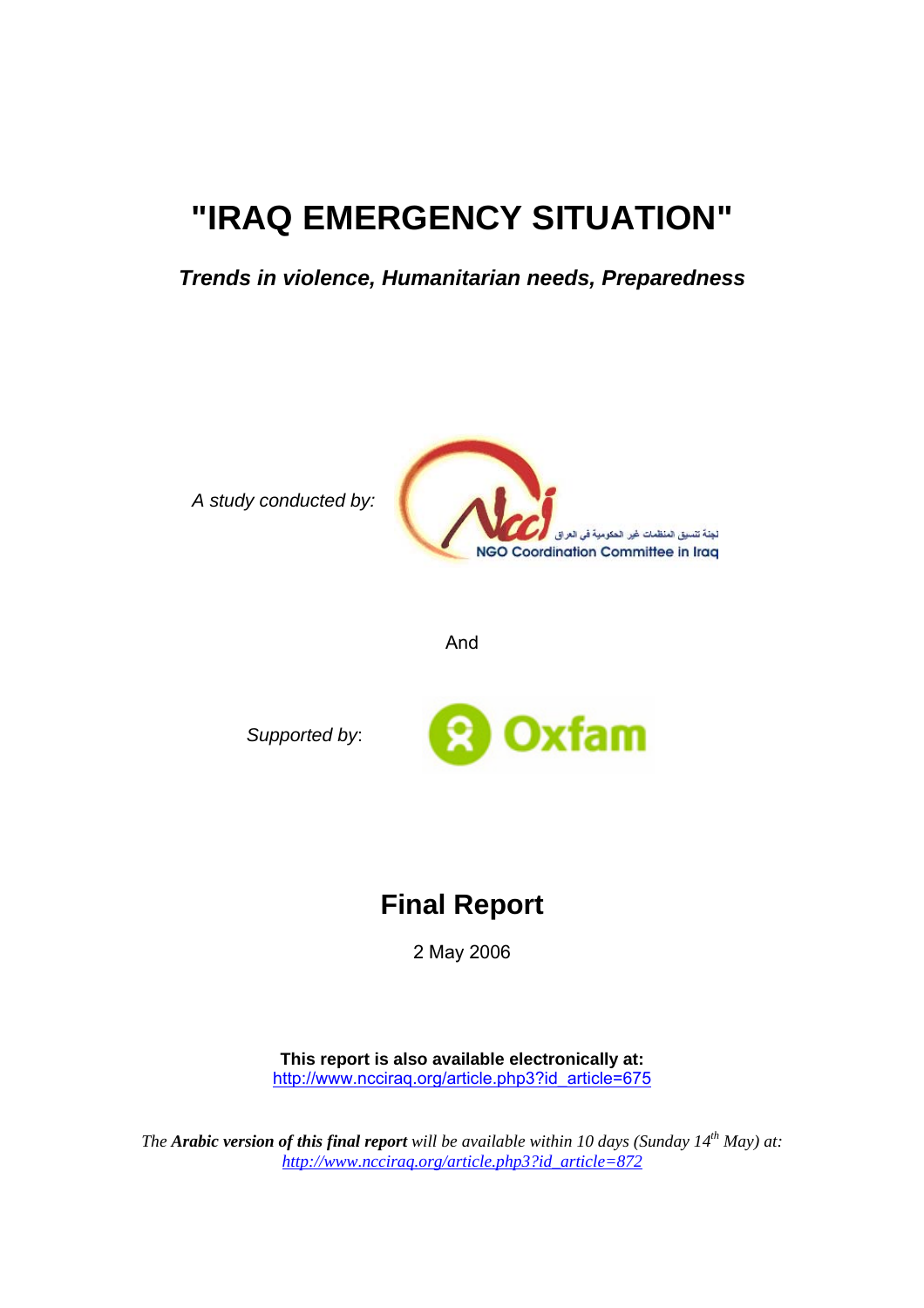#### **Executive Summary**

As politicians and observers of Iraq – local and international - debate whether or not there is civil war in Iraq it is vital to focus all efforts on ensuring that the current situation does not worsen still further, and that all is done to prepare to meet current and anticipated emergency humanitarian needs. While attacks by insurgents and counter-insurgency operations continue and sectarian violence deepens and spreads, it is civilians that are paying the price. Violence is presently heavily concentrated in the Centre and less so in the South of Iraq, but the whole country needs to be prepared to respond to current and future emergency situations, whether in terms of conflict or natural disasters. A more in-depth study of the challenges, shortfalls and constraints that NGOs face in responding to emergencies in Iraq vis-àvis possible trends of violence is urgently required.

Therefore, the **objectives** of this study are to:

- Examine the possible humanitarian impact of trends of violence in Iraq;
- Compare current emergency response capacity and that ideally needed; and
- Set out recommendations for potential pathways to reaching durable solutions.

This will enable NGOs – as well as Donors, the UN, Iraqi Authorities, and other third parties - to better understand and elucidate the measures that can be taken to anticipate the humanitarian needs resulting from emergency situations, current and foreseen, in order to enhance response. Recommendations will be used to encourage active advocacy and to bring the NGO community and the UN to a synergistic approach leading to a shared strategy, which, if implemented, could significantly improve emergency preparedness and humanitarian response in Iraq.

The **main findings** of this Final Report are the following:

- $\triangleright$  Humanitarian needs in Iraq arise from three primary causes: violence, natural disasters and disease, and weak infrastructure. However, *violence is a critical, all-pervasive characteristic in the lives of people in many parts of Iraq.*
- $\triangleright$  The combination of military operations, sectarian and political violence, as well as criminality and lawlessness, has *devastating humanitarian consequences for Iraq's civilians* in terms of death, injury, illness, displacement, denial of fundamental human rights, destruction of homes, vital facilities and infrastructure, *as well as for humanitarian actors seeking to meet their needs* – in terms of a decrease in resources and ability to respond.
- $\triangleright$  Human and material resources are already struggling to meet current humanitarian needs. *Needs will become acute and massive if the security situation worsens still further.*
- ¾ *The worst case scenario in terms of possible violence escalation has not yet been reached*. However, many of the criteria underlining a trend towards that scenario are already present.
- $\triangleright$  In an ideal preparedness and response situation, operationalisation involves three stages - prevention; preparation; implementation - and key actors and stakeholders each have critical roles, rights and responsibilities during each of these stages. *Currently, these roles and responsibilities are not being adequately addressed and rights are not respected.*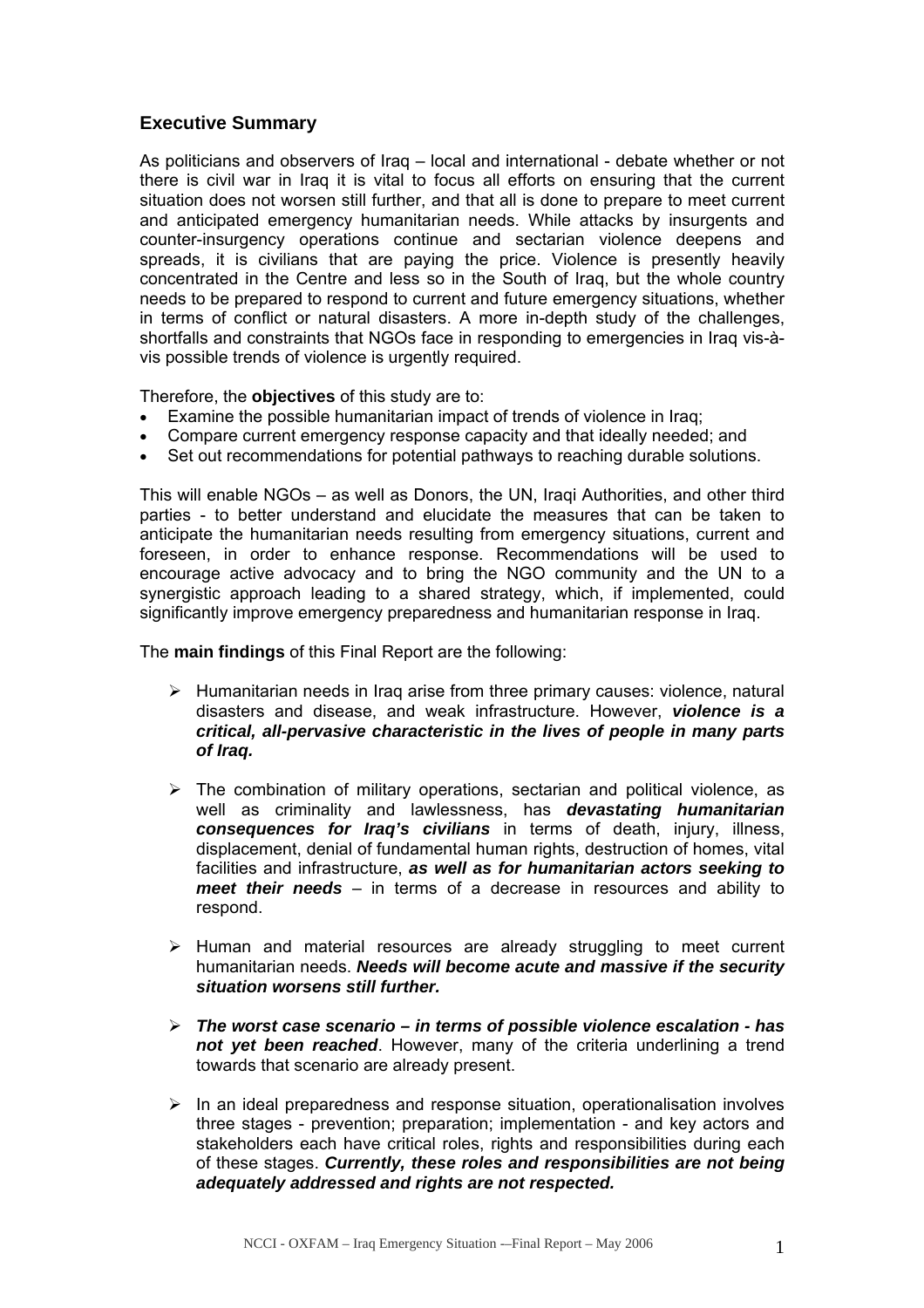$\triangleright$  Obstacles to preparing for and responding to emergencies in an effective and timely manner include lack of means, lack of preparedness, high level of violence, as well as other characteristics of the local context. *These issues impact upon each other, forming a vicious circle of obstacles which, as the level of needs rise and the violence lasts for longer and longer, becomes increasingly challenging to break.*

Recognising the tension that exists between the decreasing operational humanitarian space and the massive needs in Iraq the recommendations in this report set out a pragmatic approach in the context of a wider framework and longer term vision:

#### **Summary of Recommendations:**

#### *I. Stop the violence, recognise the state of humanitarian emergency present in some parts of Iraq and support the most vulnerable accordingly*

- IA, All Belligerents (MNF-I, ISF, Militias, other Armed Groups), Local Communities, Regional Actors and wider International Community to refuse the normalisation of violence and stop hostilities
- Donors, IA, and wider International Community to recognise humanitarian emergencies where and when they occur in Iraq
- IA to improve availability and quality of natural resources as a first response to emergencies

#### *II. Attain active and efficient coordination amongst all actors to plan, update and improve operational response for ongoing and developing emergency situations, and include local communities and Iraqi aid workers as central actors in this process*

- All actors to improve coordination
- UN Agencies, Donors, IA, IOs, INGOs to recognise local communities and Iraqi aid workers as central actors in emergency response
- IA, Donors, UN Agencies, NGOs to update and improve operational responses

#### *III. Create emergency funds that are accessible and flexible in order to prepare operational responses for emergency situations*

- Donors, UN Agencies, IOs and NGOs to enhance trust between field actors and funding bodies
- Donors, UN Agencies and IA to provide adequate and appropriate funding for emergencies

#### *IV. Recognise humanitarian organisations as appropriate, essential and neutral actors in meeting the needs of the most vulnerable and establishing humanitarian corridors accordingly*

- All actors to recognise humanitarian organisations as appropriate, essential and neutral actors
- IA and All Belligerents to establish humanitarian corridors to facilitate access to vulnerable populations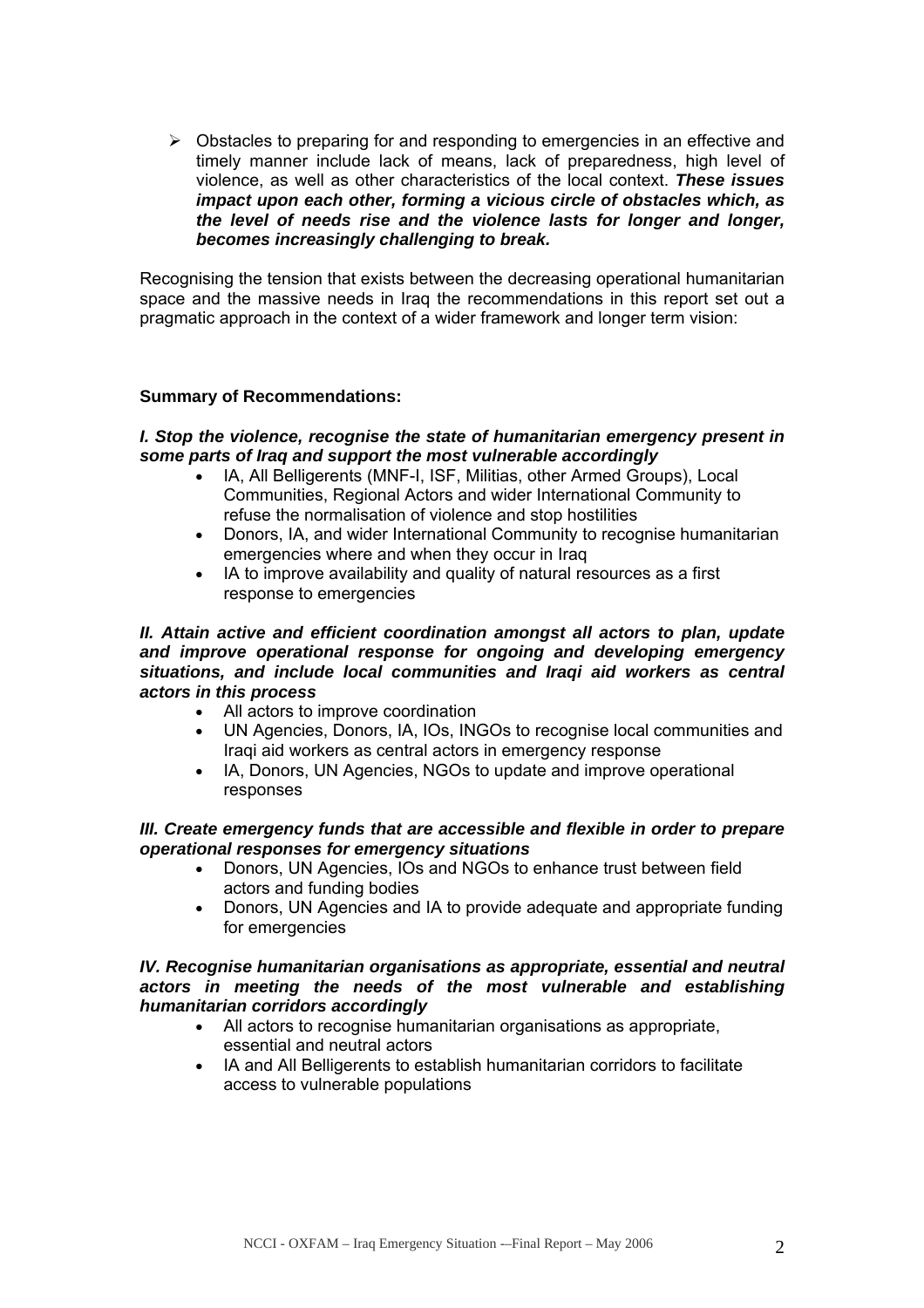#### **IRAQ EMERGENCY SITUATION: Trends in violence, humanitarian needs, preparedness**

#### **CONTENTS**

| 1.                                                                                  | <b>CONTEXT</b>                                     | 4                |  |  |  |
|-------------------------------------------------------------------------------------|----------------------------------------------------|------------------|--|--|--|
| 2.                                                                                  | <b>HUMANITARIAN IMPACT</b>                         | $\boldsymbol{9}$ |  |  |  |
| 3.                                                                                  | <b>HUMANITARIAN NEEDS</b>                          | 13               |  |  |  |
| 4.                                                                                  | <b>HUMANITARIAN MEANS</b>                          | 17               |  |  |  |
| 5.                                                                                  | <b>PREDICTED SCENARIOS OF VIOLENCE ESCALATION</b>  | 18               |  |  |  |
| 6.                                                                                  | <b>OPERATIONALISATION</b>                          | 22               |  |  |  |
| 7.                                                                                  | <b>OBSTACLES</b>                                   | 27               |  |  |  |
| 8.                                                                                  | <b>RECOMMENDATIONS</b>                             | 32               |  |  |  |
|                                                                                     | <b>List of acronyms used in report</b>             | 38               |  |  |  |
|                                                                                     | <b>Appendix 1a</b> General Question Briefing<br>39 |                  |  |  |  |
| <b>Appendix 1b</b> Statistics of Meetings Held and Questionnaires Distributed<br>40 |                                                    |                  |  |  |  |
| 41<br><b>Appendix 2</b> Desk Research Sources                                       |                                                    |                  |  |  |  |
| 42<br><b>Appendix 3a Violence Related Statistics</b>                                |                                                    |                  |  |  |  |
| <b>Appendix 3b</b> Mapping of Violence<br>46                                        |                                                    |                  |  |  |  |
| <b>Appendix 4</b> Workshop Statistics and references<br>51                          |                                                    |                  |  |  |  |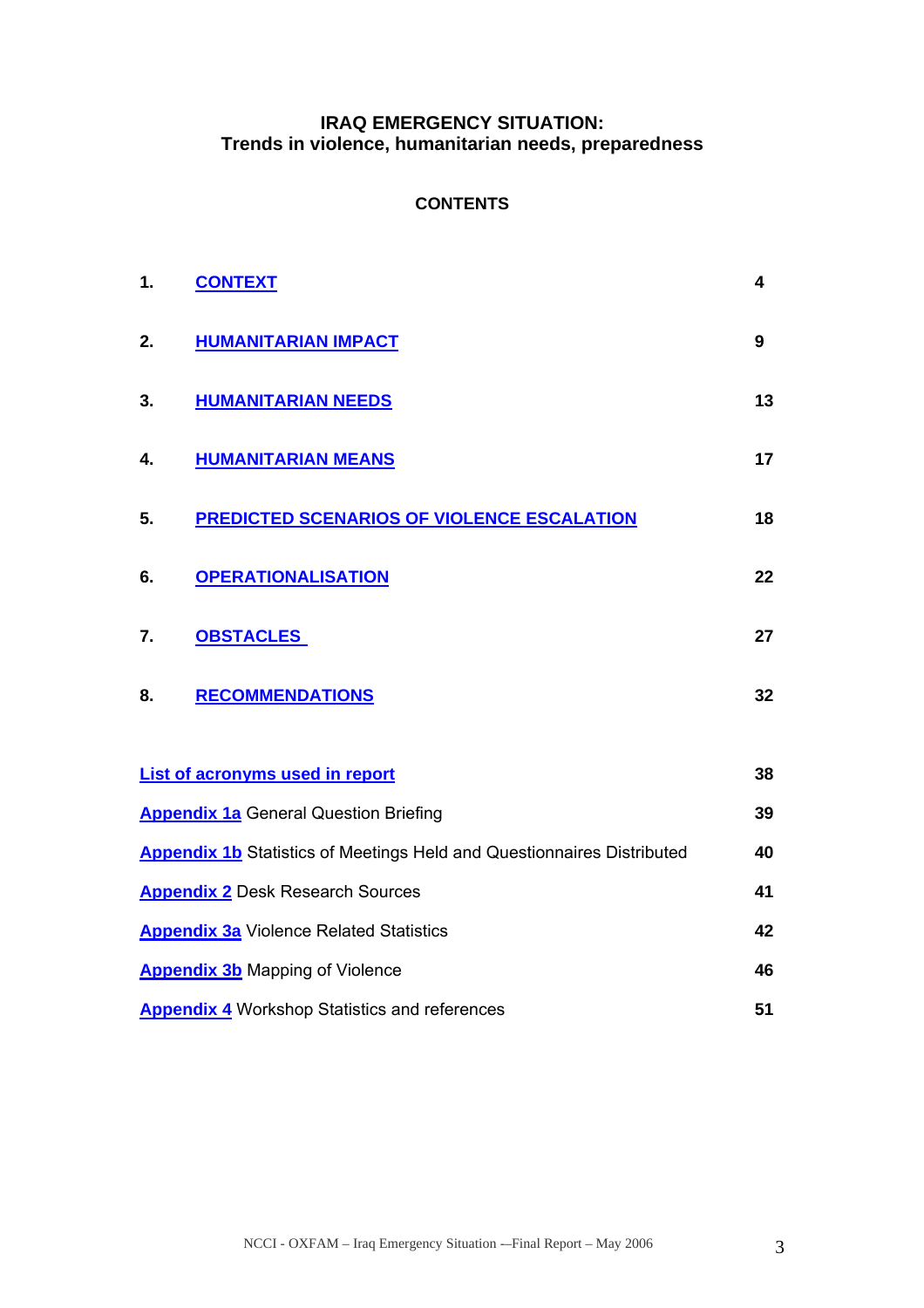#### <span id="page-4-0"></span>**1. Context**

#### **Background**

In August, September and October 2003, bomb attacks in Baghdad on the United Nations and other International Organisations led to the withdrawal of all UN international staff and key national staff, in addition to a significant number of international organisations from Iraq. Evacuation took place to neighbouring countries, such as Jordan and Kuwait, and also to Iraqi Kurdistan. Staff that remained adopted an extremely low profile and were forced to adapt due to the necessary security restrictions at that time. NGOs began to reduce their activities or switch to remote management. For many organisations this was the first time historically that they were unable to operate within the field but still obliged to maintain a presence to respond to the humanitarian needs.

Since the start of the 2003 invasion, *at least* 62 aid workers have been killed, and many more injured, detained or kidnapped. $1$  The continuation of violence resulting from insurgency, counter-insurgency operations, and criminality, and the mounting scale and intensity of sectarian driven attacks and intimidation, is making it increasingly difficult for NGOs to respond to the growing humanitarian needs. Those who have not been directed physically affected by violence have, in the majority of cases, been witnesses to horrific events, with devastating psychological consequences.<sup>[2](#page-4-2)</sup> The climate of fear existing in parts of Iraq is over-powering as there has been a palpable shift in the level of anxiety around perceptions of what might happen next. Perhaps most crucially, in terms of emergency preparedness, people are fleeing because of this *very perception of fear.* Whereas those displaced as a consequence of military operations generally return home once military operations cease, population displacements as a consequence of sectarian violence and intimidation are now becoming more frequent and are of longer duration, as people remain too scared to return to their homes.

While there is a general consensus that emergency response capacity can cope with sporadic emergencies and needs, as has been the case to date, there is also consensus that it cannot cope with massive needs. If sectarian violence continues or increases, and fear becomes so endemic that it spreads to even wider parts of the country, how can humanitarian actors cope with needs on such a scale and in such an environment?

The level of violence in different areas of Iraq does currently vary a great deal. Security in Iraqi Kurdistan is better than in other parts of the country, and reconstruction efforts there, which started in the 1990s, are also much more advanced than in the Centre and South. The insurgency - and counter-insurgency operations - is concentrated in central Iraq, where the majority of all insurgent attacks

<span id="page-4-2"></span> In one study of about 1,000 people in Baghdad, about 890 reported experiencing a violent incident firsthand, including all the children younger than 12 in the sample. See 'Psychiatrists: Trauma rife among Iraqis,' by Jonathan Finer and Omar Fekeiki, The Washington Post, 7 March 2006, available at [http://www.duluthsuperior.com/mld/dfw/news/special\\_packages/iraq/14037257.htm?source=rss&channe](http://www.duluthsuperior.com/mld/dfw/news/special_packages/iraq/14037257.htm?source=rss&channel=dfw_iraq) [l=dfw\\_iraq](http://www.duluthsuperior.com/mld/dfw/news/special_packages/iraq/14037257.htm?source=rss&channel=dfw_iraq). According to a report by The Association of Psychologists of Iraq (API) on 5 February 2006, 'children in Iraq are seriously suffering psychologically with all the insecurity, especially with the fear of kidnapping and explosions.' See 'Iraq: Children's mental health affected by insecurity, say specialists,' UN Integrated Regional Information Network, 7 February 2006, available at [http://www.plusnews.org/report.asp?ReportID=51573&SelectRegion=Middle\\_East&SelectCountry=IRA](http://www.plusnews.org/report.asp?ReportID=51573&SelectRegion=Middle_East&SelectCountry=IRAQ) [Q](http://www.plusnews.org/report.asp?ReportID=51573&SelectRegion=Middle_East&SelectCountry=IRAQ).

<span id="page-4-1"></span> $\overline{a}$  $1$  This figure is provided by NCCI which is currently compiling a database of incidents involving aid workers. A break down of this figure and other figures for those injured, detained, or kidnapped, are given in [Appendix 3a](#page-44-0).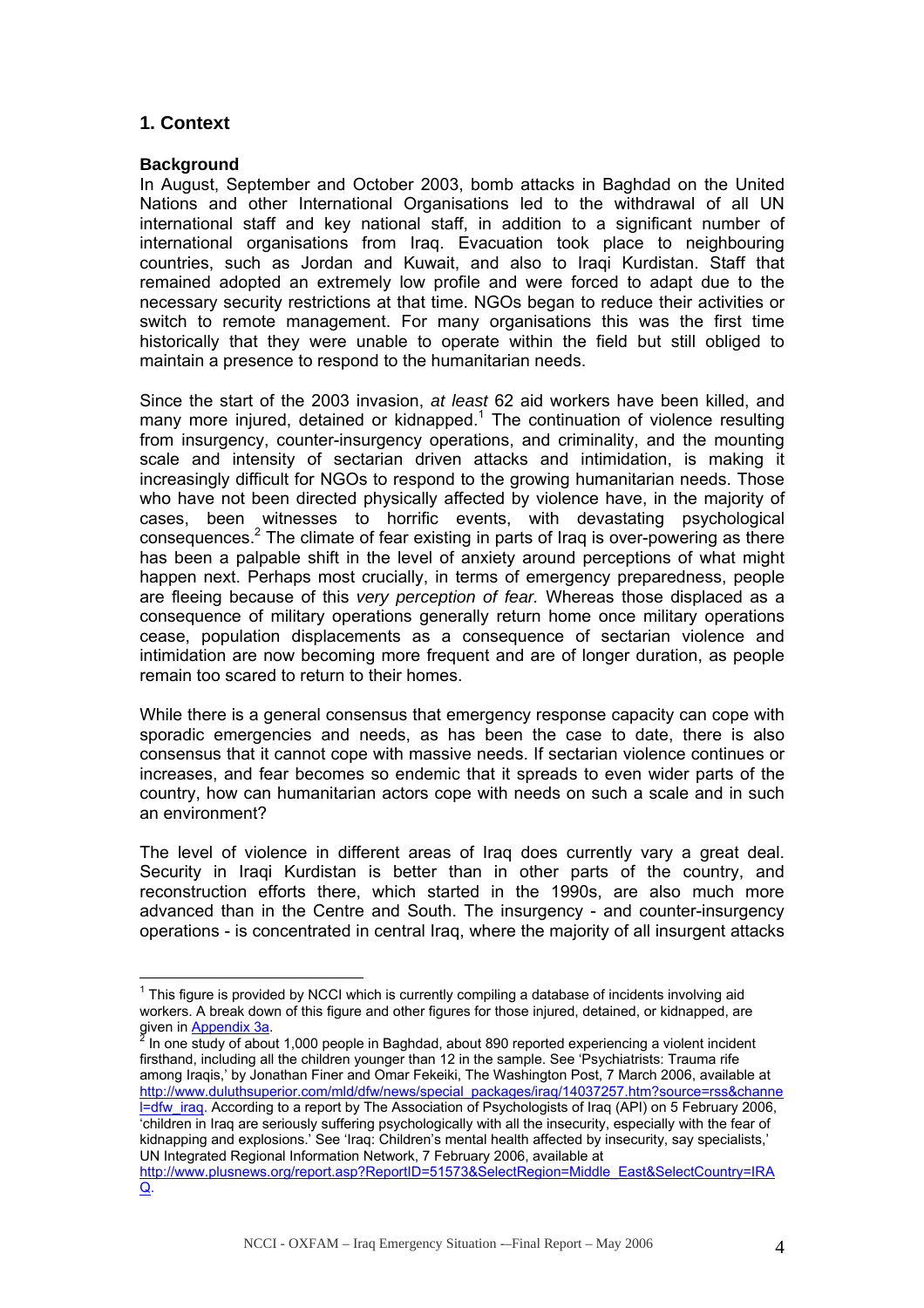occur.<sup>[3](#page-5-0)</sup> Violence in the South of the country is acute but more sporadic than in the Centre, and here, as in the North (although to a lesser degree) surveys undertaken with the local population have indicated there is greater confidence in the political process and the role of the Iraqi army.<sup>[4](#page-5-1)</sup> However, despite such regional variations, emergency preparedness is needed in *all* parts of the country, and also - as recent flooding, and confirmation of H5N1 infection in Iraq illustrates - in terms of all types of emergencies, natural or otherwise.

Continuous adaptation and review is therefore necessary in order to sustain the presence and improve the impact of humanitarian assistance to people in need. This is particularly the case in emergency situations, where the swiftness and effectiveness of response are critical factors in ensuring that the needs of the most vulnerable people are adequately addressed. Because of their humanitarian imperative, impartiality and independence, the role of NGOs in achieving this response in Iraq is vital. However, their ability to do so is also heavily dependent upon a wide range of factors – both tangible and intangible – that influence the context within which they operate.

Insecurity and lack of access are fundamental challenges to emergency response in Iraq, challenges that will only increase if violence spirals even further out of control. The lack of access afforded to humanitarian organisations trying to reach those in need, and the prevention of those in need from accessing support, have severe impacts on the ability of humanitarian organisations to respond to emergency situations in a timely and effective manner. Local NGOs in Iraq continue to operate under conditions that the majority of international actors have long since shunned, whilst the approximately 100 INGOs that have decided to remain in the country have been forced to develop alternative ways of operating to maintain their presence.

These realities have also influenced the perception of donors and their willingness to fund NGOs, especially those whose focus is upon emergency humanitarian response. Ironically, at a time when support for humanitarian preparedness in Iraq is perhaps at its most urgent, the means of support are most sorely lacking. The withdrawal of some donors, limited funds available from other sources for humanitarian assistance or the conditionality attached to such funds, has already served to decrease significantly the number of active NGOs in Iraq. Conflicting reports from various sides regarding political progress and reconstruction efforts influence the way in which funding priorities are identified, and affect the general perception of humanitarian requirements in Iraq; this perception, for some time now, has borne no relation to the acute humanitarian needs on the ground. Moreover, there appears to be little developed or up-to-date contingency planning around trends in violence and humanitarian emergency preparedness to address a possible rapid increase in humanitarian needs.

The fundamental role that neighbouring countries and regional donors can play to bring a positive change to the current situation in Iraq by strengthening regional security, easing tensions and providing humanitarian assistance and reconstruction aid, has been underlined numerous times, but with little proactive engagement. These states neither want a major crisis nor polarisation at the regional level. More

<span id="page-5-0"></span> 3 See United States Government Accountability Office (GAO), Testimony Before the Subcommittee on National Security, Emerging Threats, and International Relations; Committee on Government Reform, House of Representatives, 'REBUILDING IRAQ Governance, Security, Reconstruction, and Financing Challenges,' 25 April 2006, GAO-06-697T, available at <u><http://www.gao.gov/new.items/d06697t.pdf></u>, p11.<br><sup>4</sup> Oxford Research International nationwide poll of 1,700 Iraqis, commissioned by the BBC, ABC News

<span id="page-5-1"></span>and other international media organisations, 12 December 2005, available at <http://www.oxfordresearch.com/publications.html>.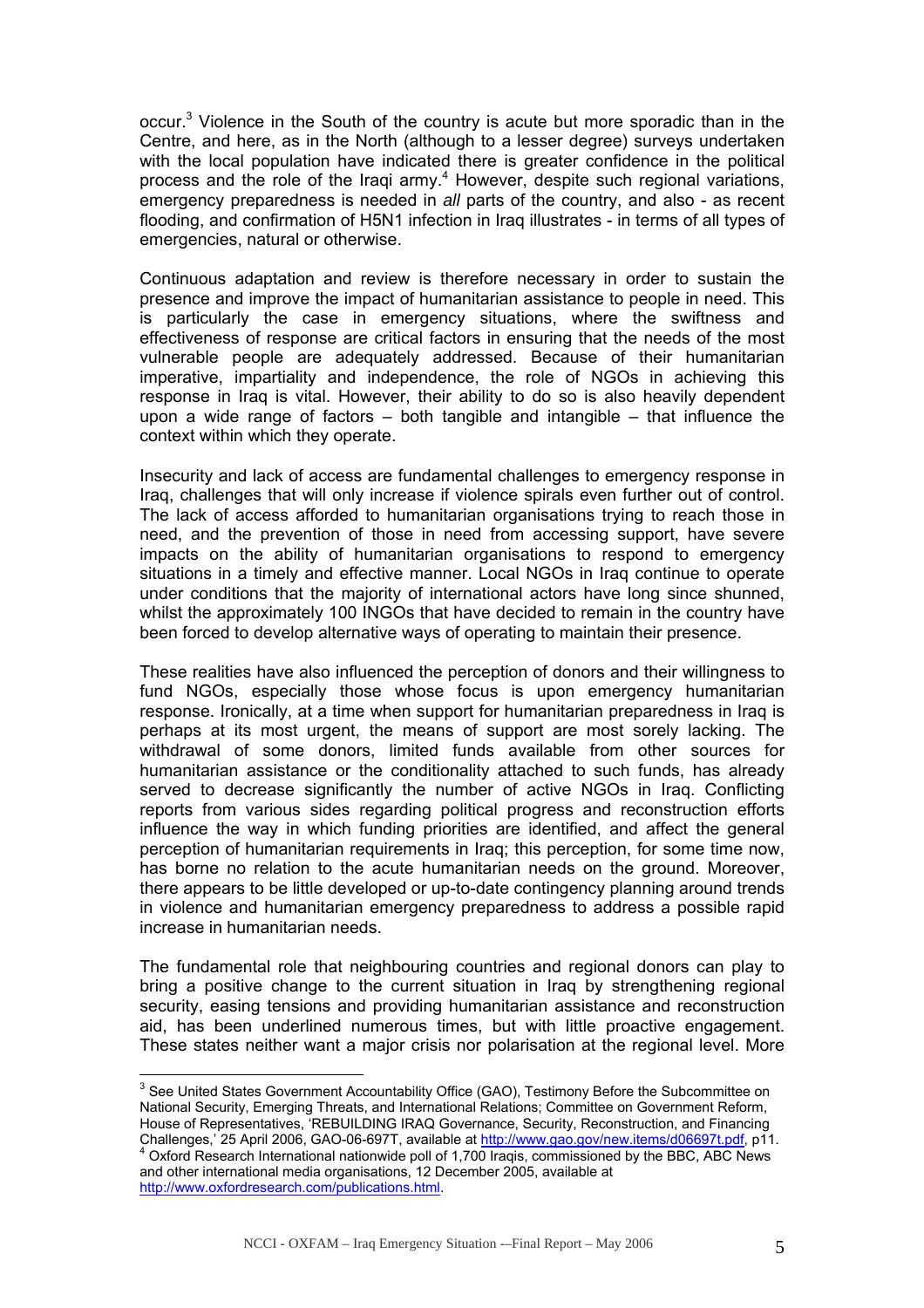imaginative means need to be found to engage regional actors in a positive way; for example, by exploring the role they could play in preventing the outbreak of full-blown civil crisis in Iraq or encouraging the formation of a group of guarantor states - those regional states that would suffer if Iraq were to slide deeper into civil crisis.

Meantime, the Iraqi Government, International Community and the UN are pouring their efforts into establishing a political process to shore up the legitimacy and acceptance of the Iraqi state. While key political milestones have been met, these continue to be resisted and contested using means that have devastating humanitarian consequences for the Iraqi population. Billions of dollars have been channelled into reconstruction projects in parts of the country. However, with little oversight and accountability, a large number of projects remain incomplete or are sub-standard, and there seems little doubt that many funds could have been better spent on improving the lives of Iraqis. Such wastage, combined with continuous escalation of violence and internal tensions in the Iraqi community, and recurrent military operations in some areas, is threatening the daily lives and safe being of Iraqi civilians and weakening already challenged infrastructure still further.

#### **Purpose of Study**

As politicians and observers of Iraq – local and international - debate whether or not there is civil war in Iraq it is vital to focus all efforts on ensuring that the current situation does not worsen still further, and that all is done to prepare to meet current and anticipated emergency humanitarian needs. A more in-depth study of the challenges, shortfalls and constraints that NGOs face in responding to emergencies in Iraq vis-à-vis possible trends of violence is urgently required.

Therefore, the purpose of this study is to:

- Examine the possible changes in trends of violence in Iraq and the predicted humanitarian emergency response scenarios resulting from them;
- Compare current emergency response capacity and the response capacity ideally needed; and
- Produce detailed recommendations for potential pathways to reaching durable solutions.

This will enable NGOs – as well as other actors such as Donors, the UN, Iraqi Authorities, and other third parties - to better understand and elucidate the measures that can be taken to anticipate the humanitarian needs resulting from each emergency scenario in order to enhance the response. Recommendations will be used to encourage active advocacy and to bring the NGO community and the UN to a synergistic approach leading to a shared strategy, which, if implemented, could significantly improve emergency preparedness and humanitarian response in Iraq.

#### **Final Report**

This Final Report presents analyses around the following issues:

- Humanitarian impact, needs and means;
- Predicted scenarios of violence escalation;
- Operationalisation of ideal response;
- Obstacles to implementing such a response; and
- Recommendations.

In examining these issues, the report explores the tension that exists between the operational humanitarian space which is severely restricted and the massive needs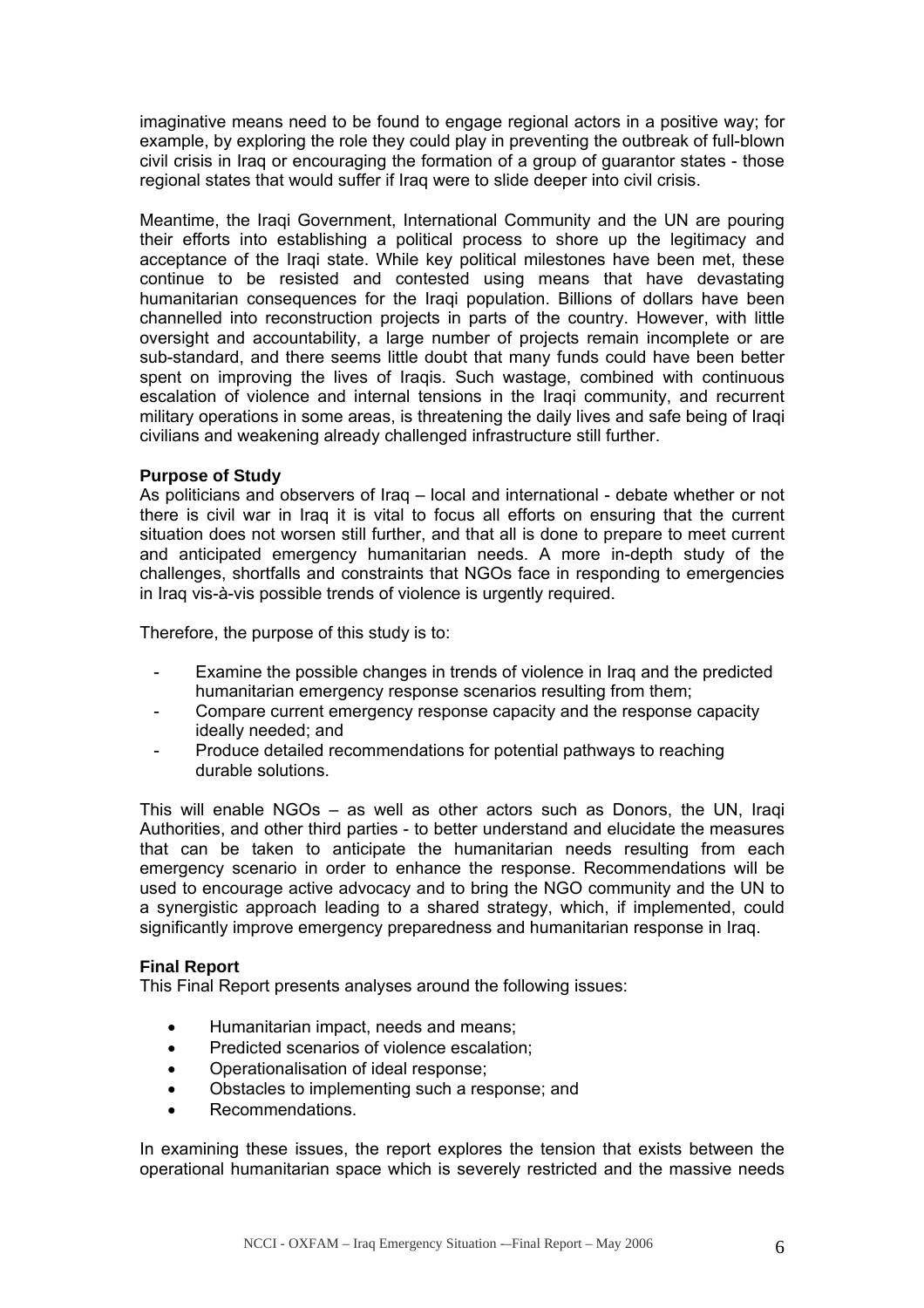that must be addressed in Iraq. In doing so it sets out a pragmatic approach in the context of a wider framework and longer term vision.

In order to enhance emergency preparedness and humanitarian response in Iraq, changes are required not only in terms of the *amount* of funds, goods and resources that need to be made available, but also in terms of how response and planning mechanisms are *thought* about: understanding and identifying priorities, allocation and character of available funds, overcoming critical constraints such as access and insecurity, making support mechanisms more flexible and efficient, gathering and sharing information in an optimum way and improving relationships between the different actors in terms of meeting core humanitarian objectives, principles and needs. Further, there also needs to be greater integration of Iraqis at all levels (central and local authority, community leader and NGO level) in emergency preparedness planning and response.

#### **Timeline and Methodology**

Planning for this study started in October 2005. The project was launched at the beginning of February 2006. Data collection – in terms of meetings held, questionnaire feedback, daily follow up and desk research - was largely completed by 15 March 2006, shortly after which a Preliminary Report was circulated to Workshop participants. The Workshop was held from 28-30 March and this Final Report was prepared in the one month period following the Workshop.

The analysis presented in this Final Report is therefore based upon six research tools / stages as follows:

- Questionnaires: A general questionnaire was developed and then adapted to specific participants' experiences and fields. In the majority of cases, the questionnaire was used to guide meetings (see below). Where it was not possible to hold face-to-face meetings, the questionnaire was sent to participants with a letter of explanation, and follow-up conversations. Some questionnaires were distributed to local authorities and NGOs in Iraq by hand. Some actors who were contacted were not forthcoming in their feedback. In particular, the level of response on the part of the Iraqi Authorities was disappointing.<sup>[5](#page-7-0)</sup>
- Meetings: A total of 38 meetings were held with representatives of NGOs (Iraqi and International), UN Agencies, International Organisations, the MNF-I, Donors and some Iraqi Authorities. Some important actors could not be included in this research for practical reasons. For example, contact was not made and meetings were not held inside Iraq with local community leaders, respected individuals or other civil society associations. Meetings planned to be held in Kurdistan were not held because of problems in obtaining visas. The timeframe of the project also did not allow for meetings to be held with regional actors – such as Iraq's neighbours and regional donors.
- Desk Research: Whilst using all available media and resources, the NCCI website, archives and database formed the core of the desk research. In addition, people with whom we held meetings have passed documentation on to us, or in some cases suggested further areas of investigation.<sup>[6](#page-7-1)</sup>

 $\overline{a}$ 

<span id="page-7-0"></span><sup>&</sup>lt;sup>5</sup> A copy of the General Briefing Questionnaire is given in Appendix 1a, and Matrices illustrating the level of response and feedback according to different groups of actors in Appendix 1b.<br><sup>6</sup> A summary of areas covered is given in Appendix 2.

<span id="page-7-1"></span>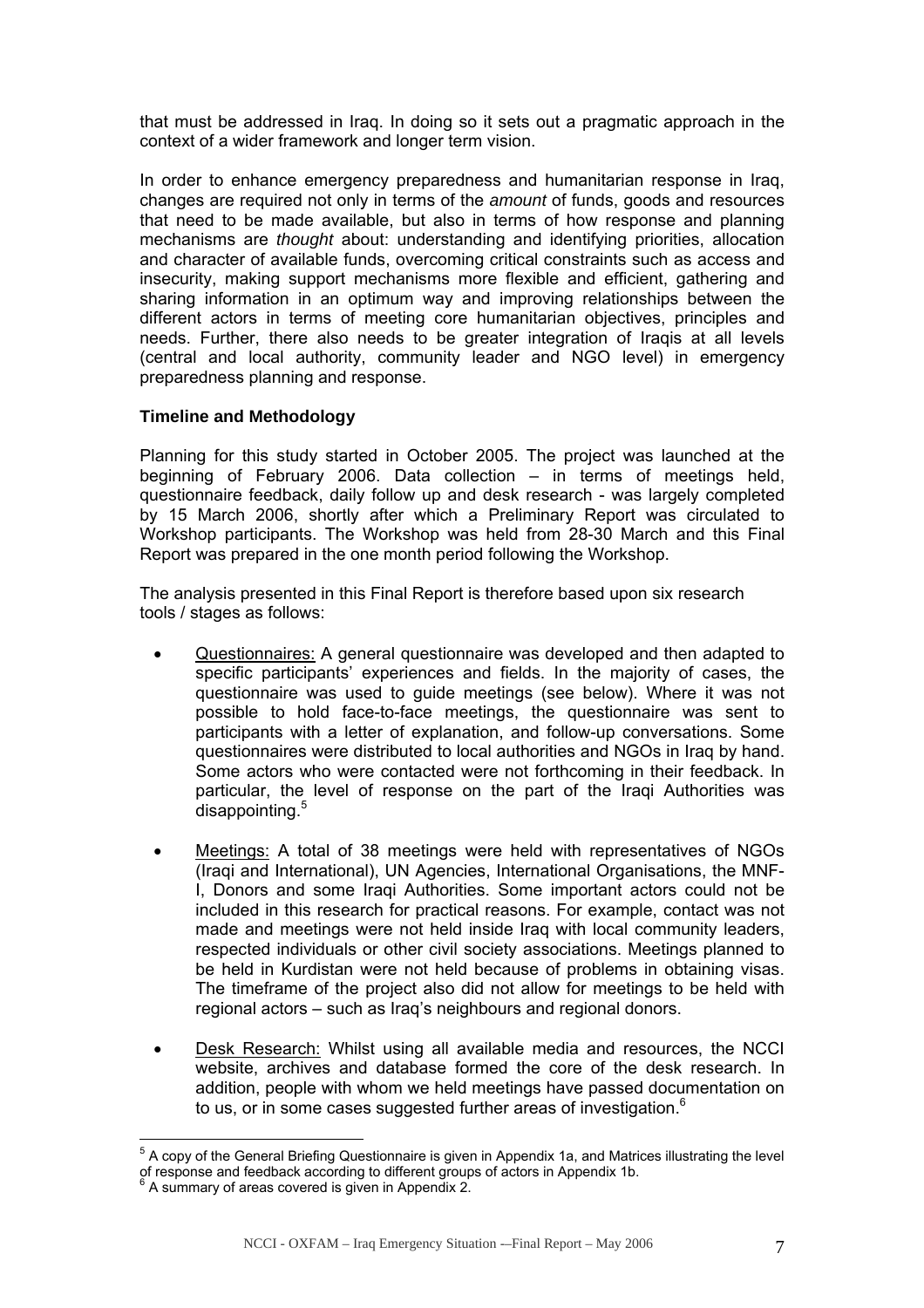- Daily follow up of the situation in Iraq: The situation in Iraq is changing on a daily, sometimes hourly, basis. Through NCCI's local contacts and network, our analysis has been able to follow these developments closely.
- Preliminary Report: A Preliminary Report upon which this Final Report is broadly based - was circulated to all participants prior to the Workshop and used as a 'springboard' for discussion.
- The Workshop was used to sharpen and refine analysis further. During the Workshop, a series of recommendations were developed which are intended to form the basis of a shared strategy focusing on improving emergency preparedness and humanitarian response in Iraq. These recommendations are presented in the final section of this report.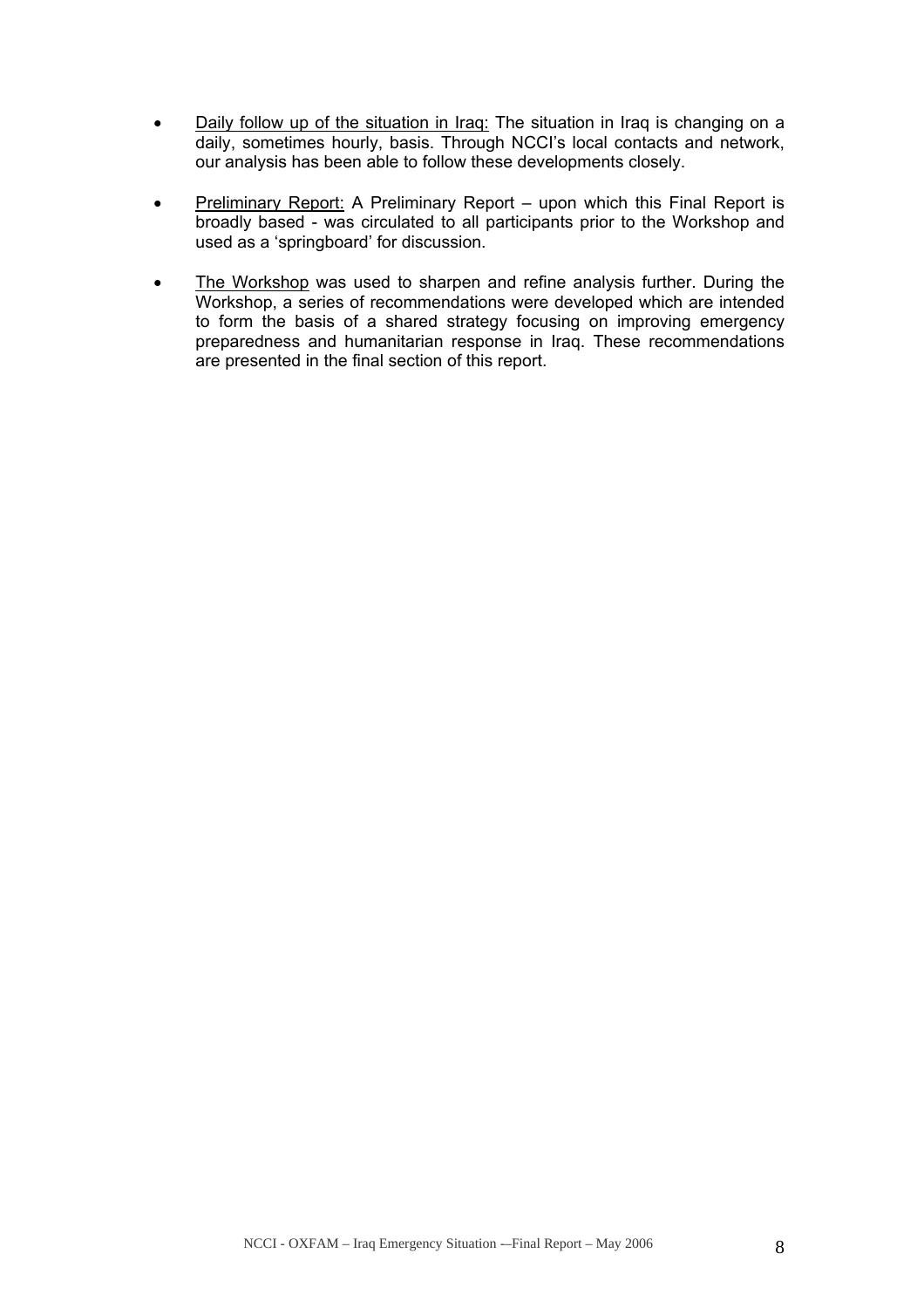#### <span id="page-9-0"></span>**2. Humanitarian Impact**

Violence is a critical, all-pervasive characteristic in the lives of people in many parts of Iraq, with devastating humanitarian consequences. While 80 percent of all violent attacks are directed towards MNF-I, 80 percent of all casualties are suffered by the Iraqi population.<sup>[7](#page-9-1)</sup> The combination of military operations, sectarian and political violence, as well as criminality and lawlessness, has seen the average number of violent deaths per day steadily increase over the past three years, from an *estimated* 20 deaths per day in Year 1 to an *estimated* 36 deaths per day in Year 3, not to mention the trail of injury, trauma and fear that such attacks leave in their wake. $8$ 

Violence is particularly acute in the Centre of the country, (in the governorates of Ninewa, Tameem, Salah al-Din, Diyala, Al Anbar, Baghdad and Babil), being least acute in the North – Iraqi Kurdistan - and more sporadic in the other governorates of the South. The majority of insurgent attacks are concentrated in 6 of Iraq's central governorates (Baghdad, Al Anbar, Salah al-Din, Ninewa, Diyala and Tameem), with a high number of incidents also occurring in the southern governorate of Basra. Likewise, counter-insurgency operations are also focused in the Centre of Iraa.<sup>[10](#page-9-4)</sup> More than 160 such operations have been undertaken to date.<sup>[11](#page-9-5)</sup>

Although the descriptions given in the Matrix below are largely concerned with the direct *consequences of violence*, 'humanitarian impact' also takes into account natural disasters and disease, as well as the deterioration of Iraq's infrastructure. The population of Iraq lives in a situation of general vulnerability, and *all* parts of the country need to be prepared for a sudden increase in such volatility. For example:

• During February 2006, heavy rainfalls flooded large areas of Iraq, resulting in temporary displacement of families (North) and the risk of entire villages being swept away (Lower South).

<span id="page-9-1"></span> $\overline{a}$ <sup>7</sup> Brookings Institution 'Iraq Index: Tracking Variables of Reconstruction and Security in Post-Saddam Iraq,' 24 April 2006, available at [www.brookings.edu/iraqindex](http://www.brookings.edu/iraqindex). 8

<span id="page-9-2"></span>Source: Iraq Body Count Press Release 13, 9 March 2006, 'Iraq Death Toll in Third Year of Occupation is Highest Yet,' [http://www.iraqbodycount.org/press/pr13.php.](http://www.iraqbodycount.org/press/pr13.php) The Iraq Body Count is 'an ongoing human security project which maintains and updates the world's only independent and comprehensive public database of media-reported civilian deaths in Iraq that have resulted from the 2003 military intervention by the USA and its allies. The count includes civilian deaths caused by coalition military action and by military or paramilitary responses to the coalition presence (e.g. insurgent and terrorist attacks). It also includes excess civilian deaths caused by criminal action resulting from the breakdown in law and order which followed the coalition invasion.' See

<http://www.iraqbodycount.org/database/>. However, it should be noted that the count is based upon Western media sources. Aside from the likelihood that press accounts are incomplete; this source does not record deaths that are the indirect result of the armed conflict. For more details and a wider range of statistics and sources regarding violence, as well as a mapping of violence, see Appendices 3a and 3b

<span id="page-9-3"></span>of this Report.<br><sup>9</sup> United States Government Accountability Office (GAO), Testimony Before the Subcommittee on National Security, Emerging Threats, and International Relations; Committee on Government Reform, House of Representatives, 'REBUILDING IRAQ Governance, Security, Reconstruction, and Financing Challenges,' 25 April 2006, GAO-06-697T, available at <http://www.gao.gov/new.items/d06697t.pdf>, p11.<br><sup>10</sup> Counter-insurgency operations are primarily initiated by the MNF- I (counter-terrorism and military

<span id="page-9-4"></span>offensives are usually undertaken by the US Army), either alone, or alongside the ISF (consisting of national guards, units from the new Iraqi Army in addition to MOI commandos and counter-terrorism units).

<span id="page-9-5"></span><sup>&</sup>lt;sup>11</sup> See 'Iraq 'Pacification' Operations,'

[http://www.globalsecurity.org/military/ops/iraq\\_ongoing\\_mil\\_ops.htm](http://www.globalsecurity.org/military/ops/iraq_ongoing_mil_ops.htm), accessed 17 April 2006. N.B. The numbers of operations posted on this site are based on official figures given by the US – there are many more operations actually occurring.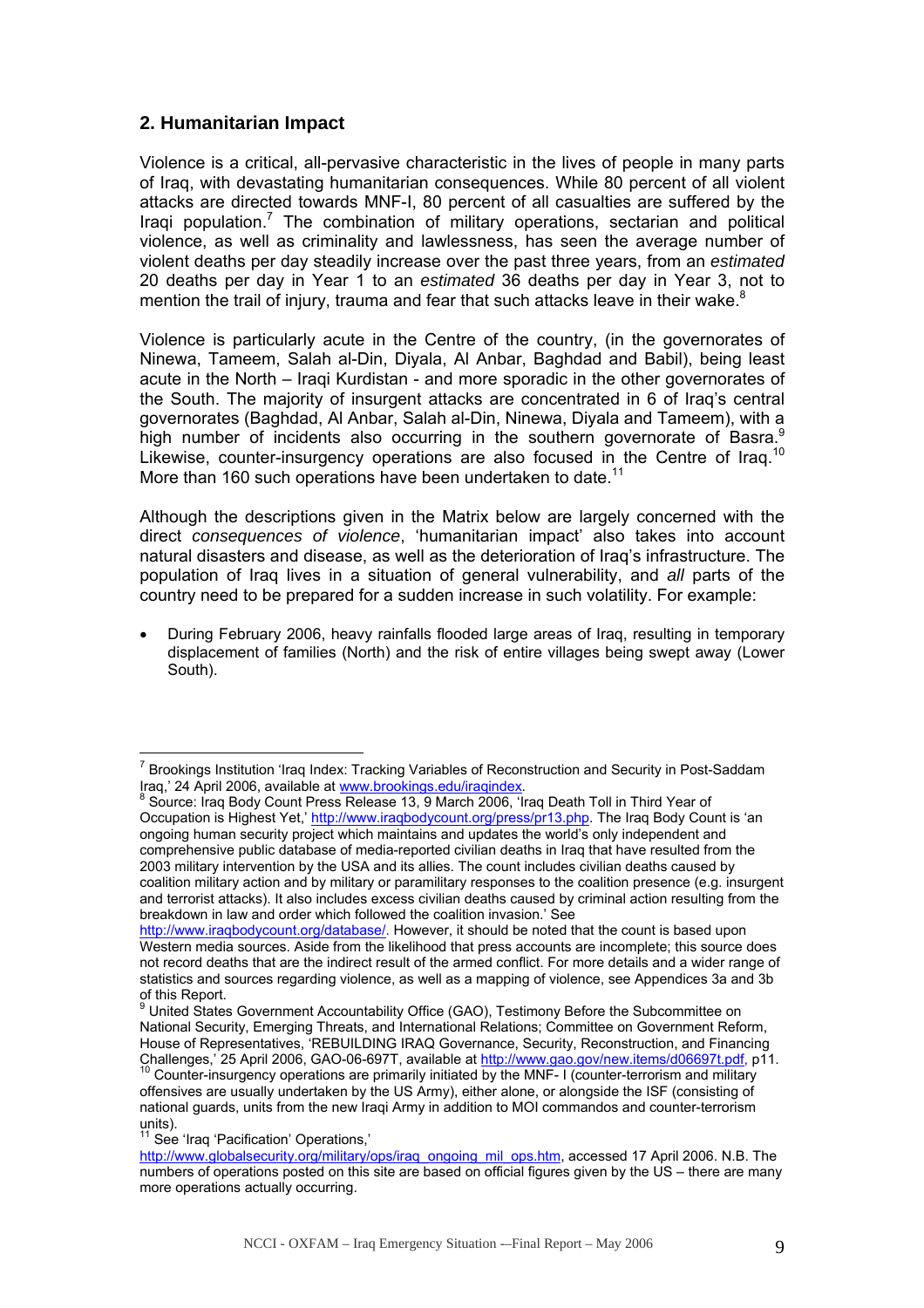- To date, there have been two fatal human cases of H5N1 infection confirmed in Iraq and poultry outbreaks of H5 Avian Influenza have been confirmed in Sulaimaniyah and Missan provinces.
- In June 2005 two million Baghdad residents were without drinking water after saboteurs targeted a major water main in the capital. $13$  Iraq regularly experiences serious water shortages due to poor infrastructure, leaking pipes and wastage.<sup>14</sup> As of 30 November 2005 only 32 percent of Iraqis had access to potable water while a mere 19 percent had 'sewerage access'.[15](#page-10-3)
- Current levels of electricity fall well short of peak demand estimated to be 8,845 MW last summer and expected to be 10,000 MW next summer, and are in many areas lower than pre-2003 invasion levels. In August 2005, insurgents blew up an average of two electrical transmission towers a day.[16](#page-10-4) Funds that were originally allocated to improving Iraq's water and electricity infrastructure are now being cut back to pay for soaring security costs.<sup>1</sup>
- There are already acute shortages of certain medical equipment, supplies, consumables and drugs, as well as health care facilities and disease monitoring. There is also an acute lack of qualified and specialised physicians in the country compared to the needs as doctors and other health workers are being attacked, shot at, threatened, kidnapped, and told to leave the country or die. In late 2005, the Iraqi Health Ministry estimated that 25 percent of Iraq's 18,000 physicians had left the country since the invasion in 2003.<sup>18</sup> Consequently, hospitals are understaffed and inexperienced medical residents are forced to undertake operations and procedures they are not qualified to perform. In addition, only four of the 180 health clinics planned by the US have been built, and none have opened[.19](#page-10-7)
- Apart from the death and injury occurring as a result of insurgents' attacks on petroleum facilities, money that could have been used to reconstruct Iraq is being lost, while the recurrent shortages of refined products have had a huge impact on the daily life of ordinary Iraqis.
- In 2004 the WFP reported that some 2.6 million people (11 percent of the population) were extremely poor and vulnerable to food insecurity – the impact on children being particularly severe. An additional 3.6 million people were highly likely to become food insecure if they were not provided with the Public Distribution System ration, and child malnourishment rates would rise still further. According to a senior official at the Ministry of Health, in late 2005 approximately 50 percent of Iraqi children suffered from some form of malnourishment and one child in 10 from chronic disease or illness. A UN study

 $\overline{a}$ 

<span id="page-10-0"></span><sup>&</sup>lt;sup>12</sup> World Health Organization, Avian Influenza – situation in Iraq – Update number 4, 1 March 2006 available at [http://www.who.int/csr/don/2006\\_03\\_01a/en/index.html.](http://www.who.int/csr/don/2006_03_01a/en/index.html) 13 'Water M[ain Attack Affects Two Million in Baghdad,' IRIN, 22 Jun](http://www.who.int/csr/don/2006_03_01a/en/index.html)e, 2005, available at

<span id="page-10-1"></span>[http://www.irinnews.org/report.asp?ReportID=47762&SelectRegion=Middle\\_East.](http://www.irinnews.org/report.asp?ReportID=47762&SelectRegion=Middle_East)<br><sup>[14](http://www.irinnews.org/report.asp?ReportID=47762&SelectRegion=Middle_East)</sup> According to a recent report, U.S. reconstruction efforts in Iraq following the 2003 invasion failed to

<span id="page-10-2"></span>maintain and improve basic sanitation and provide safe drinking water in heavily populated areas, a failure that may have encouraged anti-American sentiment and sympathy for the insurgency. See 'Securing Health – Lessons from Nation-Building Missions,' Seth G. Jones, Lee H. Hilborne, C. Ross Anthony, Lois M. Davis, Federico Girosi, Cheryl Benard, Rachel M. Swanger, Anita Datar Garten, Anga Timilsina, 19 April 2006, RAND Corporation, available at http://www.rand.org/pubs/monographs/MG32<br><sup>15</sup> Prior to the war, 50 percent of Iraqis had access to potable water and 24 percent had 'sewerage

<span id="page-10-3"></span>access'. See SIGIR Quarterly and Semiannual Report to Congress, 30 January 2006, available at [http://www.sigir.mil/reports/quarterlyreports/Jan06/Default.aspx,](http://www.sigir.mil/reports/quarterlyreports/Jan06/Default.aspx) p 33 (as reported in Medact Iraq Health

Update, Spring 2006).<br><sup>16</sup> Re-engineering Iraq, Glenn Zorpette, IEEE Spectrum, February 2006, available at

<span id="page-10-5"></span><span id="page-10-4"></span><http://www.spectrum.ieee.org/feb06/2831>.<br><sup>17</sup> For more details see 'Conflict Fuels Iraqi Health Crisis,' by Kingston Reif, Medact Iraq Health Update, Spring 2006, available at [http://www.medact.org/article\\_publications.php?articleID=464.](http://www.medact.org/article_publications.php?articleID=464) 18 See 'U.S. Priorities Set Back Its Healthcare Goals in Iraq,' Miller, T. Christian, The *Los Angeles* 

<span id="page-10-6"></span>*Times*, 30 October, (as reported in Medact Iraq Health Update, Spring 2006), available at http://www.latimes.com/news/nationworld/world/la-fg-iraqhealth30oct30,1,405058.story?coll=la-<br>headlines-world.<br><sup>19</sup> See 'Plans for Clinics in Iraq of Disk', by Disk Last Clinics in Transport Clinics in Iraq of Disk', by Di

<span id="page-10-7"></span>See 'Plans for Clinics in Iraq at Risk,' by Rick Jervis, The USA Today, 1 February 2006, (as reported in Medact Iraq Health Update, Spring 2006), available at [http://www.usatoday.com/news/world/iraq/2006-02-01-clinics-plan\\_x.htm.](http://www.usatoday.com/news/world/iraq/2006-02-01-clinics-plan_x.htm)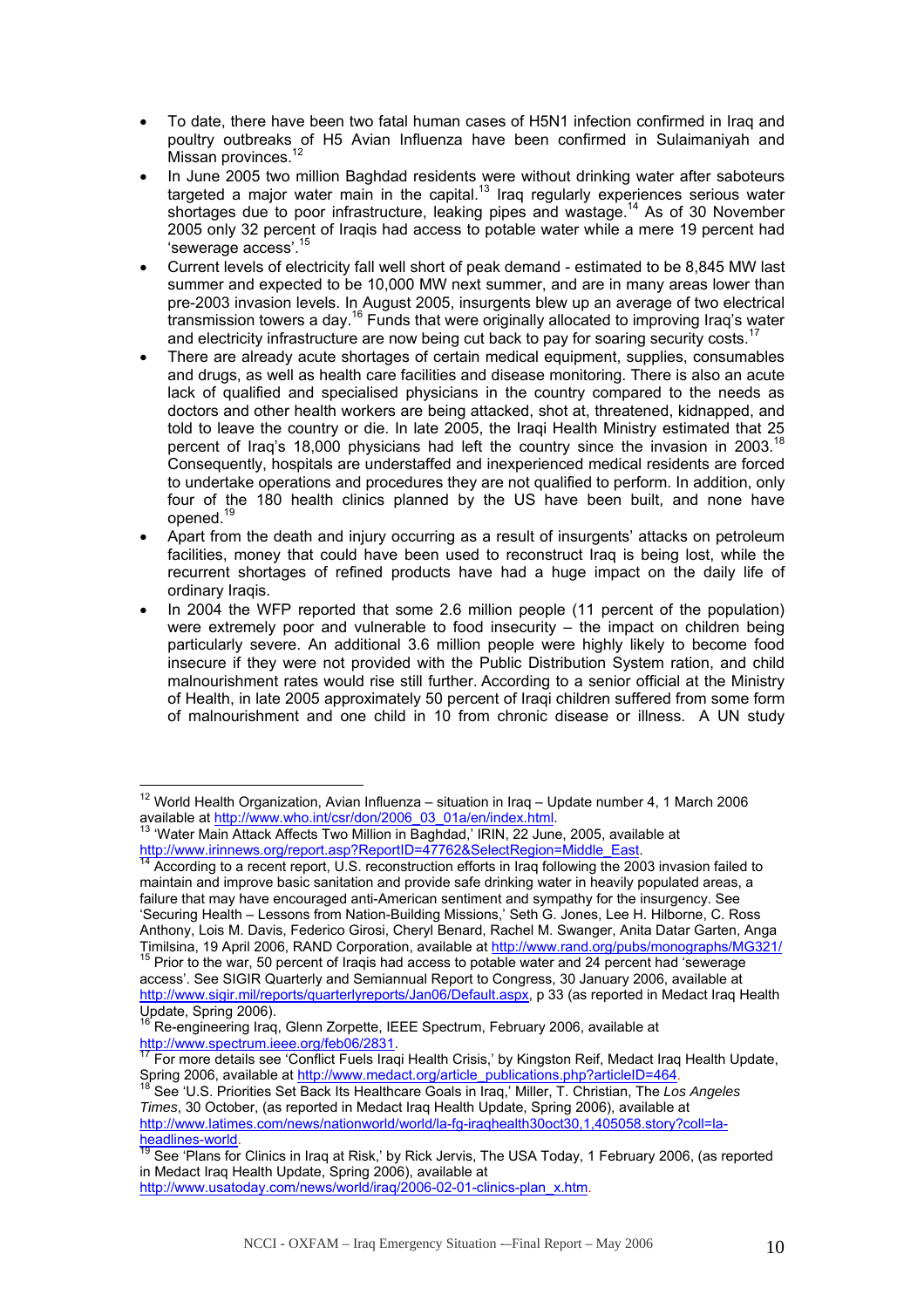undertaken at the end of 2005 found that a third of the children in southern and central Iraq were malnourished (the same as in [20](#page-11-0)03).<sup>20</sup>

As the Matrix also illustrates, this critical combination of violence and vulnerability has consequences for humanitarian actors seeking to respond to needs, and therefore a further impact on the overall humanitarian situation in Iraq.

| <b>HUMANITARIAN</b><br><b>IMPACT</b>                      | <b>Characteristics</b>                                                                                                                                                                                                             | <b>Causes</b>                                                                                                                                                                                                                                                                                                                                                                                                                                                                                                                                                                                                                                                                                  |
|-----------------------------------------------------------|------------------------------------------------------------------------------------------------------------------------------------------------------------------------------------------------------------------------------------|------------------------------------------------------------------------------------------------------------------------------------------------------------------------------------------------------------------------------------------------------------------------------------------------------------------------------------------------------------------------------------------------------------------------------------------------------------------------------------------------------------------------------------------------------------------------------------------------------------------------------------------------------------------------------------------------|
| Death, Injury,<br><b>Illness</b> suffered by<br>civilians | Indiscriminate killing and<br>$\bullet$<br>injury (loss or<br>incapacitation of head of<br>household,<br>breadwinners, carers,<br>parents)<br>Mental and physical<br>$\bullet$<br>trauma<br><b>Sickness</b>                        | Disproportionate/excessive use of<br>$\bullet$<br>force including aerial bombardment<br>of residential areas<br>Shootings (targeting of women and<br>$\bullet$<br>children by snipers has been<br>documented $^{21}$ ) and shootouts<br>(where civilians are caught in the<br>crossfire)<br>Use of white phosphorus $^{22}$<br>$\bullet$<br>Bomb attacks (roadside devices,<br>VBIEDs, mortar attacks and suicide<br>attacks) and reprisal attacks<br>Kidnapping, assassination, torture,<br>$\bullet$<br>execution<br>Natural disasters (for example,<br>flooding)<br>Spread of disease (whether as an<br>indirect consequence of violence or<br>otherwise - for example, Avian<br>Influenza) |
| Displacement of<br>families                               | Forced eviction from<br>$\bullet$<br>homes or places of<br>refuge<br>'Voluntary' movement in<br>$\bullet$<br>anticipation of forced<br>movement, or worse<br>Homogenisation (in<br>$\bullet$<br>terms of resettlement<br>patterns) | Military operations<br>$\bullet$<br>Purposeful cutting off of supplies to<br>$\bullet$<br>targeted areas<br>General insecurity, fear,<br>$\bullet$<br>intimidation, threats<br>So-called "sectarian cleansing"<br>$\bullet$                                                                                                                                                                                                                                                                                                                                                                                                                                                                    |

<span id="page-11-0"></span> $\overline{a}$ <sup>20</sup> See United Nations World Food Programme Baseline Food Security Analysis in Iraq, 29 September 2004, available at [http://www.reliefweb.int/library/documents/2004/wfp-irq-29sep.pdf;](http://www.reliefweb.int/library/documents/2004/wfp-irq-29sep.pdf) 'Iraq – Middle East: Street children face hunger and abuse,' UN Integrated Regional Information Network, 26 December 2005, (as reported in Medact Iraq Health Update, Spring 2006), available at: [http://www.irinnews.org/report.asp?ReportID=50850&SelectRegion=Middle\\_East;](http://www.irinnews.org/report.asp?ReportID=50850&SelectRegion=Middle_East) 'U.S. Priorities Set Back Its Healthcare Goals in Iraq,' Miller, T. Christian, The *Los Angeles Times*, 30 October, (as reported in Medact Iraq Health Update, Spring 2006), available at

<http://www.globalpolicy.org/security/issues/iraq/fallujah/2005/1116admits.htm>.

[http://www.latimes.com/news/nationworld/world/la-fg-iraqhealth30oct30,1,405058.story?coll=la-](http://www.latimes.com/news/nationworld/world/la-fg-iraqhealth30oct30,1,405058.story?coll=la-headlines-world)

<span id="page-11-1"></span>[headlines-world](http://www.latimes.com/news/nationworld/world/la-fg-iraqhealth30oct30,1,405058.story?coll=la-headlines-world).<br>
<sup>21</sup> See 'Humanitarian organizations denounce the violation of international conventions in Iraq,' 24 April 2004, available at http://www.solidarites.org/news/Communiques2004.htm#iraq250404 .<br><sup>22</sup> Contact with particles causes burning of skin and flesh. The US is not a signatory of an international

<span id="page-11-2"></span>treaty restricting the use of white phosphorus devices. The substance is not covered by international conventions on chemical weapons, but experts say that the substance would probably fall into the category of chemical weapons if used directly against people. See Paul Rodgers of the University of Bradford's Department of Peace Studies, in 'US Admits Using White Phosphorous in Falluja', by Jamie Wilson, *Guardian*, 16 November 2005, available at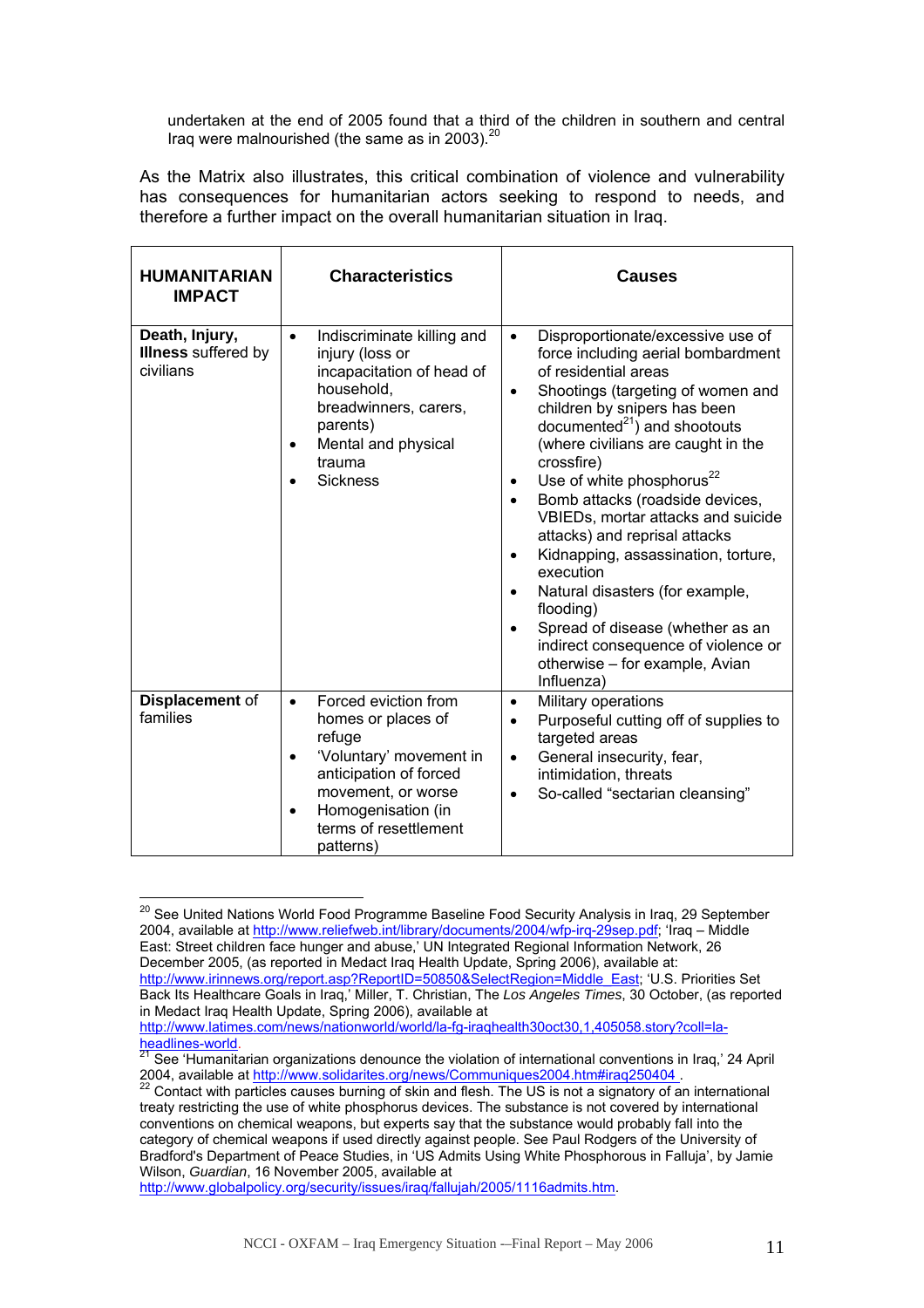| Denial of<br>fundamental<br>human rights                                                   | Denial of access of local<br>$\bullet$<br>communities to basic<br>supplies, health facilities,<br>medical treatment and<br>other support<br>Denial of access of aid<br>$\bullet$<br>workers and medical<br>practitioners to those in<br>need                                                                                                                                                                                                                                                                                                                                                                                                                    | Lack of recognition of and respect<br>$\bullet$<br>for International Humanitarian Law<br>and Human Rights Law<br>Withholding of food and water to<br>$\bullet$<br>besieged cities<br>Prevention of civilians from fleeing<br>$\bullet$<br>cities under attack<br>Unlawful detention and questioning<br>$\bullet$<br>Occupation and searching of health<br>$\bullet$<br>facilities<br>Harassment of doctors and<br>$\bullet$<br>targeting of ambulances<br>Blocking of aid, targeting of<br>$\bullet$<br>humanitarian assistance and aid<br>workers                                                                                                                                                                                    |
|--------------------------------------------------------------------------------------------|-----------------------------------------------------------------------------------------------------------------------------------------------------------------------------------------------------------------------------------------------------------------------------------------------------------------------------------------------------------------------------------------------------------------------------------------------------------------------------------------------------------------------------------------------------------------------------------------------------------------------------------------------------------------|---------------------------------------------------------------------------------------------------------------------------------------------------------------------------------------------------------------------------------------------------------------------------------------------------------------------------------------------------------------------------------------------------------------------------------------------------------------------------------------------------------------------------------------------------------------------------------------------------------------------------------------------------------------------------------------------------------------------------------------|
| Destruction of<br>homes, vital<br>facilities and<br>infrastructure                         | Populations seek shelter<br>$\bullet$<br>in public buildings and<br>with host communities<br>Weak and overstretched<br>$\bullet$<br>infrastructure is under<br>further pressure<br>Populations go without<br>$\bullet$<br>vital services for<br>prolonged periods of<br>time, or, for example, are<br>forced to consume water<br>that is below acceptable<br>safety standards                                                                                                                                                                                                                                                                                   | Bombing of houses, hospitals,<br>$\bullet$<br>schools, and other public buildings<br>and facilities<br>Attacks against and sabotage of<br>$\bullet$<br>infrastructure, including oil<br>pipelines, water networks and<br>electricity power stations                                                                                                                                                                                                                                                                                                                                                                                                                                                                                   |
| Decrease in<br>resources and<br>ability to respond<br>to and meet<br>humanitarian<br>needs | Scarcity, in terms of<br>$\bullet$<br>human and material<br>resources, shelter and<br>livelihood opportunities<br>Decrease in the number<br>$\bullet$<br>of international actors in<br>Iraq, and particularly<br>international<br>humanitarian actors<br>Decrease in the number<br>of local specialists and<br>experts, particularly in<br>the health sector<br>Deterioration of trust: of<br>$\bullet$<br>the security forces; within<br>and between local<br>communities; between<br>local communities and<br>international actors; and<br>between different<br>international actors<br>Severely restricted<br>$\bullet$<br>operational humanitarian<br>space | General vulnerability of the local<br>$\bullet$<br>population - for example, reliance<br>on PDS, high levels of<br>unemployment, increasing number<br>of households who have suffered<br>death or injury and lost their ability<br>to access employment / generate<br>income<br>Erosion of capacity of host<br>communities<br>Decrease in funding by donors<br>$\bullet$<br>INGOs and UN Agencies moving to<br>$\bullet$<br>remote management, becoming<br>less visible, or pulling out entirely<br>Many local experts leaving Iraq (so-<br>$\bullet$<br>called 'brain drain'), or going into<br>hiding<br>Civil / military and humanitarian /<br>$\bullet$<br>military boundaries being blurred<br>Pervasive insecurity<br>$\bullet$ |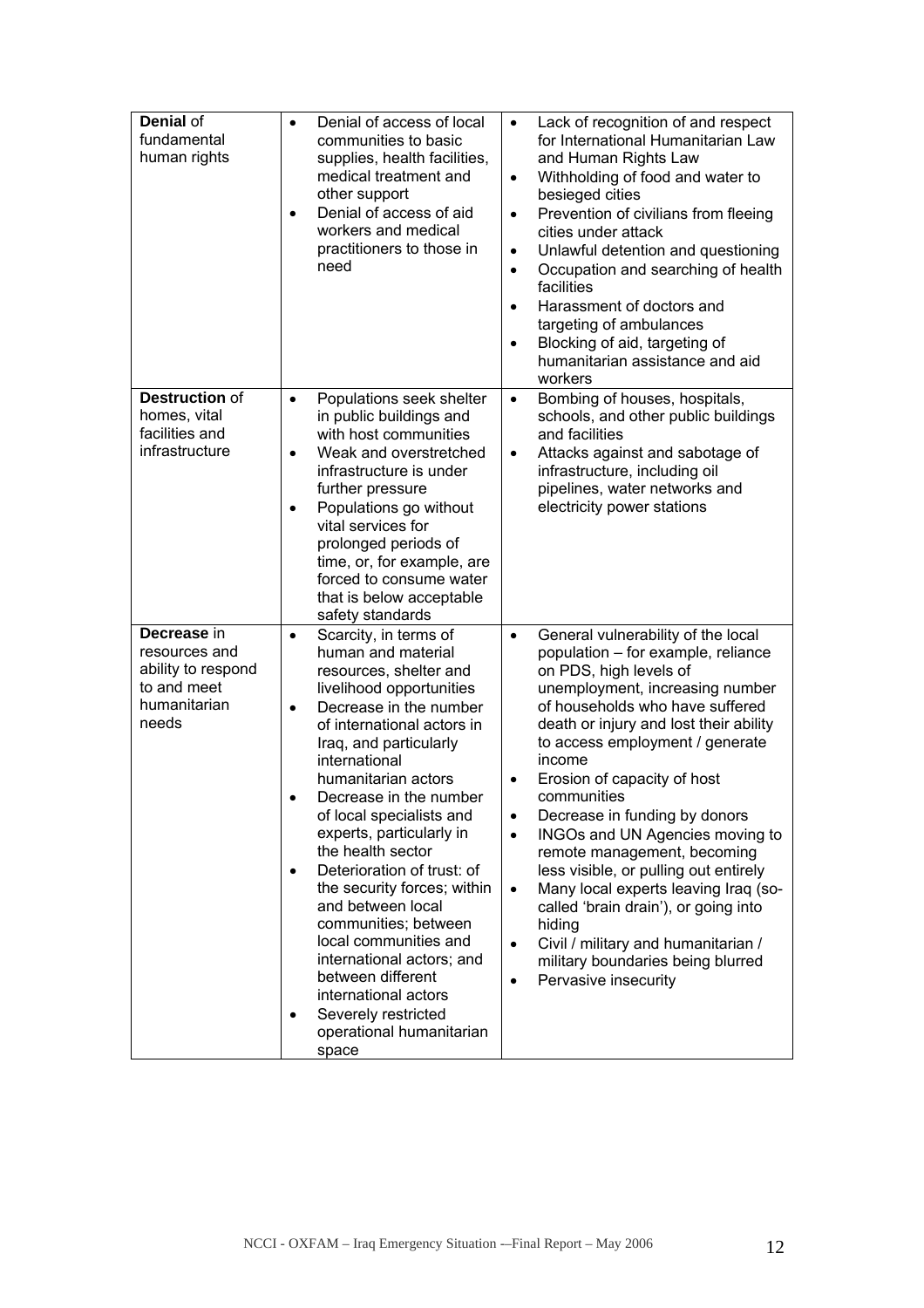#### <span id="page-13-0"></span>**3. Humanitarian Needs**

 $\overline{a}$ 

As discussed in the previous section, humanitarian needs in Iraq arise from three primary causes: violence, natural disasters and disease, and weak infrastructure. Needs themselves range from humanitarian protection, to the provision of basic services and supplies, shelter, clothing, medical requirements, insurance, education and employment. Those who are vulnerable and require humanitarian support to address these needs can be grouped into six different categories:

- Displaced populations (those displaced as a result of military operations, sectarian intimidation and violence). Prior to the 2003 invasion, it is estimated that some 800,000 people were displaced in the North and Centre of Iraq (mainly Kurds, but also Assyrians and Turkmen), while in the South between 100,000 and 200,000 Marsh Arabs and at least 25,000 Arab Shia were displaced. As of September 2005, the total figure had risen to 1.3 million<sup>23</sup>; to date there are an estimated 1.5 million displaced people throughout Iraq.<sup>[24](#page-13-2)</sup>
- Host communities (local communities who offer shelter and support to displaced populations)
- Besieged populations (populations who are prevented from leaving zones of conflict during military operations)
- Returnee populations (populations returning to former conflict zones, or other areas of former insecurity)
- Populations of other 'hotspot' cities (areas experiencing high levels of sectarian and insurgency violence, reprisal attacks, and / or criminal violence)
- General population (experiencing ongoing needs needs that could become critical and acute if violence worsens).

The specific nature of humanitarian needs that each of these groups has will vary according to the emergency situation in question. It should be noted that there is a general lack of available statistics, as well as over assessments in some parts of the country without response / supply. However, it is possible to set out the *range* of needs that all of these groups *could* require during any given emergency – needs that will certainly arise in a massive emergency situation - and consequently the type of preparedness required. This range of humanitarian needs is summarised in the Matrix below.

<span id="page-13-1"></span><sup>&</sup>lt;sup>23</sup> Figures taken from iDMC, Internal Displacement Monitoring Centre, available at <u>http://www.internal-</u> displacement.org/ Iraq country Page.<br><sup>[24](http://www.internal-displacement.org/)</sup> This figure is an estimate provided by NCCI (See 'NGOs in Iraq Statement on Emergency

<span id="page-13-2"></span>Humanitarian Situation In Iraq 3 April 2006') available at

[http://www.ncciraq.org/article.php3?id\\_article=664](http://www.ncciraq.org/article.php3?id_article=664). As well as considering populations displaced since September 2005, including those displaced from Tel Afar, Samarra, North of Baghdad and as a consequence of sectarian violence and threats, this estimate also takes into account data from the IOM and MoDM. Since 22 February 2006 IOM estimates that 6959 families, (41754 individuals) have been displaced. From 22 February until 12 April 2006, the MoDM estimates that 13764 families, (82584 individuals) have been displaced. See International Organization for Migration, 'Displacement Due to Recent Violence', Iraq, 19 April 2006, IOM Iraq IDP Program, for both sets of figures. Available at [http://www.ncciraq.org/article.php3?id\\_article=616](http://www.ncciraq.org/article.php3?id_article=616).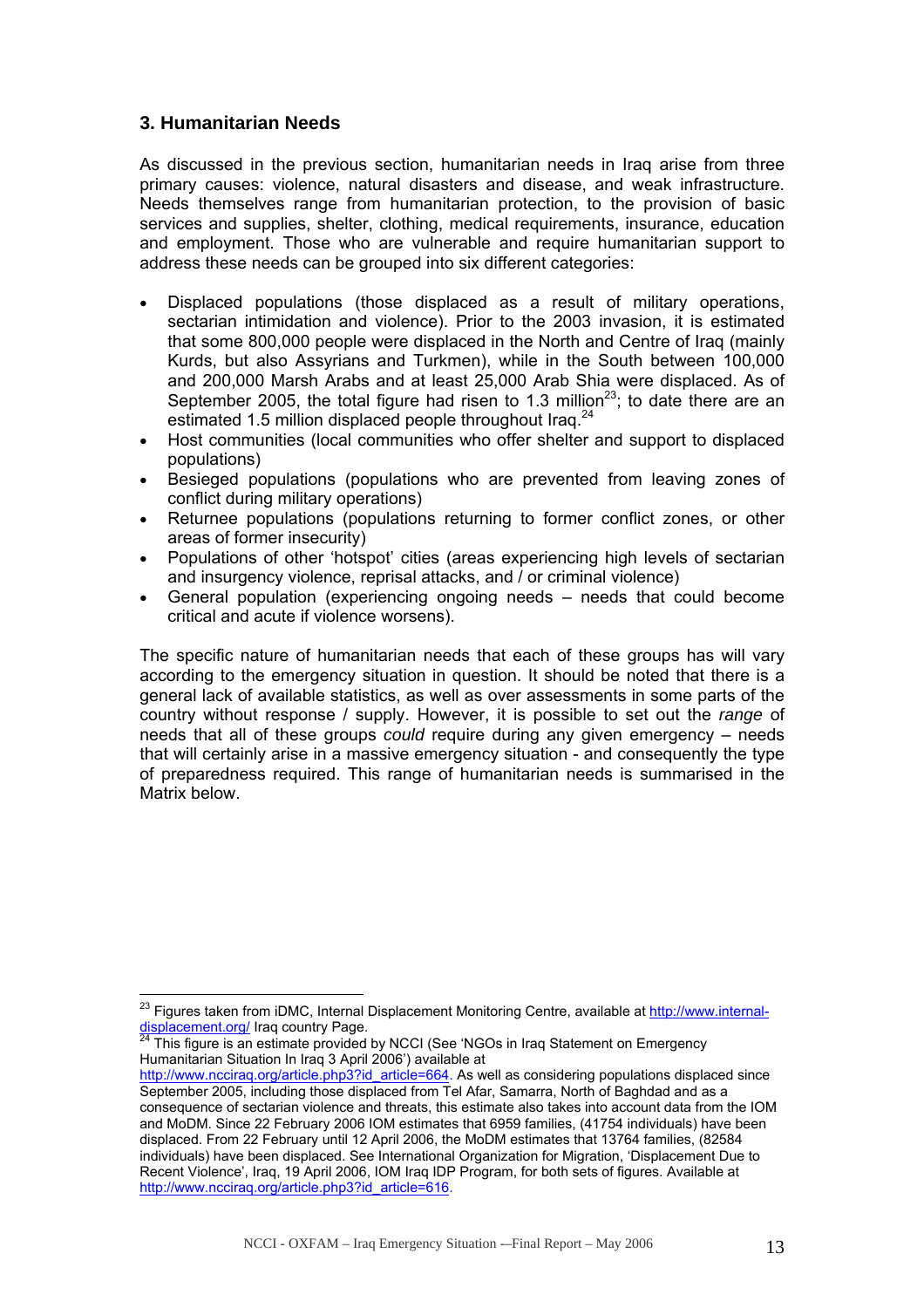| <b>EMERGENCY</b><br><b>HUMANITARIAN</b><br><b>NEEDS</b> | <b>Description of Needs</b>                                                                                                                                                                                                                                                                                                                                                                                                                                                                                                                                                                                                                                                                                                                                                                                             | <b>Actions required</b>                                                                                                                                                                                                                                                                                                                                                                                                                                                                                              |
|---------------------------------------------------------|-------------------------------------------------------------------------------------------------------------------------------------------------------------------------------------------------------------------------------------------------------------------------------------------------------------------------------------------------------------------------------------------------------------------------------------------------------------------------------------------------------------------------------------------------------------------------------------------------------------------------------------------------------------------------------------------------------------------------------------------------------------------------------------------------------------------------|----------------------------------------------------------------------------------------------------------------------------------------------------------------------------------------------------------------------------------------------------------------------------------------------------------------------------------------------------------------------------------------------------------------------------------------------------------------------------------------------------------------------|
| <b>Humanitarian</b><br><b>Protection</b>                | Rights and Responsibilities:<br>$\bullet$<br>Even in conflict, all people<br>should be able to live free of<br>violence and coercion, and<br>they should have the things<br>they need to survive, including<br>humanitarian relief. In 1949 the<br>Geneva Conventions set<br>specific standards for<br>protecting civilian populations.<br>Access: Insecurity, and lack of<br>$\bullet$<br>respect for IHL and HRL, has<br>limited access severely, with<br>critical humanitarian<br>consequences. Such access is<br>a critical, not only during and in<br>the aftermath of military<br>operations, but also generally<br>throughout Iraq.<br>Representation: The Iraqi<br>$\bullet$<br>people need representation<br>and advocacy, particularly in<br>terms of the humanitarian<br>situation, needs and<br>challenges. | All armed parties and<br>$\bullet$<br>authorities must ensure that<br>the rights and responsibilities<br>enshrined in International<br>Humanitarian Law and<br>Human Rights Law are met.<br>All armed parties and<br>$\bullet$<br>authorities should do their<br>utmost to facilitate access of<br>humanitarian organisations<br>to local communities and<br>local communities to seek<br>support.<br>Agencies and organisations<br>$\bullet$<br>able to speak out on behalf<br>of the Iraqi people should do<br>SO. |
| <b>Water and</b><br><b>Sanitation</b>                   | Clean water: trucked / tankered<br>$\bullet$<br>potable water, family water kits,<br>other water treatment<br>equipment, drilling of wells (if<br>possible or long-term), 'stand<br>by' electricity generation for<br>water treatment plants<br>Proper sanitation: toilets and<br>washing facilities, excreta<br>disposal, solid waste disposal,<br>drainage, treatment chemicals                                                                                                                                                                                                                                                                                                                                                                                                                                       | Assessments of water<br>$\bullet$<br>sources and availability,<br>treatment / disinfection<br>requirements, key hygiene<br>issues related to water<br>supply, current or likely water<br>and sanitation-related<br>diseases should be<br>undertaken, items distributed<br>and the situation monitored<br>accordingly.                                                                                                                                                                                                |
| <b>Non Food Items</b>                                   | Shelter: seasonally appropriate<br>$\bullet$<br>emergency materials, (high-<br>quality sheeting, tents, etc),<br>heating, lighting (candles,<br>matches, lanterns), mattresses,<br>blankets<br>Clothes: seasonally appropriate<br>clothing<br>Cleaning materials: hygiene<br>$\bullet$<br>packs - soap, detergent, and<br>other cleaning materials<br>Cooking materials: cooking<br>$\bullet$<br>utensils, fuel, stoves, heaters,<br>water tanks, water thermoses,<br>buckets, jerry cans                                                                                                                                                                                                                                                                                                                               | Assessments of seasonal<br>$\bullet$<br>needs, available materials,<br>local sources, and<br>construction methods should<br>be undertaken, contacts<br>made, items distributed, and<br>shelter constructed<br>accordingly.                                                                                                                                                                                                                                                                                           |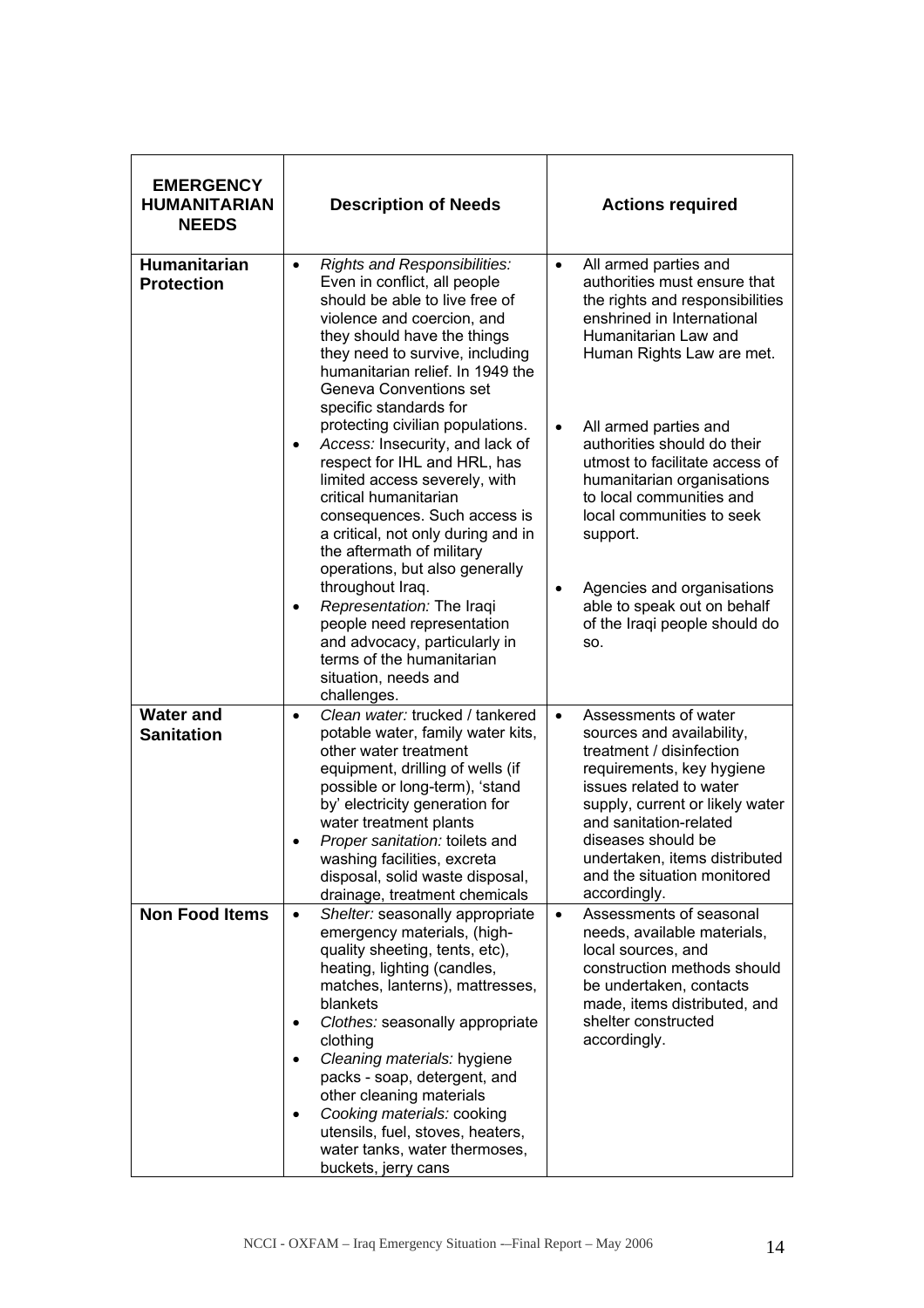| <b>Health</b><br><b>Promotion</b> | $\bullet$           | Health service provision:<br>hospital, clinic, temporary<br>health post, outreach system,<br>with sufficient provision of<br>trained staff, facilities,<br>medicines, vaccines, and extra<br>emergency capacity, including<br>specialised staff <sup>25</sup> , surgical<br>facilities, equipment, blood,                                                                                                                                                                                                                                                                                                                                                                                                                                                          | $\bullet$                           | Assessments of mortality<br>(where relevant) and<br>morbidity, to assess illnesses<br>(diarrhoeal diseases,<br>malaria, measles, meningitis,<br>respiratory infections [such<br>as pneumonia], malnutrition,<br>skin diseases, other) and the<br>treatment required should be                                                                                                                                                                                                                                                                        |
|-----------------------------------|---------------------|--------------------------------------------------------------------------------------------------------------------------------------------------------------------------------------------------------------------------------------------------------------------------------------------------------------------------------------------------------------------------------------------------------------------------------------------------------------------------------------------------------------------------------------------------------------------------------------------------------------------------------------------------------------------------------------------------------------------------------------------------------------------|-------------------------------------|------------------------------------------------------------------------------------------------------------------------------------------------------------------------------------------------------------------------------------------------------------------------------------------------------------------------------------------------------------------------------------------------------------------------------------------------------------------------------------------------------------------------------------------------------|
|                                   | ٠<br>$\bullet$<br>٠ | beds, fuel, lab equipment,<br>morgue facilities, ambulances<br>Public health promotion:<br>around disease transmission<br>and public health risks (regular<br>hand washing, food protection,<br>good domestic hygiene, and<br>safe waste disposal)<br>Disease control: around<br>obvious problems - flies,<br>mosquitoes, rodents,<br>cockroaches, fleas, lice or<br>bedbugs, overcrowding,<br>breeding sites - stagnant<br>water/ uncovered pit<br>latrines/water containers<br>Emergency supplies: hygiene<br>kits - bucket, scrubbing brush,<br>soap, toothpaste, detergent,<br>shampoo, candles, matches,<br>sanitary items and a measuring<br>jug and sachets for making<br>oral-rehydration solution - to<br>last a family of five for up to<br>three months | $\bullet$                           | undertaken. Assessments<br>should also take into account<br>the accessibility of health<br>service provision (re. cost,<br>safety and distance).<br>The general approach<br>should combine insider<br>knowledge (what people<br>already know, and how they<br>behave) with outsider<br>knowledge (risks of specific<br>diseases according to the<br>conditions people are<br>currently living in, etc).                                                                                                                                              |
| <b>Access to Food</b>             | $\bullet$           | Short term solutions: provision<br>of food to prevent life-<br>threatening risk of malnutrition<br>(meeting minimum requirement<br>of 2,100 kilocalories per day<br>per person, of which 17%<br>should be fat and 20% protein)<br>to include dry, fresh and<br>intermediate products (fruit,<br>vegetables, rice, flour, sugar,<br>cooking oil, canned food, etc),<br>nutritional supplements /<br>therapeutic feeding where<br>necessary<br>Long term solutions: livestock<br>and plant production materials,<br>invigoration of the economy,<br>access to markets,<br>employment                                                                                                                                                                                 | $\bullet$<br>$\bullet$<br>$\bullet$ | Assessments of nutritional<br>situation, main foods,<br>seasonal availability,<br>livelihood groups, market<br>system, current market for<br>food, purchasing power of<br>affected groups should be<br>undertaken and supplies<br>distributed accordingly.<br>Systems that are already in<br>place need to be taken into<br>account. For example,<br>ensuring access to the PDS<br>and PDS access to affected<br>populations.<br>Even at the emergency<br>response stage, both short<br>term and longer term<br>solutions should be borne in<br>mind |

<span id="page-15-0"></span> $\overline{a}$  $^{25}$  The exodus of medical professionals has reached such a critical point that the Iraqi government has forbidden doctors, dentists and pharmacists from leaving the country unless they are travelling with the approval of the Ministry of Health; these restrictions were also in operation prior to the invasion in 2003.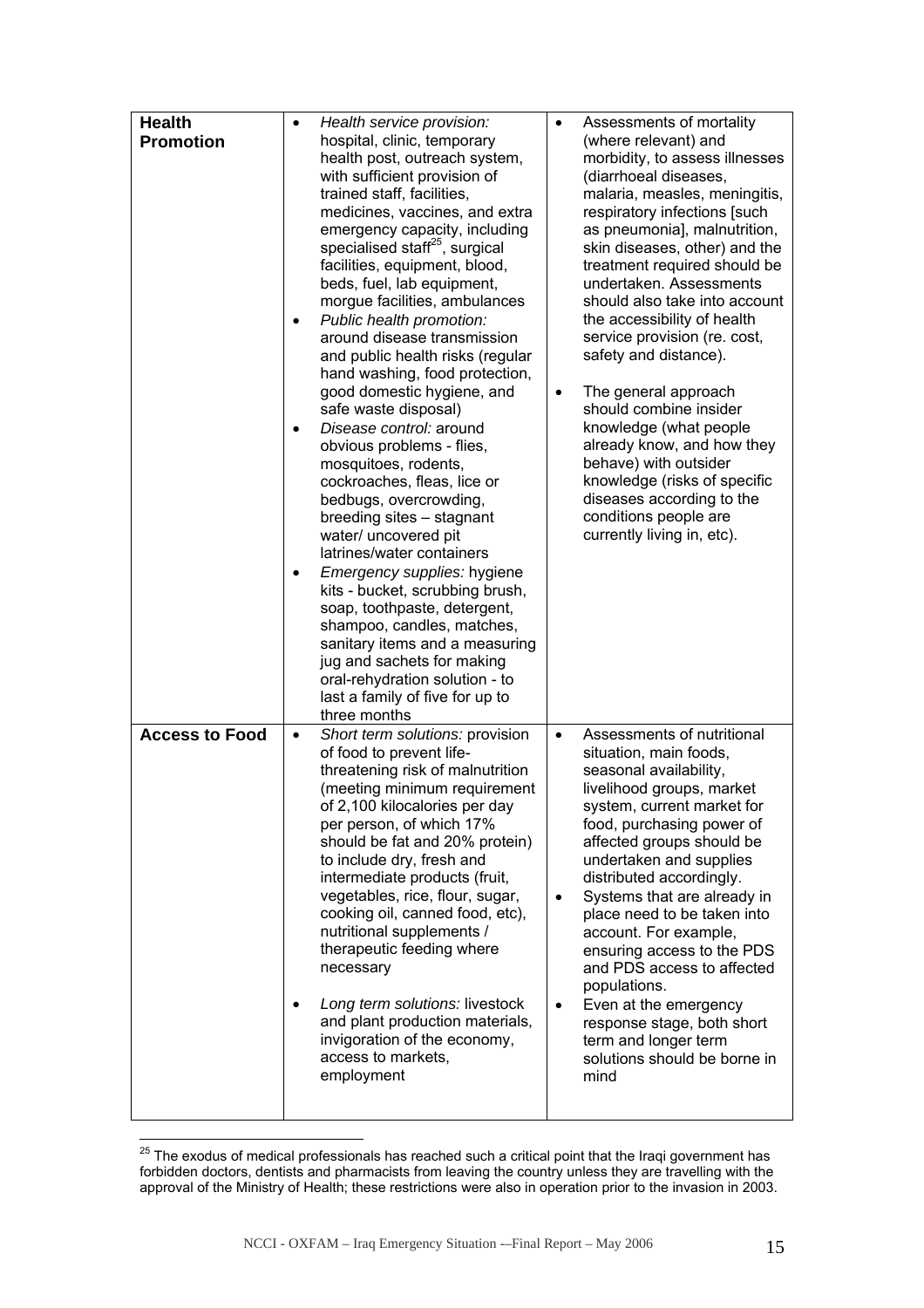| Other | Mine action activities:<br>demining, UXO clearance,<br>mine awareness<br>Compensation: for loss /<br>damage of property, (in the<br>case of Avian Influenza<br>livestock or poultry), income,<br>employment, death, or injury<br>Education: establishment of<br>alternative temporary schools<br>and supply teachers,<br>distribution of 'student kits' | Assessments should be<br>made of any other needs<br>that the vulnerable<br>populations may have,<br>ranging from making the<br>current area of living<br>physically safe, to ensuring<br>that people have enough<br>cash to survive and<br>undertaking Child Protection<br>in terms of providing<br>education opportunities for<br>IDPs and support for over-<br>stretched host community<br>schools. |
|-------|---------------------------------------------------------------------------------------------------------------------------------------------------------------------------------------------------------------------------------------------------------------------------------------------------------------------------------------------------------|-------------------------------------------------------------------------------------------------------------------------------------------------------------------------------------------------------------------------------------------------------------------------------------------------------------------------------------------------------------------------------------------------------|
|-------|---------------------------------------------------------------------------------------------------------------------------------------------------------------------------------------------------------------------------------------------------------------------------------------------------------------------------------------------------------|-------------------------------------------------------------------------------------------------------------------------------------------------------------------------------------------------------------------------------------------------------------------------------------------------------------------------------------------------------------------------------------------------------|

The following two activity areas are also critical, but they are not (unless specifically linked to access) *emergency* humanitarian needs:

- Reconstruction: repair of damaged roads, bridges, oil production, petroleum, electricity and water plants; support to re-open and refurbish damaged schools and other education facilities.
- Livelihood opportunities<sup>26</sup>: providing or establishing employment opportunities and income generation projects, both in the traditional sense and also building upon certain legitimate coping strategies that have developed in Iraq's 'parallel' economy – such as part time work, working hours which are not fixed, etc.

 $\overline{a}$ 

<span id="page-16-0"></span> $26$  According to official employment data – that is statistics covering those officially registered as being employed, and not including 'casual labour' – unemployment has risen sharply since the last invasion and employment is hard to find in the current climate of insecurity. Unemployment is officially estimated at 30 percent, but in some areas, particularly the South, is reported as being closer to 70 percent, according to various definitions in Iraq. For example, a study by the college of economics at Baghdad University found that in 2004 the unemployment rate in Iraq was 70 percent; see 'Iraqi unemployment reaches 70%,' 1 August 2004, available at [http://english.aljazeera.net/NR/exeres/A66151CB-2105-](http://english.aljazeera.net/NR/exeres/A66151CB-2105-418B-BFAA-73211A631611.htm) [418B-BFAA-73211A631611.htm](http://english.aljazeera.net/NR/exeres/A66151CB-2105-418B-BFAA-73211A631611.htm). Estimates given by ABC news in 2005 for the national unemployment rate ranged from 18 percent to 40 percent; see 'Unemployment High, Future uncertain in Iraq,' 24 January 2005, available at

[http://abcnews.go.com/WNT/IraqWhereThingsStand/story?id=437685&WNT=true.](http://abcnews.go.com/WNT/IraqWhereThingsStand/story?id=437685&WNT=true) Writing in March 2006, one analyst reports that: 'You've got anywhere from 30 [percent] to 60 percent unemployment in Iraq, in terms of real unemployment'; see 'Cordesman: After Three Years of War, Results are Disastrous,' interviewee: Anthony H. Cordesman, 22 March 2006, Council on Foreign Relations, available at [http://www.cfr.org/publication/10208/cordesman.html.](http://www.cfr.org/publication/10208/cordesman.html) On 23 April 2006 the Minister of Public Works Nasrin Barwari warned that unemployment is the most serious crisis facing Iraqi society; see 'Minister warns against unemployment,' Azzaman, 23 April 2006, available at <http://www.azzaman.com/english/index.asp?fname=news\2006-04-23\159.htm>.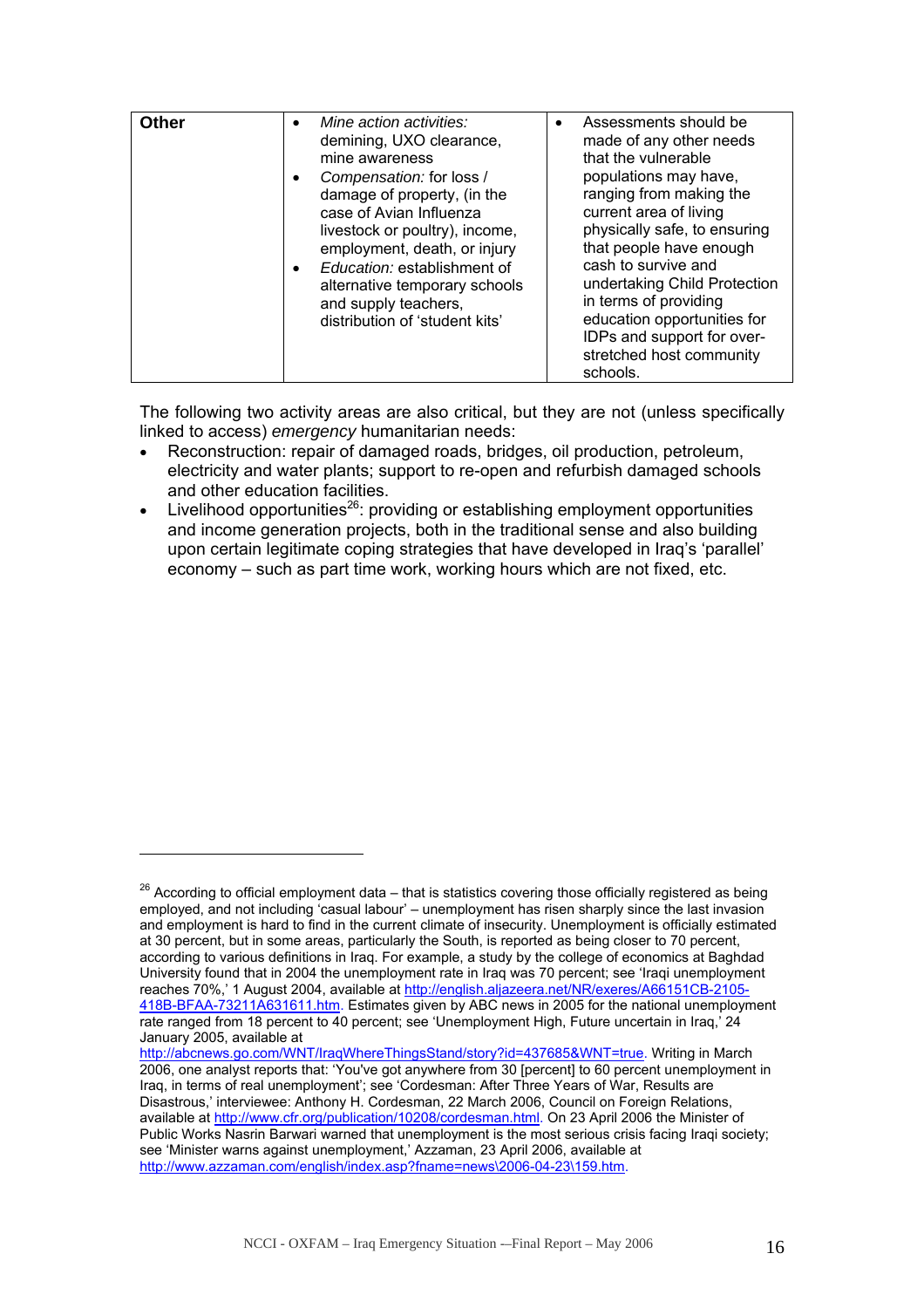#### <span id="page-17-0"></span>**4. Humanitarian Means**

The humanitarian means available in emergency situations can be grouped into three areas that relate to the needs identified in the previous section: civilian protection, services and goods, and logistics – the means to mobilise services and goods. These are summarised in the Matrix below (compiled using feedback from interviews, the NCCI database and also by referring to various agencies' / organisations' needs and response assessment matrices for numerous responses to emergencies over the past two years in Iraq) along with those bodies and organisations who are the providers or *potential* providers of such means.

|                                      |           | <b>HUMANITARIAN MEANS</b>                                           | (Potential) Providers                                                                                                                                                                                                          |
|--------------------------------------|-----------|---------------------------------------------------------------------|--------------------------------------------------------------------------------------------------------------------------------------------------------------------------------------------------------------------------------|
| <b>Civilian</b><br><b>Protection</b> | $\bullet$ | Rights and<br>responsibilities                                      | All Armed Groups, MoD, MoI, MoHR, ECRC<br>Neighbouring Countries, Tribes, Local Communities,<br>(if respecting IHL and HRL)                                                                                                    |
|                                      | $\bullet$ | Access                                                              | All Armed Groups, MoD, MoI, MoDM, ECRC,<br>Neighbouring Countries, Tribes, Local Communities,<br>(if ensuring access for humanitarian relief)                                                                                  |
|                                      |           | Representation and<br>Advocacy                                      | ECRC, MoDM, MoH, MoED, Local Leaders and MPs,<br>UNAMI, UN OCHA, UNICEF, INGOs, NNGOs, Other<br>International Organisations and Governments,<br>Donors, NCCI, Local and International Media                                    |
| <b>Services</b><br>and<br>goods      | $\bullet$ | Water and Sanitation                                                | Water Directorate and Engineering Support, MMPW,<br>MoWR, ICRC, IOM Partners, UNICEF, INGOS,<br>NNGOs, Host communities, Private Sector                                                                                        |
|                                      | $\bullet$ | Non Food Items                                                      | MoDM, MoF, MoT, UNHCR, UNICEF, OCHA,<br>UNOPs, IOM Partners, ICRC & Federation & IRCS &<br>other National Societies, INGOs, NNGOs, Host<br>Communities, PUK, KRG, Other Local Municipalities,<br><b>Neighbouring Countries</b> |
|                                      | $\bullet$ | <b>Health Promotion</b>                                             | MoDM, MoH, IOM partners, WHO, UNHCR, UNICEF,<br>UNOPS, ICRC & Federation & IRCS & other National<br>Societies, INGOS, NNGOs, Host Communities,<br><b>Neighbouring Countries</b>                                                |
|                                      |           | Access to Food                                                      | MoDM, MoF, MoT, Local Municipalities, ICRC &<br>Federation & IRCS & other National Societies, IOM<br>partners, WFP, INGOs, NNGOs, Host Communities,<br><b>Neighbouring Countries</b>                                           |
|                                      |           | <b>Mine Action Activities</b>                                       | NMAA, INGOs, NNGOs, UNICEF, UNMAS                                                                                                                                                                                              |
|                                      | $\bullet$ | Compensation/Insurance                                              | MoF, UNOPs Private Companies                                                                                                                                                                                                   |
|                                      |           | Education                                                           | MoED, MoLSA, MoYS, UNICEF, INGOs, NNGOs,<br><b>Host Communities</b>                                                                                                                                                            |
|                                      | $\bullet$ | Livelihood opportunities                                            | MoLSA, MoA, MoO, MoF, Host Communities,<br>NNGOs, INGOs                                                                                                                                                                        |
| <b>Logistics</b>                     | $\bullet$ | <b>Human Resources</b>                                              | NNGOs, Local Communities, ICRC & Federation &<br>IRCS & other National Societies, INGOs                                                                                                                                        |
|                                      | $\bullet$ | <b>Capacity Building</b>                                            | All UN Agencies, INGOs, ICRC & Federation & IRCS<br>& other National Societies, Training Centres, NCCI                                                                                                                         |
|                                      | $\bullet$ | Coordination of supplies<br>and information                         | MoDM, MoP, MoH, UNAMI / UNOPS, INGOs,<br>NNGOs, NCCI and Various Fora                                                                                                                                                          |
|                                      | $\bullet$ | Cash (to distribute<br>directly to beneficiaries<br>in emergencies) | MoF, MoLSA, PUK, KRG, Local Municipalities,<br><b>UNOPS, NGOs</b>                                                                                                                                                              |
|                                      | $\bullet$ | Funding                                                             | UNAMI / UN OCHA, Individual International<br>Governments (incl. Governmental Development<br>Bodies), Regional Bodies, INGOs, Other Donors                                                                                      |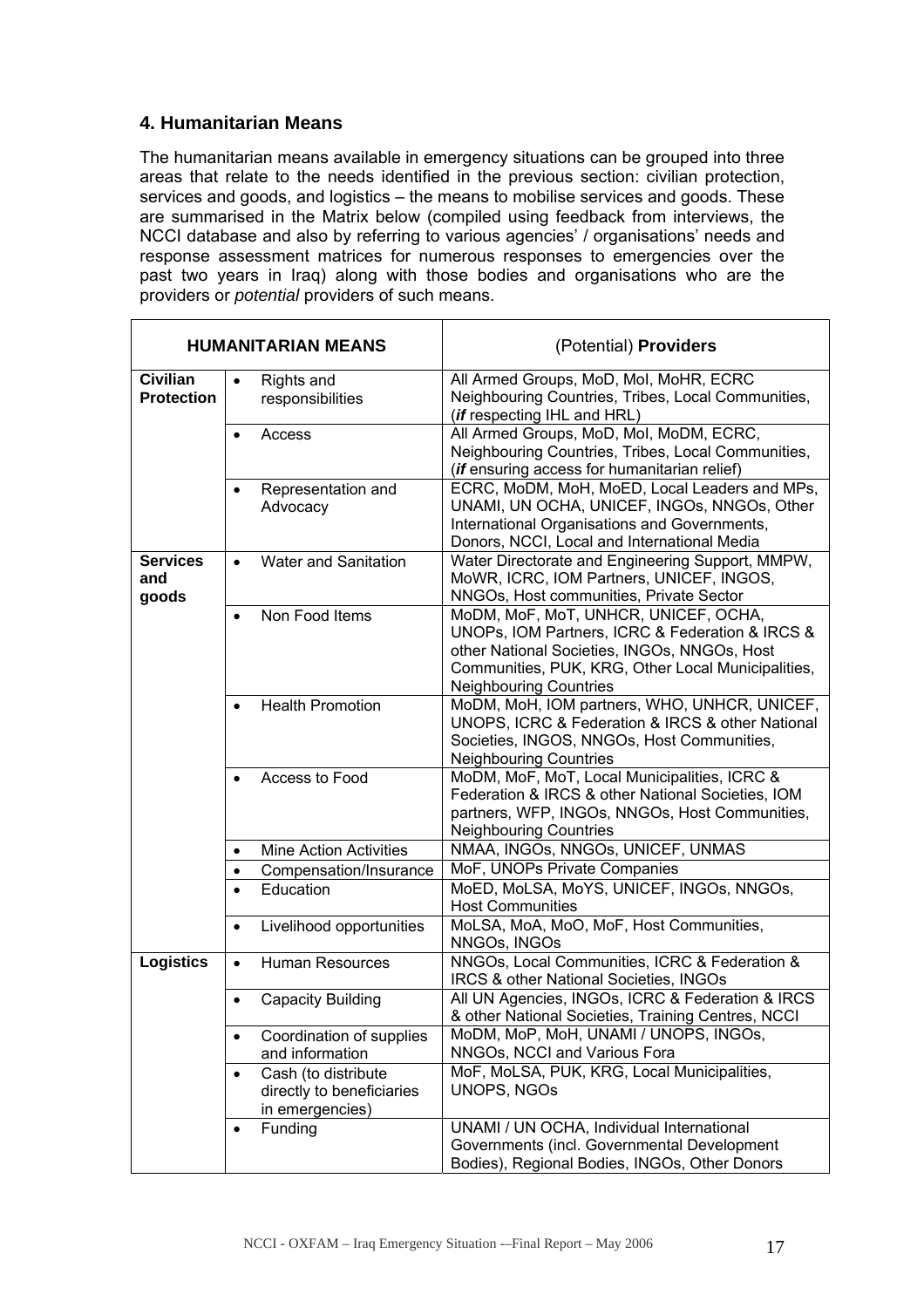#### **5. Predicted Scenarios of Violence Escalation**

The following Matrix sets out three scenarios of violence escalation in Iraq. It also identifies the 'triggers' – potentially destabilising factors - that will cause a significant worsening of the situation and a shift from one scenario to the next.

(For statistics relating to violence and a 'mapping' of violence see Appendices 3a and 3b respectively)

<span id="page-18-0"></span>

| <b>PREDICTED</b><br><b>SCENARIOS</b>       | <b>Scenario A</b><br>(Gradually Improving)                                                                                                                                                                                                                             | Triggers from<br>$A-B$                                                                                                                                                                                                | <b>Scenario B</b><br>(Protracted -<br><b>Potential Tipping</b><br>Point)                                                                                                                                                     | Triggers from<br>B-C                                                                                                                                        | <b>Scenario C</b><br>(Deteriorating Fast)                                                                                                                                                                                                                        |
|--------------------------------------------|------------------------------------------------------------------------------------------------------------------------------------------------------------------------------------------------------------------------------------------------------------------------|-----------------------------------------------------------------------------------------------------------------------------------------------------------------------------------------------------------------------|------------------------------------------------------------------------------------------------------------------------------------------------------------------------------------------------------------------------------|-------------------------------------------------------------------------------------------------------------------------------------------------------------|------------------------------------------------------------------------------------------------------------------------------------------------------------------------------------------------------------------------------------------------------------------|
| <b>Government</b>                          | <b>Consolidated</b>                                                                                                                                                                                                                                                    | Contested                                                                                                                                                                                                             | <b>Resisted</b>                                                                                                                                                                                                              | Rejected                                                                                                                                                    | Anarchy                                                                                                                                                                                                                                                          |
| <b>Political Process</b><br>State Building | Approximately on track,<br>increasingly seen as the<br>best way forward and only<br>way to serve and protect<br>both collective and<br>individual interests                                                                                                            | Lack of attention to<br>inclusiveness, national<br>unity, and issues such<br>as federalism, etc;<br>failure to establish<br>credible institutional<br>framework                                                       | Seen as unsatisfactory,<br>but default solution;<br>preference of a weak<br>state by all key actors in<br>the political process;<br>rupturing of the political<br>timetable; state carved<br>up into fiefdoms                | Break down of all<br>political processes;<br>state institutions<br>cease being<br>functional                                                                | Break down; state is now<br>inexistent, with massive<br>repercussions due to its<br>formerly centralised nature<br>(national power grid,<br>centralised redistribution of<br>resources, etc.)                                                                    |
| Means of<br>Legitimisation                 | State progressively<br>asserts its monopoly over<br>the legitimate means of<br>violence (and resorting to<br>violence increasingly<br>becomes de-legitimising<br>for other actors);<br>addressing the<br>population's basic needs<br>bolsters government<br>popularity | The state fails in<br>exerting control over<br>its own security<br>apparatus, thus<br>weakening the<br>distinction between<br>legitimate and<br>illegitimate means of<br>violence; public<br>services fail to deliver | Violence, including<br>revenge killings,<br>sectarian attacks and<br>torture, is a key political<br>resource for all actors,<br>but remains partly covert<br>and constrained by<br>claims of respectability<br>and restraint | Violence becomes<br>the only method of<br>establishing authority<br>as fighting the enemy<br>at all costs<br>supersedes any other<br>form of legitimisation | Local 'strongmen' relying<br>entirely on violent means;<br>violence determines all<br>strategies, the violence<br>ascribed to others justifying<br>extreme forms of violence in<br>return, both against the<br>'enemy' and against a<br>faction's own power base |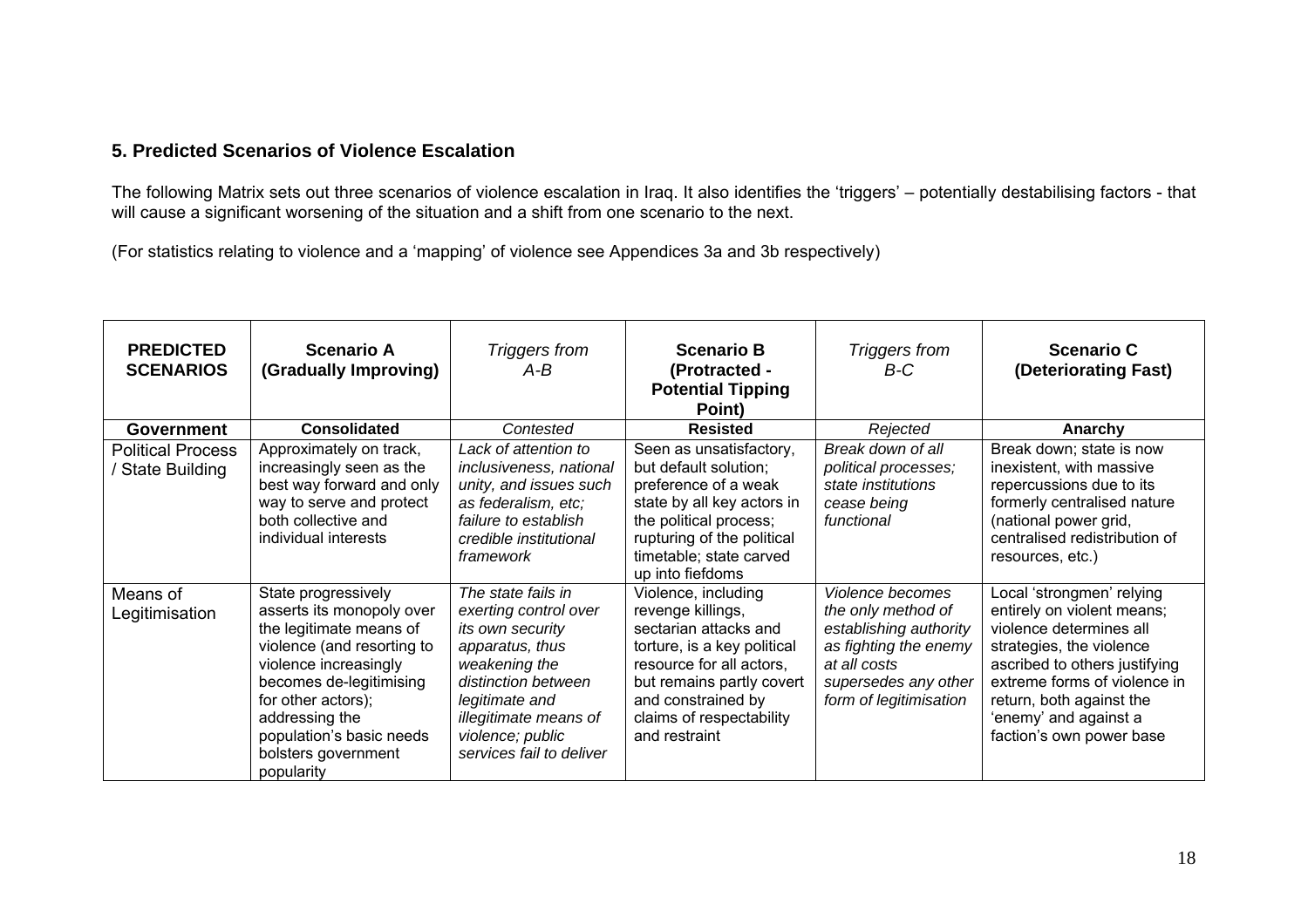| <b>National Police</b><br>and Army     | The Police and Army<br>continue to be trained and<br>increasingly deployed,<br>with receding sectarian<br>divisions and control                                                                  | Central authority loses<br>ability or will to control<br>Police and Army as<br>training proceeds<br>according an<br>expedient framework                                                                                            | The Police and Army are<br>largely operating<br>according to sectarian<br>motives and militia<br>loyalties, under the guise<br>of a national mission;<br>lawlessness is prevalent                                                                                                                                                              | Exacerbated<br>sectarian tensions<br>and the absence of a<br>national cause drive<br>units to take sides                                                                                                  | The Police and Army have<br>dissolved into and combined<br>with politically and sectarian-<br>based militia groups; there is<br>no longer any central<br>authority or control of these<br>forces                                                                                                                                                 |
|----------------------------------------|--------------------------------------------------------------------------------------------------------------------------------------------------------------------------------------------------|------------------------------------------------------------------------------------------------------------------------------------------------------------------------------------------------------------------------------------|------------------------------------------------------------------------------------------------------------------------------------------------------------------------------------------------------------------------------------------------------------------------------------------------------------------------------------------------|-----------------------------------------------------------------------------------------------------------------------------------------------------------------------------------------------------------|--------------------------------------------------------------------------------------------------------------------------------------------------------------------------------------------------------------------------------------------------------------------------------------------------------------------------------------------------|
| <b>Violence</b>                        | <b>Localised</b>                                                                                                                                                                                 | Spreading                                                                                                                                                                                                                          | <b>Escalating</b>                                                                                                                                                                                                                                                                                                                              | Spiralling                                                                                                                                                                                                | <b>Massive and Structured</b>                                                                                                                                                                                                                                                                                                                    |
| Geography<br>(Centre, South,<br>North) | Receding 'hotspots'<br>largely associated with<br>insurgency and counter-<br>insurgency operations in<br>Centre of Iraq; situation in<br>South is less volatile;<br>situation in North is stable | Attacks and reprisal<br>attacks and<br>intimidation increasing<br>in Centre and South,<br>and all doing so along<br>sectarian lines                                                                                                | 'Hotspots' still focused<br>around insurgency in<br>Centre, but now<br>potentially arising<br>anywhere there are<br>religiously mixed /<br>balanced areas in<br>Centre and South of<br>Iraq; situation in North<br>remains stable, but is<br>increasingly vulnerable.<br>Major 'hotspot' cities<br>might include Baghdad,<br>Mosul and Kirkuk. | Intimidation,<br>sectarian attacks and<br>reprisal attacks rife,<br>especially in<br>religiously mixed<br>areas; key targets<br>(religious buildings,<br>personalities, large<br>crowds) are hit          | Frontlines appear due to the<br>total polarisation of<br>communities in Centre and<br>South; clear division of<br>territories throughout Iraq<br>along sectarian and ethnic<br>lines and the establishment<br>of firing lines (civil crisis);<br>situation in North is relatively<br>stable, but more vulnerable to<br>being drawn into conflict |
| Insurgency                             | Insurgents seeking to<br>cause political<br>fragmentation lose ground<br>and the number of attacks<br>decreases                                                                                  | MNF-1 and ISF are<br>unable to bring<br>insurgents under<br>control; militants<br>continuously re-group<br>and re-emerge; the<br>political process does<br>not lead to tangible<br>benefits felt by the<br>insurgent's social base | Insurgency gains<br>momentum, and despite<br>pressure and losses,<br>keeps up its attacks, and<br>continues to evolve                                                                                                                                                                                                                          | The insurgency's<br>unity and support<br>base is bolstered by<br>certain sections of<br>the population,<br>leading it increasingly<br>to resort to sectarian<br>violence; MNF-I are<br>forced to withdraw | Violence revolves around<br>local leaders and factions in<br>Centre and South; militias<br>wreak havoc as they go<br>about defending and marking<br>'their' territories; the<br>insurgency as such dissolves<br>with the emergence of larger<br>factions, in which former<br>insurgent groups may play a<br>leading role                         |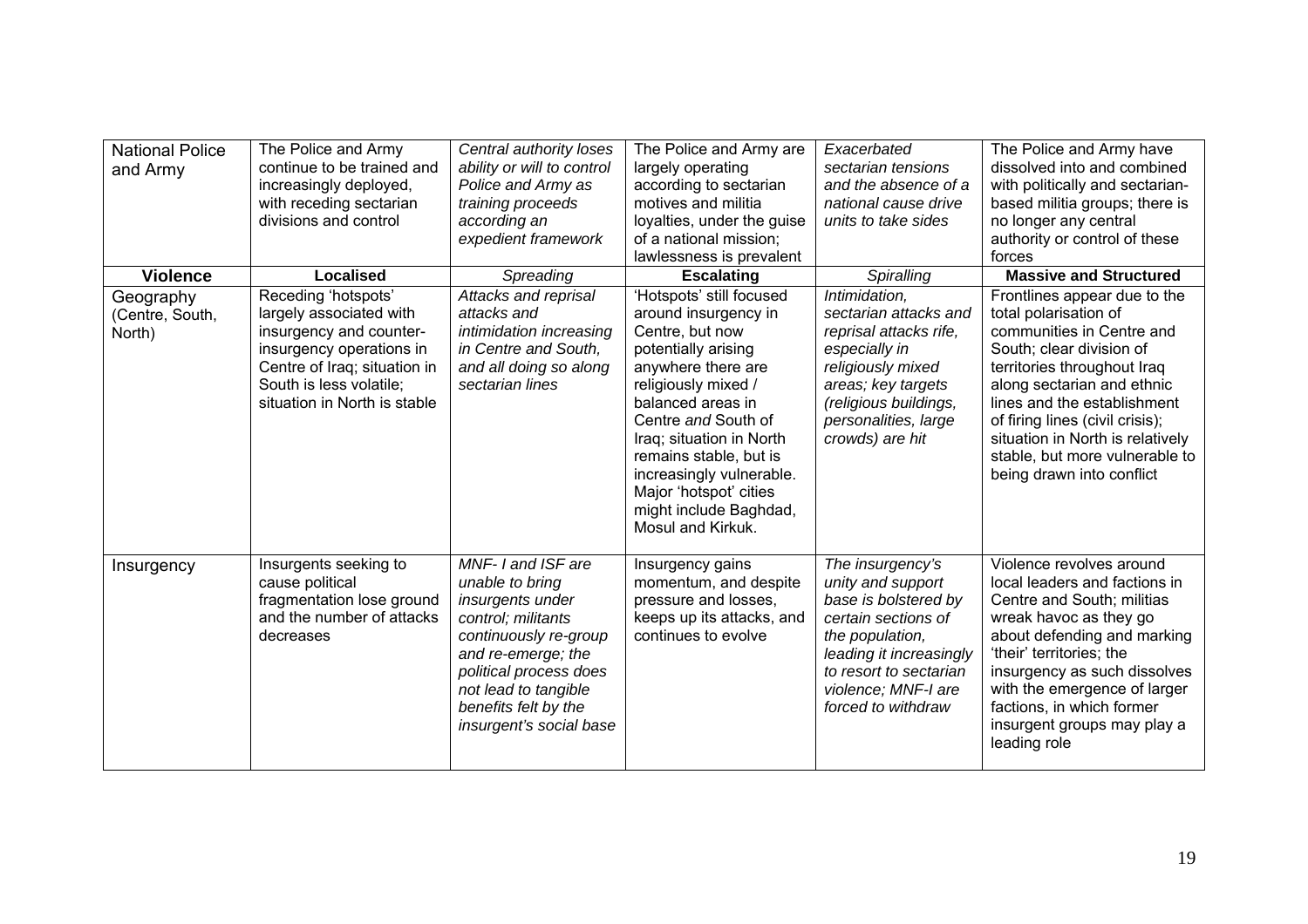| Sectarian                     | Sectarian fragmentation<br>and violence stabilises<br>and decreases as efforts<br>are more focused on<br>establishing national unity;<br>security forces driven by a<br>sectarian agenda are<br>reined in | Sectarian leaders feel<br>increasingly<br>marginalised by<br>political process;<br>populist resort to<br>sectarianism increases | Sectarian militias build<br>up their power bases -<br>separate from key<br>traditional religious<br>figures - in preparation<br>for an increase in the<br>perpetration of violence                                              | Critical increase in<br>scale and intensity of<br>targeting of key<br>religious sites and<br>intimidation in areas<br>with mixed<br>populations      | Sectarian militias consolidate<br>as general population of<br>Centre and South turn to<br>these groups for their own<br>protection; extreme violence<br>between competing factions<br>sharing the same sectarian<br>background also remains a<br>distinct possibility                          |
|-------------------------------|-----------------------------------------------------------------------------------------------------------------------------------------------------------------------------------------------------------|---------------------------------------------------------------------------------------------------------------------------------|---------------------------------------------------------------------------------------------------------------------------------------------------------------------------------------------------------------------------------|------------------------------------------------------------------------------------------------------------------------------------------------------|------------------------------------------------------------------------------------------------------------------------------------------------------------------------------------------------------------------------------------------------------------------------------------------------|
| Crime                         | Levels remain high, but IP<br>build their capacity and<br>are increasingly able to<br>combat violent crime                                                                                                | IP become involved in<br>criminal activities<br>themselves and their<br>integrity and efficiency<br>decreases                   | Levels are increasing as<br>sectarian militia activities<br>associated with the IP<br>and sections of<br>government prevent the<br>establishment of an IP<br>force whose foremost<br>goal is to protect the<br>Iraqi population | IP become totally<br>ineffective and even<br>counter-productive                                                                                      | Organised crime, as well as<br>petty criminal activity,<br>proliferates; local<br>neighbourhoods in Centre<br>and South (based along<br>sectarian lines) take policing<br>into their own hands                                                                                                 |
| Humanitarian<br><b>Impact</b> | <b>Sporadic</b>                                                                                                                                                                                           | Widening                                                                                                                        | <b>Extensive</b>                                                                                                                                                                                                                | Deepening                                                                                                                                            | <b>Massive</b>                                                                                                                                                                                                                                                                                 |
| Death, injury,<br>illness     | Civilian casualties<br>stabilise and gradually<br>decrease, but process of<br>institutionalising IHL and<br>HRL is lengthy                                                                                | Increase in violence<br>and indiscriminate<br>attacks; lack of<br>recognition of and<br>respect for IHL and<br><b>HRL</b>       | Indiscriminate attacks<br>are causing an<br>increasing number of<br>civilian casualties; the<br>risk of disease is also<br>high                                                                                                 | Further increase in<br>violence; withdrawal<br>of international and<br>state actors; general<br>absence of reference<br>to IHL and HRL<br>frameworks | Very high levels of death and<br>injury as a consequence of<br>endemic violence in Centre<br>and South; acute risk of<br>disease as people are forced<br>to live in cramped, ill-<br>equipped conditions, use<br>contaminated water supplies,<br>and vaccination programmes<br>are interrupted |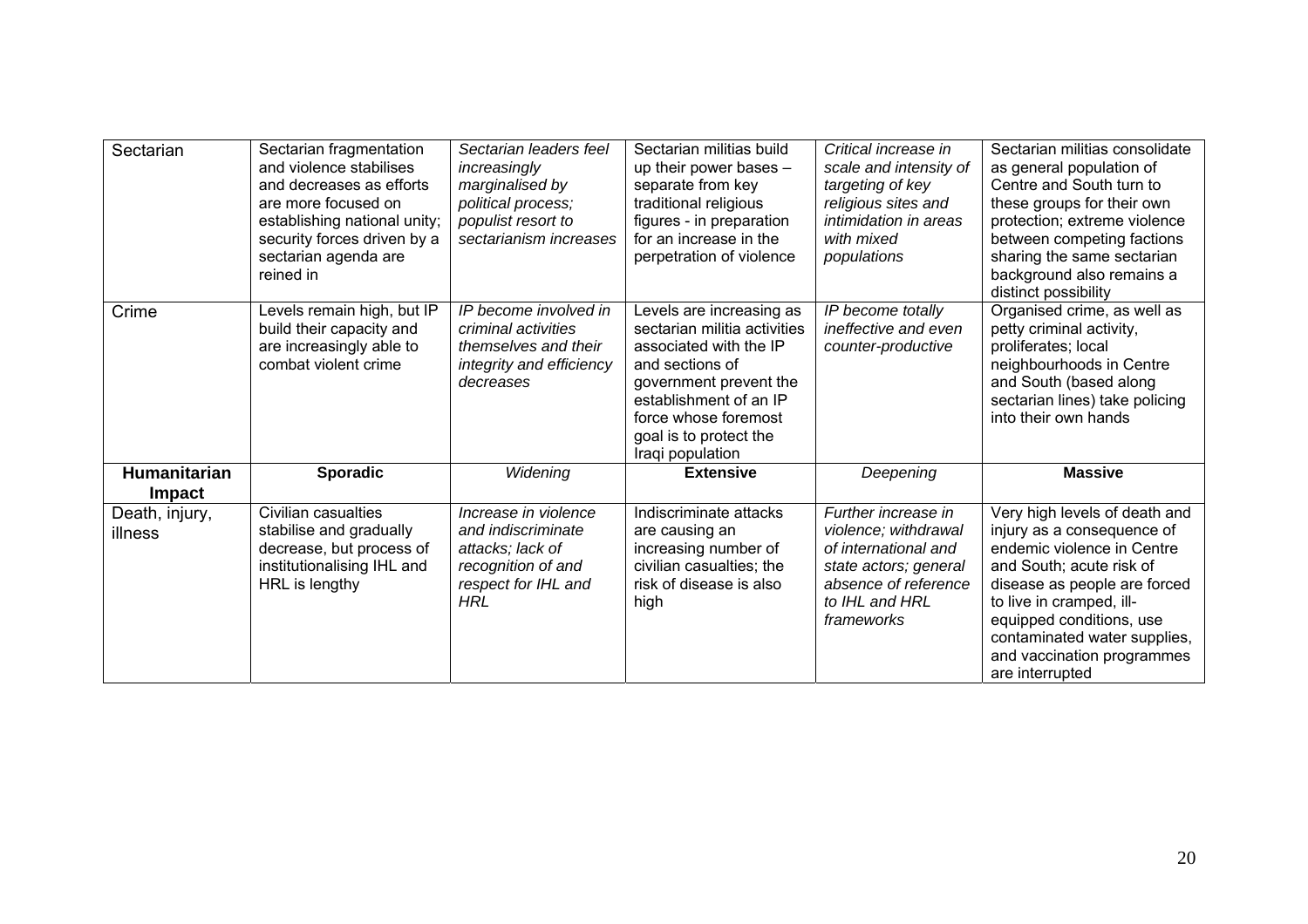| Displacement                                                                        | IDPs temporarily located<br>near to hotspot areas until<br>they can return to homes                                                         | Increase in sectarian<br>violence and fear of<br>such violence                                                                                                                   | Population movements<br>are increasing; IDPs are<br>more widely dispersed<br>and for longer periods of<br>time (less inclined to<br>return home)                                                                                                                    | Forced evictions.<br>overwhelming fear                                                                                                                           | IDP pockets now exist across<br>the country; host<br>communities are over-<br>stretched; increasing<br>numbers of displaced people<br>are trying to cross<br>international borders                                                                   |
|-------------------------------------------------------------------------------------|---------------------------------------------------------------------------------------------------------------------------------------------|----------------------------------------------------------------------------------------------------------------------------------------------------------------------------------|---------------------------------------------------------------------------------------------------------------------------------------------------------------------------------------------------------------------------------------------------------------------|------------------------------------------------------------------------------------------------------------------------------------------------------------------|------------------------------------------------------------------------------------------------------------------------------------------------------------------------------------------------------------------------------------------------------|
| Access of local<br>population to<br>basic services,<br>food and medical<br>supplies | Improves in former<br>hotspot areas, but general<br>improvement is relatively<br>slow, because of the<br>reconstruction efforts<br>required | Increase in military<br>operations and<br>general insecurity                                                                                                                     | Limited; PDS and all<br>basic services severely<br>affected in hotspot<br>areas; violence remains<br>a key challenge to<br>general improvement of<br>basic services                                                                                                 | Increased targeting<br>of infrastructure by<br>militias for control of<br>resources and<br>establishment of<br>territories                                       | <b>Extremely limited in Centre</b><br>and South as facilities are<br>either destroyed or occupied;<br>access is controlled by local<br>factions; movement is also<br>restricted by local militias;<br>PDS no longer functions in<br>Centre and South |
| Access and<br>capacity of<br>humanitarian<br>actors                                 | Limited according to scale<br>of military operations,<br>level of general insecurity<br>and funding                                         | Increasing insecurity;<br>withdrawal of many<br>international<br>humanitarian actors;<br>decrease in funding,<br>human and material<br>resources                                 | Severely limited and<br>increasingly remote in<br>Centre and South                                                                                                                                                                                                  | Further withdrawal of<br>humanitarian actors;<br>only interlocutors for<br>access in Centre and<br>South are militias and<br>controllers of local<br>territories | Totally dictated by local<br>factions and militias in Centre<br>and South; access in North<br>still possible                                                                                                                                         |
| Other<br>international<br>involvement                                               | Increasing involvement<br>focused on aid and<br>bilateral cooperation<br>programs                                                           | Decreasing confidence<br>in the prospect of a<br>state emerging and<br>becoming the main<br>interlocutor with which<br>international and<br>regional actors will<br>have to deal | Dwindling international<br>support for stabilisation,<br>reconstruction, and aid;<br>concern for Iraq's<br>stability leading all<br>international and<br>regional actors to a<br>measure of restraint in<br>terms of political<br>meddling and subversive<br>action | Polarisation in Iraq<br>makes any balanced<br>policy generally<br>unsustainable                                                                                  | Massive interference by<br>regional and international<br>actors promoting their<br>interests through co-opted<br>and sponsored factions                                                                                                              |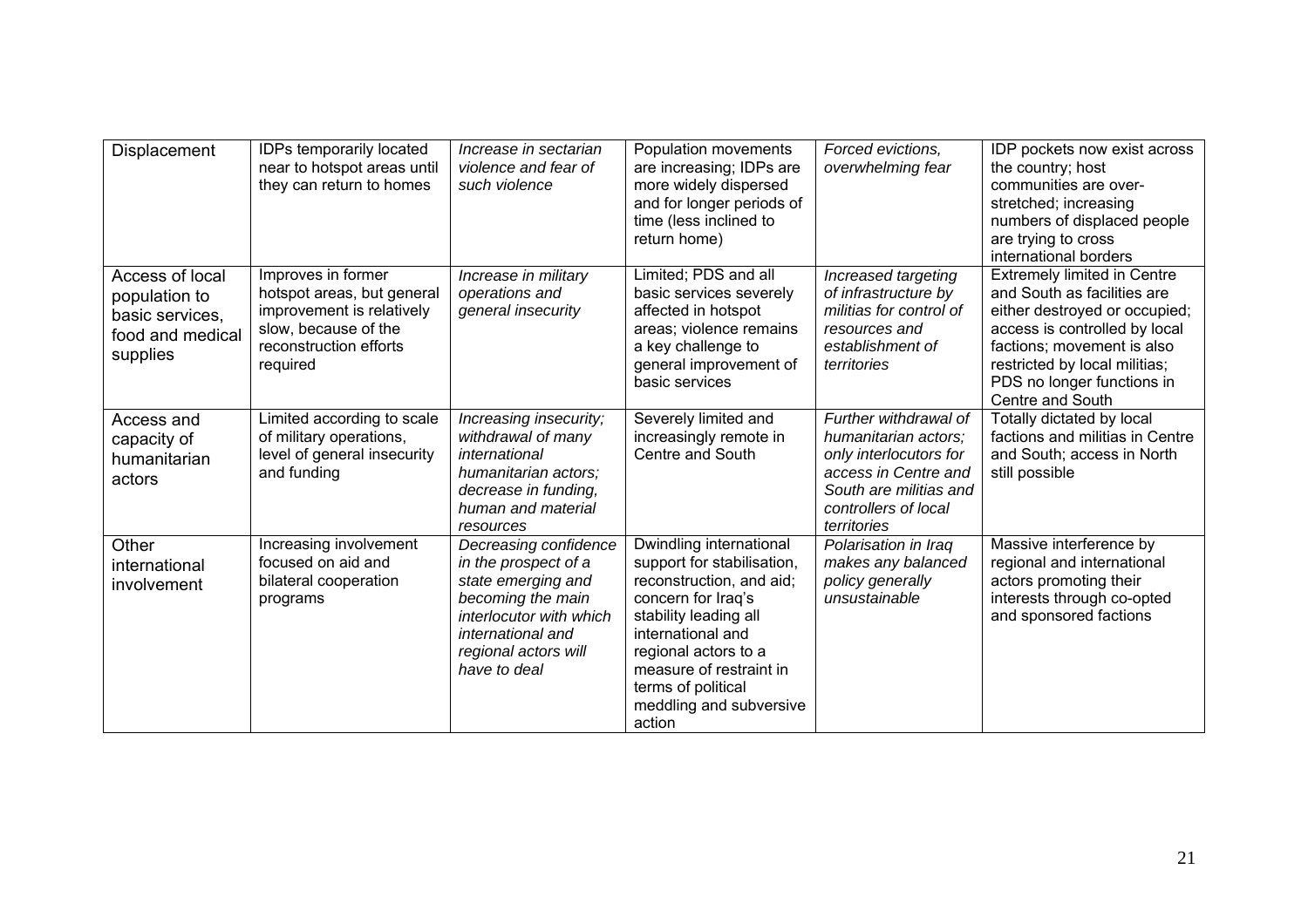#### **6. Operationalisation**

This Matrix sets out three stages of emergency planning (prevention, preparation and implementation), relevant actors and stakeholders within each stage and their respective operational roles, rights and / or responsibilities. The actors and stakeholders included are:

- Iraqi Authorities
- Iraqi Security Forces and Iraqi Police
- MNF-I
- UN Agencies
- International Organisations
- INGOs and NNGOs
- Donors
- Regional Actors (including neighbouring states and groups of regional states)
- International and Local Media
- Local and Host Communities
- Private Sector

The matrix does not specifically refer to militias, insurgents, criminals or other perpetrators of violence as operational *actors*. However, it does acknowledge that they have a critical role to play in establishing access and bringing an end to violence, and as such assumes that they will form part of the *response* that those operational actors who are identified will take, whether in terms of disarmament, law enforcement, or negotiating access, political inclusion, an end to violence, etc.

Depending upon the nature of the emergency in question, not all actors and stakeholders identified may be available during all stages. For example, in the case of a deepening and spreading of violence (Scenario C), during the implementation stage there may be no Iraqi Government in place to deal with, the ISF and IP may no longer exist and MNF-I may withdraw – whether because of the heightened insecurity or changes in US policy. In addition, international humanitarian actors will be working increasingly through remote mechanisms. In such a situation – and even before such a situation arises - it will be crucial to focus even more on supporting local humanitarian actors and their capacity through whatever means remain available.

| <b>OPERATIONAL</b><br><b>STAGE</b>                                                    | <b>Actors</b>                                    | <b>Actions</b>                                                                                                                                                                                                                                                                                                                                                                                                                      |
|---------------------------------------------------------------------------------------|--------------------------------------------------|-------------------------------------------------------------------------------------------------------------------------------------------------------------------------------------------------------------------------------------------------------------------------------------------------------------------------------------------------------------------------------------------------------------------------------------|
| <b>Prevention</b><br>(of conflict and<br>humanitarian<br>emergency from<br>worsening) | All                                              | Denouncing and advocating for an end to<br>٠<br>violence<br>Engaging in conflict resolution initiatives<br>٠<br><b>Building Capacity</b><br>٠<br>Being much more critical about the way in<br>$\bullet$<br>which money is being spent in Iraq, and how<br>that money could be spent to improve the<br>everyday lives of the Iraqi people<br>Highlighting the humanitarian needs and<br>$\bullet$<br>situation of the people of Iraq |
|                                                                                       | IA, Coalition<br>Countries, UN,<br><b>Donors</b> | Engaging positively with regional states that<br>$\bullet$<br>could play a role in preventing the outbreak of<br>full-blown civil crisis - such as Iran and Syria<br>Encouraging the formation of a group of<br>$\bullet$<br>guarantor states: regional states that would<br>suffer if Iraq were to slide deeper into crisis                                                                                                        |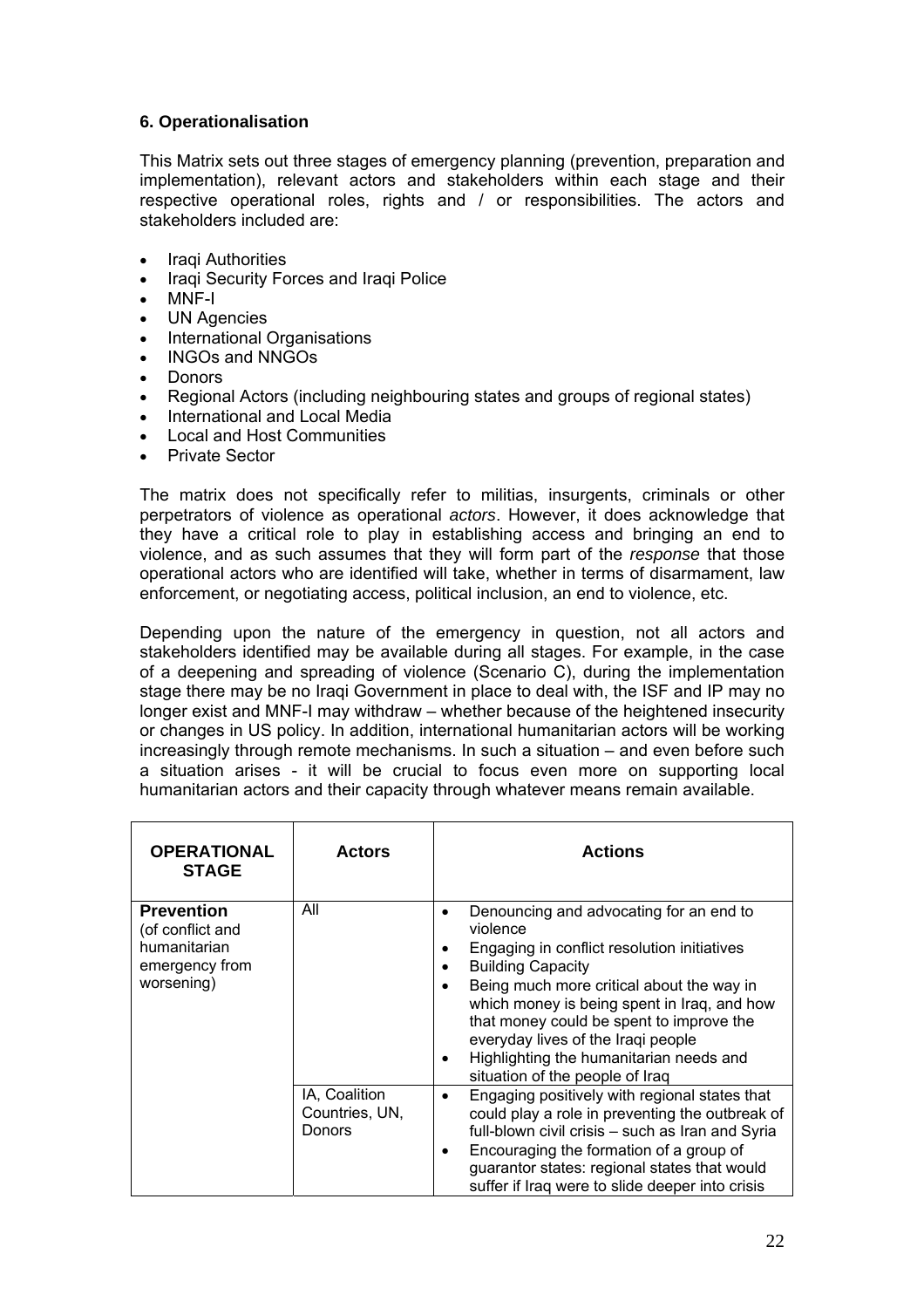| <b>Preparation</b>                               | IA, UN, MNF-I<br><b>Regional Actors</b><br>All          | Further implementing projects that seek to<br>$\bullet$<br>strengthen the capacity of the ISF and IP,<br>according to IHL and HRL<br>Taking measures to ensure that all actors are<br>$\bullet$<br>also operating within the law and according to<br>IHL and HRL<br>Taking measures to disarm civilians, militias,<br>$\bullet$<br>and other unofficial armed groups<br>Maintaining and improving infrastructure and<br>$\bullet$<br>basic services, electricity, water, and medical<br>supplies<br>Focusing all efforts to achieve an inclusive<br>$\bullet$<br>political process<br>Developing national 'response' legislation<br>$\bullet$<br>according to the standards of HRL<br>Focusing on stabilising the situation in Iraq<br>$\bullet$<br>through diplomatic efforts and initiatives<br>Recognising the existence of humanitarian<br>$\bullet$ |
|--------------------------------------------------|---------------------------------------------------------|----------------------------------------------------------------------------------------------------------------------------------------------------------------------------------------------------------------------------------------------------------------------------------------------------------------------------------------------------------------------------------------------------------------------------------------------------------------------------------------------------------------------------------------------------------------------------------------------------------------------------------------------------------------------------------------------------------------------------------------------------------------------------------------------------------------------------------------------------------|
| (for ongoing<br>emergency needs<br>and potential |                                                         | emergency situations in some parts of Iraq<br>Sharing information as widely and effectively<br>$\bullet$<br>as possible                                                                                                                                                                                                                                                                                                                                                                                                                                                                                                                                                                                                                                                                                                                                  |
| massive increase in<br>needs)                    | MNF-I, ISF, IA                                          | Understanding that there are vital civil /<br>$\bullet$<br>military and humanitarian / military<br>boundaries, and learning to respect these<br>In conjunction with humanitarian actors,<br>developing clear MoUs as regards access to<br>vulnerable people and movement in<br>emergency situations, and providing<br>humanitarian corridors for aid workers to<br>reach the vulnerable, and for the vulnerable<br>to flee                                                                                                                                                                                                                                                                                                                                                                                                                               |
|                                                  | All Armed<br>Groups, IA, Local<br>Communities,<br>Media | Increasing understanding of and respect for<br>$\bullet$<br><b>IHL and HRL</b>                                                                                                                                                                                                                                                                                                                                                                                                                                                                                                                                                                                                                                                                                                                                                                           |
|                                                  | IA, ECRC and<br><b>UN</b>                               | Finalising humanitarian response strategies,<br>$\bullet$<br>according to HRL and IHL<br>Ensuring that the necessary material and<br>human resources are in place for a rapid<br>increase in emergency needs, especially for<br>providing IDPs with necessary shelter and<br>supplies<br>Identifying the key actors to coordinate and<br>communicate with during humanitarian<br>emergencies, be they governmental, non-<br>governmental or international<br>Ensuring the necessary coordination<br>mechanisms to enable the authorisation and<br>movement of emergency supplies as quickly<br>as possible are in place                                                                                                                                                                                                                                  |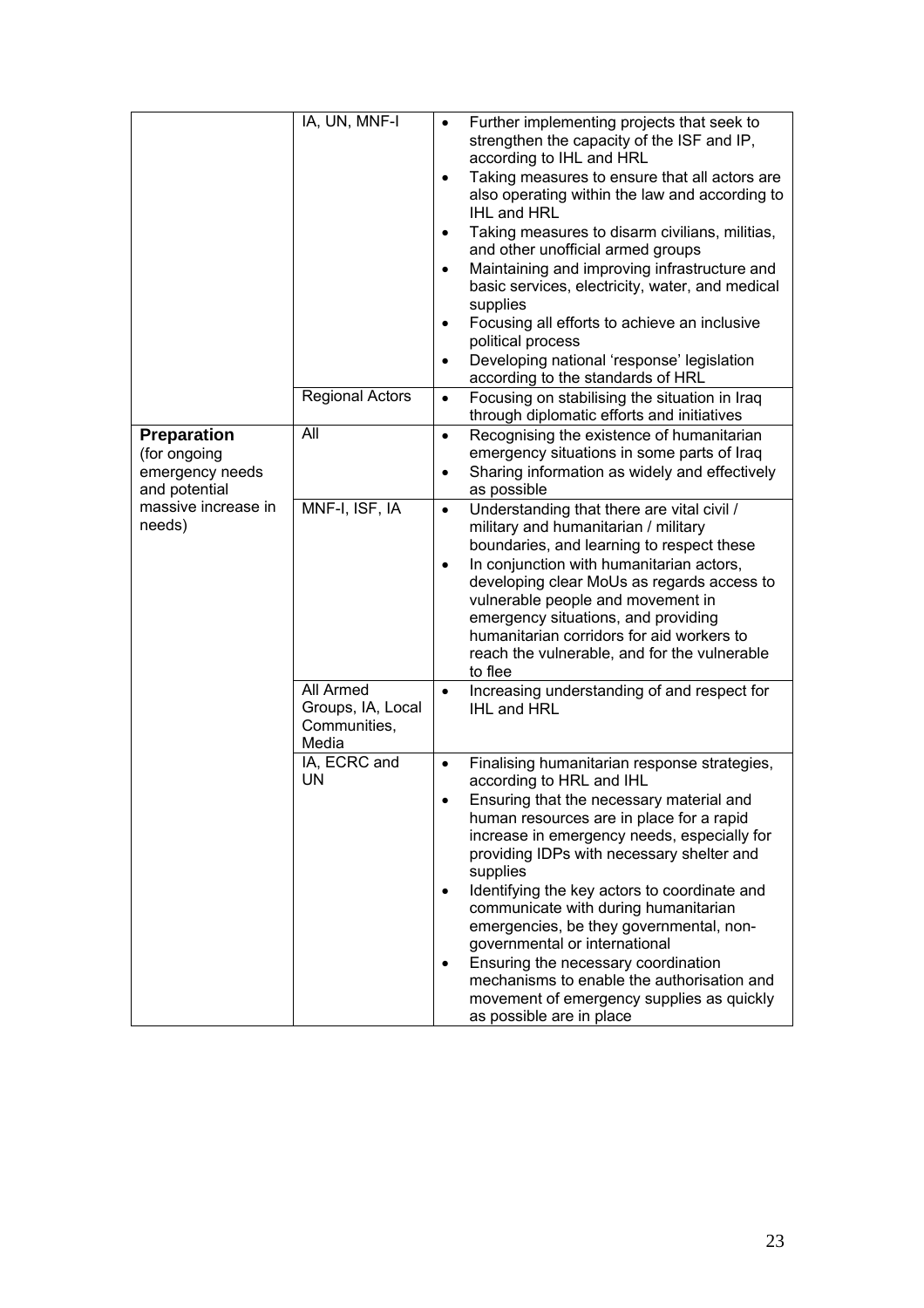| IA                               | Decentralising by strengthening response<br>$\bullet$<br>capacity of local municipalities and access to<br>central authorities                                                                                                                                                                                                                                                                                                   |
|----------------------------------|----------------------------------------------------------------------------------------------------------------------------------------------------------------------------------------------------------------------------------------------------------------------------------------------------------------------------------------------------------------------------------------------------------------------------------|
|                                  | Supporting NGOs, and, whilst calling for<br>$\bullet$<br>transparency and accountability, providing<br>them the necessary freedom, space and<br>security to prepare for and respond to<br>humanitarian needs                                                                                                                                                                                                                     |
|                                  | Calling on all parties to facilitate access for<br>$\bullet$<br>humanitarian actors and for their protection in<br>accordance with IHL                                                                                                                                                                                                                                                                                           |
| UN, INGOS, IOS,<br>NNGOs, Donors | Gathering as much information as possible<br>$\bullet$<br>about local material and human resources,<br>facilities, routes, etc, across the country to<br>build up a detailed picture of local means and<br>their availability<br>Educating local communities, or leaders of<br>$\bullet$<br>local communities about basic emergency<br>response actions, and also gaining<br>knowledge from these sources to improve<br>response |
|                                  | Continuing to develop assessment tools and<br>٠<br>criteria for monitoring and evaluation in<br>emergency situations                                                                                                                                                                                                                                                                                                             |
|                                  | Advocating for an increase in operational<br>$\bullet$<br>humanitarian space, respect for IHL and HRL<br>and emergency preparedness in terms of<br>material supplies and funding                                                                                                                                                                                                                                                 |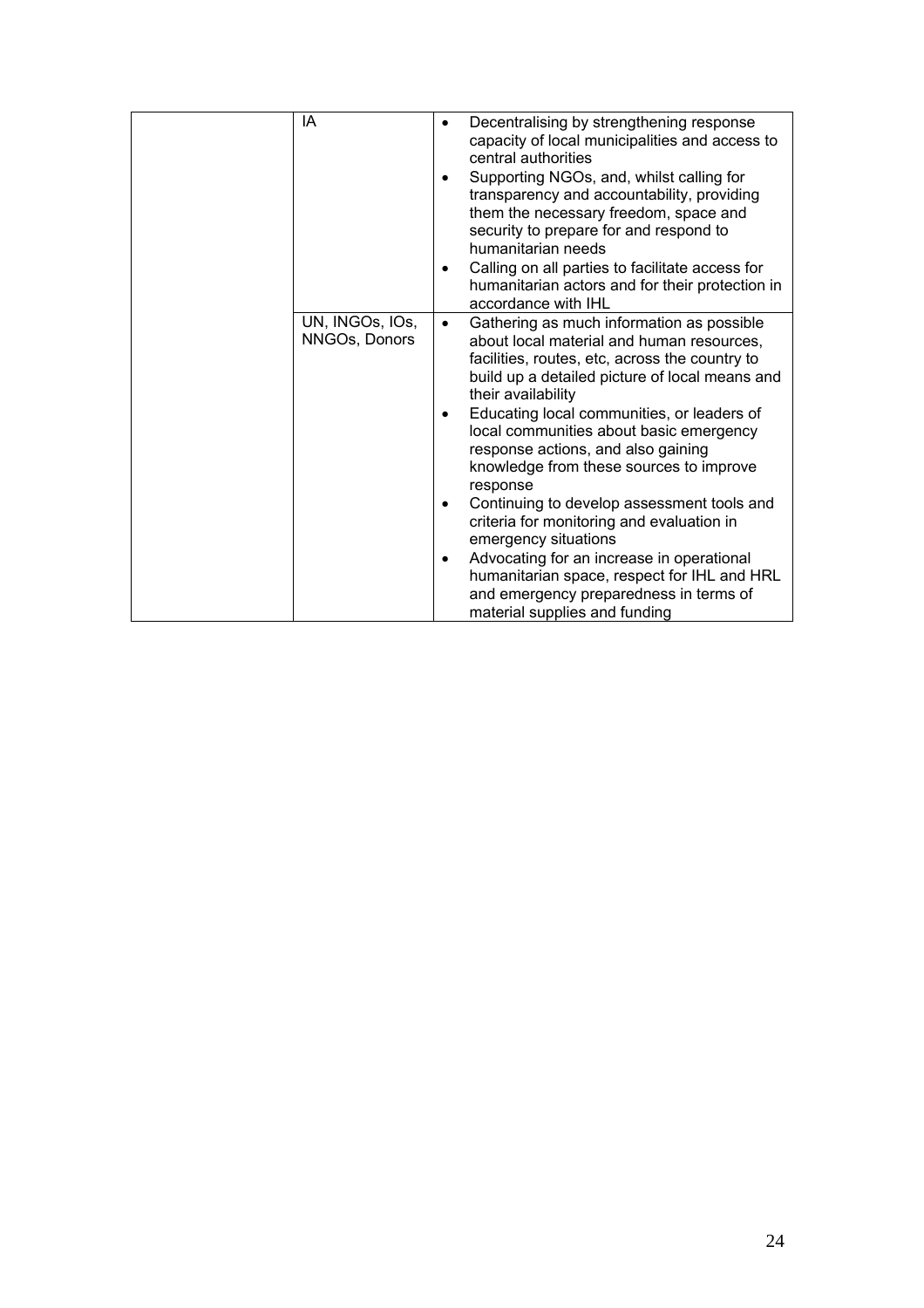|  | <b>UN</b>    | $\bullet$<br>$\bullet$<br>٠<br>$\bullet$<br>$\bullet$<br>$\bullet$<br>$\bullet$ | Continuously revising the contingency plan<br>(CP), whilst balancing the needs and the<br>security context, and making the CP<br>operational with contact information, identified<br>responsibilities, practical information and<br>steps for ensuring access, coordinating, and<br>identifying supplies in advance<br>Differentiating the UN more clearly from<br>MNF- I in the minds of the local population in<br>order to regain trust in the humanitarian<br>mandate of UN Agencies<br>Encouraging UN implementing partners and<br>NGOs to assume a greater role in<br>humanitarian assistance when the security<br>situation restricts the mobility of UN<br>personnel in the field<br>Establishing stronger working relationships<br>with INGOs and making an increased effort to<br>take into account their input and concerns, so<br>that they can become stronger implementing<br>partners, and also part of planning processes<br>Developing a response network that builds<br>upon local knowledge and means, refining<br>selection criteria of partners, and forming a<br>network of credible NGO partners<br>Ensuring that there is adequate training,<br>follow-up and ongoing evaluation when<br>choosing NNGOs to implement projects<br>Working at national and local level to clarify<br>policy – for example, in terms of defining<br>vulnerable groups, and their rights<br>Strongly urging the IA to take all other<br>necessary actions to improve humanitarian<br>response<br>Pushing for all actors to respect IHL and HRL<br>Playing a significant role in negotiating for<br>humanitarian corridors and better response<br>coordination |
|--|--------------|---------------------------------------------------------------------------------|-------------------------------------------------------------------------------------------------------------------------------------------------------------------------------------------------------------------------------------------------------------------------------------------------------------------------------------------------------------------------------------------------------------------------------------------------------------------------------------------------------------------------------------------------------------------------------------------------------------------------------------------------------------------------------------------------------------------------------------------------------------------------------------------------------------------------------------------------------------------------------------------------------------------------------------------------------------------------------------------------------------------------------------------------------------------------------------------------------------------------------------------------------------------------------------------------------------------------------------------------------------------------------------------------------------------------------------------------------------------------------------------------------------------------------------------------------------------------------------------------------------------------------------------------------------------------------------------------------------------------------------------------------------------|
|  | <b>NNGOs</b> | $\bullet$                                                                       | Acquiring the capacity and skills to be<br>accountable, transparent, impartial and<br>neutral in order to operate more widely and<br>independently by participating in training<br>courses, workshops and seminars and using<br>the resources and capacity-building initiatives<br>to ensure the quality of aid<br>Using these skills to build and maintain good<br>relationships with local communities and<br>donors<br>Using NCCI, and any other relevant<br>platforms, as vital coordination mechanisms<br>Sharing as much useful information as<br>possible about local resources available as<br>well as local needs                                                                                                                                                                                                                                                                                                                                                                                                                                                                                                                                                                                                                                                                                                                                                                                                                                                                                                                                                                                                                                        |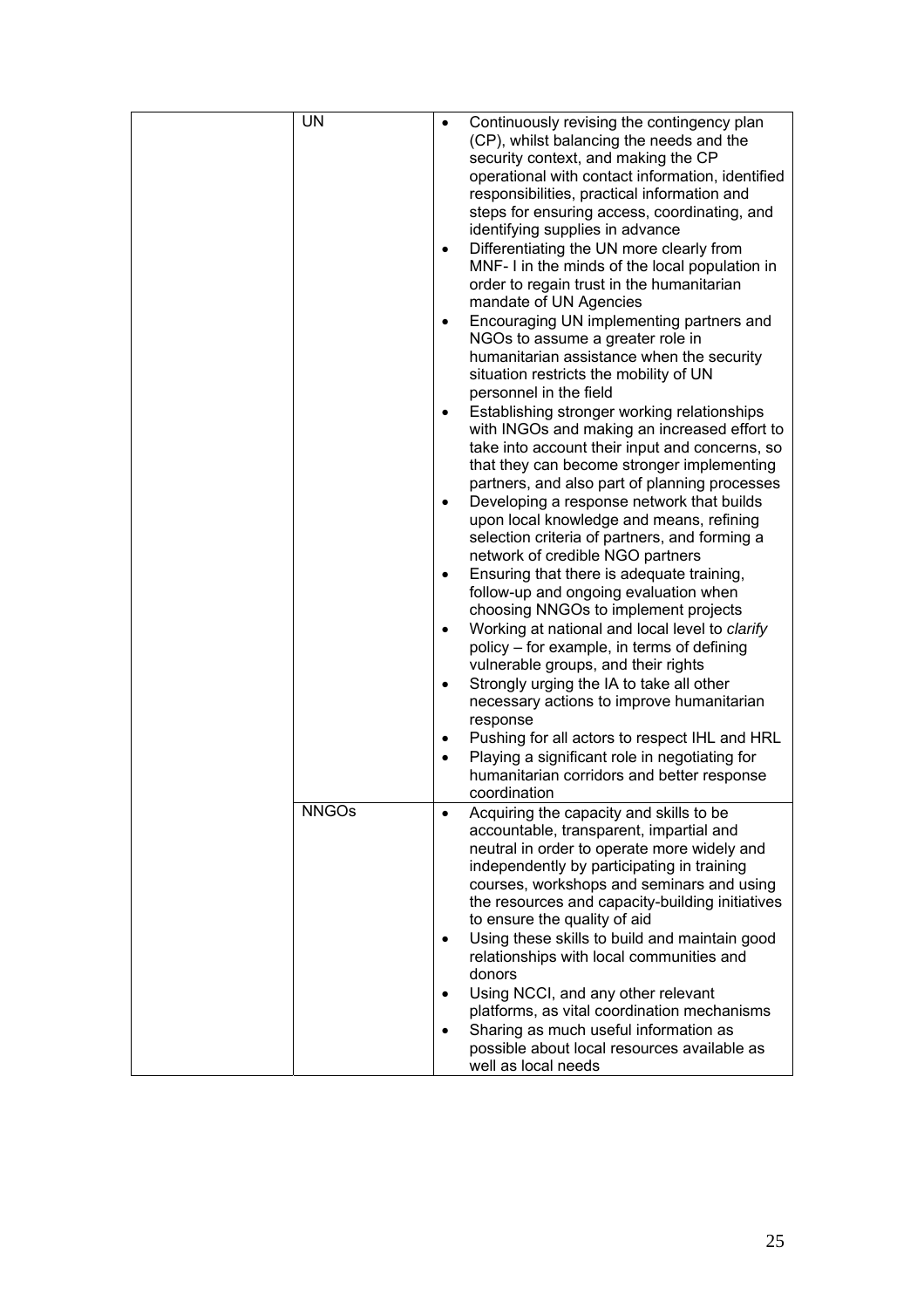|                                                                                                                                              | INGOs, IOs                              | ٠<br>$\bullet$<br>$\bullet$<br>$\bullet$<br>٠    | Helping donors identify strong and reliable<br>NNGOs by developing a means of sharing<br>information about trusted NGOs and<br>recommending tested partners<br>Introducing NNGO implementing partners to<br>the NCCI platform, and any other relevant<br>platforms, in order to strengthen the network<br>and maintain a common stance in advocacy<br>Using the existing professional structure for<br>NGOs to coordinate their advocacy strategy<br>Articulating emergency response plans<br>formally and sharing these prior to an actual<br>emergency with all of the relevant parties;<br>strengthening the Contingency Plan<br>Defining clearly to the IA, MNF-I, NNGOs and<br>the local community and Iraqi media, the<br>nature and principles of NGOs<br>Developing response networking that builds<br>upon local knowledge and means, including<br>training and supporting NNGOs as<br>implementing partners in order to assist them<br>in assuming their role as independent,<br>impartial and neutral organisations,<br>preserving their operational humanitarian<br>space and increasing their capacity to<br>advocate<br>Analysing lessons learnt from remote<br>management strategies |
|----------------------------------------------------------------------------------------------------------------------------------------------|-----------------------------------------|--------------------------------------------------|-----------------------------------------------------------------------------------------------------------------------------------------------------------------------------------------------------------------------------------------------------------------------------------------------------------------------------------------------------------------------------------------------------------------------------------------------------------------------------------------------------------------------------------------------------------------------------------------------------------------------------------------------------------------------------------------------------------------------------------------------------------------------------------------------------------------------------------------------------------------------------------------------------------------------------------------------------------------------------------------------------------------------------------------------------------------------------------------------------------------------------------------------------------------------------------------------------|
|                                                                                                                                              | Donors<br><b>Regional Actors</b><br>All | $\bullet$<br>$\bullet$<br>$\bullet$<br>$\bullet$ | Recognising and responding to the critical<br>emergency needs that exist in Iraq and the<br>potential for these needs - and therefore the<br>need for funding - to increase rapidly and<br>greatly<br>Ensuring that neutral funding exists and can<br>be distributed in a timely manner for<br>emergency needs<br>Establishing a more direct relationship with<br>NGOs, and not just channeling funding<br>through the Trust Fund<br>Continuing to build NNGO capacity, but also<br>being more supportive in funding INGOs, who<br>are key interlocutors in this process<br>Coordinative more effectively and efficiently<br>Establishing and positioning means to meet<br>the needs of any people crossing<br>international borders                                                                                                                                                                                                                                                                                                                                                                                                                                                                |
| Implementation<br>(during ongoing<br>emergency<br>situations and an<br>increase in the scale<br>and intensity of<br>emergency<br>situations) | IA, UN                                  | $\bullet$<br>$\bullet$<br>$\bullet$              | Providing support for local and host<br>communities<br>Facilitating access- for humanitarian actors<br>to those in need and for those in need to<br>reach assistance and support<br>Highlighting the ongoing and increasing<br>humanitarian needs and situation of the<br>people of Iraq<br>Doing everything to support local<br>humanitarian actors to ensure adequate                                                                                                                                                                                                                                                                                                                                                                                                                                                                                                                                                                                                                                                                                                                                                                                                                             |
|                                                                                                                                              |                                         |                                                  | resources, supplies and coordination                                                                                                                                                                                                                                                                                                                                                                                                                                                                                                                                                                                                                                                                                                                                                                                                                                                                                                                                                                                                                                                                                                                                                                |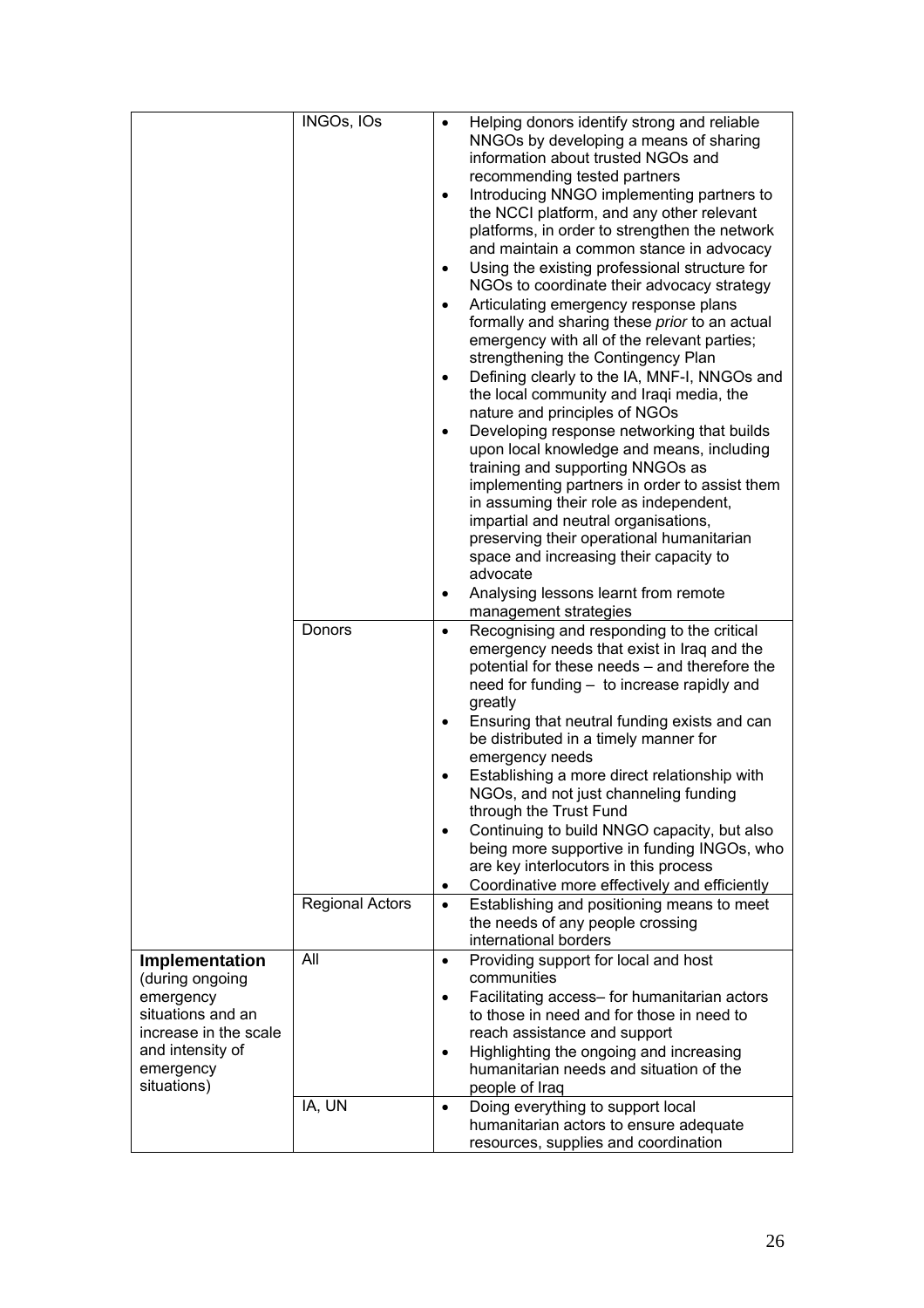| MNF-I, ISF, IP<br>NNGOs, INGOs, | Protecting civilians, including aid workers, by<br>respecting HRL and IHL in all operations<br>Respecting vital civil / military and<br>$\bullet$<br>humanitarian / military boundaries<br>Maintaining the ethics and principles of being<br>$\bullet$                                                                                                                                                                                                                                                                                                                                                                                         |
|---------------------------------|------------------------------------------------------------------------------------------------------------------------------------------------------------------------------------------------------------------------------------------------------------------------------------------------------------------------------------------------------------------------------------------------------------------------------------------------------------------------------------------------------------------------------------------------------------------------------------------------------------------------------------------------|
| IO <sub>S</sub>                 | <b>NGOs</b><br>Sharing as much information as possible<br>$\bullet$<br>about the humanitarian situation and needs in<br>Iraq with INGOs and other relevant<br>organisations<br>Sharing knowledge about key local<br>$\bullet$<br>interlocutors, facilitation processes and<br>strategies around access at all levels for<br>efficiency, accountability and security<br>purposes<br>Acting as advocates and being more vocal<br>$\bullet$<br>about events occurring in Iraq<br>Continuing to use the NCCI as a vital<br>$\bullet$<br>coordination platform<br>Taking all steps to ensure the protection of<br>$\bullet$<br>their national staff |
| Donors                          | Being responsive to ongoing and possible<br>$\bullet$<br>increasing needs and providing the<br>necessary funds swiftly and accordingly by<br>developing better monitoring responses with<br>NGOs and UN Agencies                                                                                                                                                                                                                                                                                                                                                                                                                               |
| <b>Regional Actors</b>          | Diplomatic efforts and initiatives focusing on<br>$\bullet$<br>stabilising the situation, meeting the needs of<br>any people crossing international borders,<br>enabling aid to move freely into Iraq and the<br>wider region as necessary                                                                                                                                                                                                                                                                                                                                                                                                     |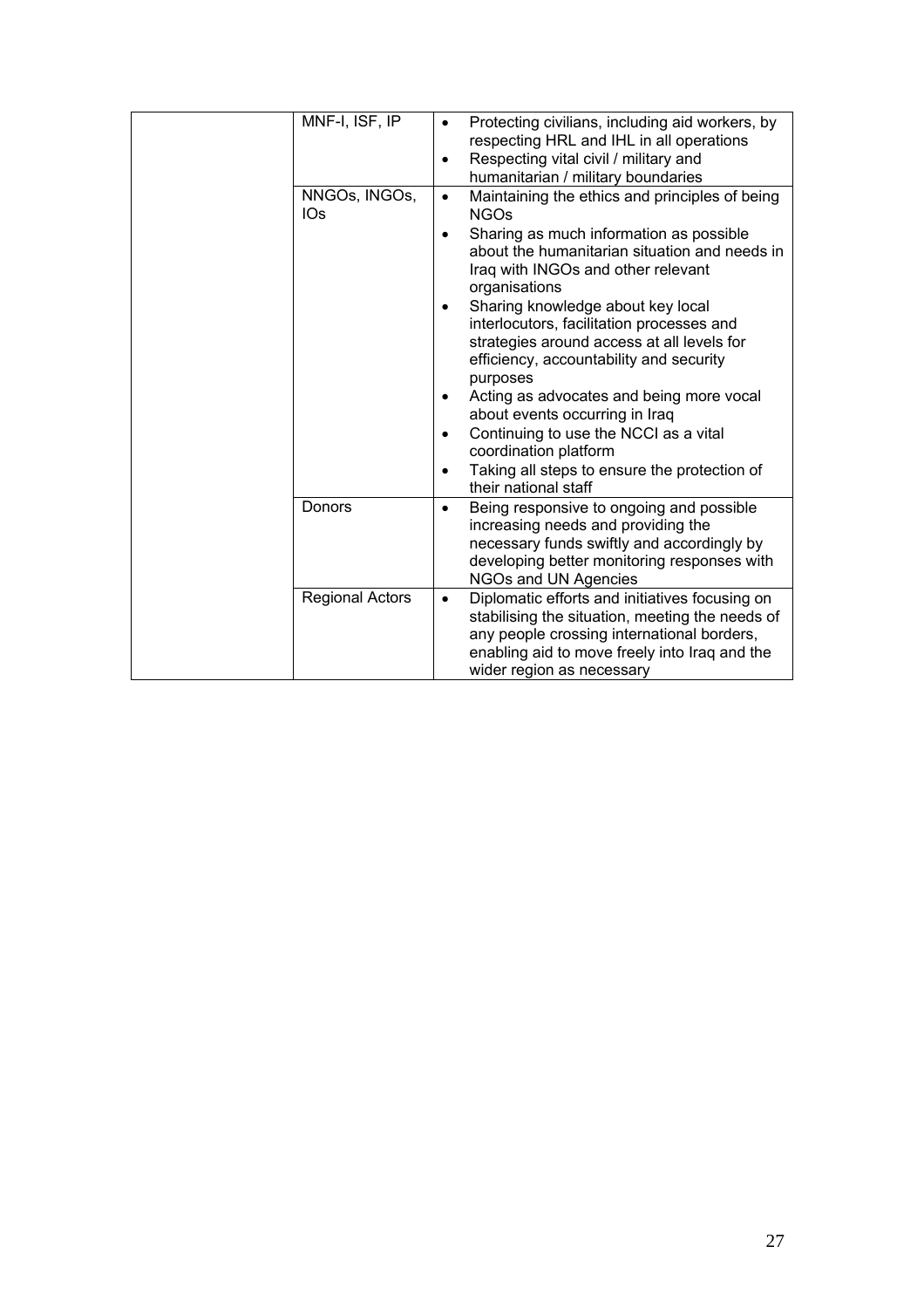#### **7. Obstacles**

A combination of four sets of issues could prevent the operationalisation of contingency planning for Iraq from occurring in an effective and timely manner: lack of means, lack of preparedness, high level of violence, and other characteristics of the local context, such as unpredictability, the political process and corruption. These issues impact upon each other, forming a vicious circle of obstacles which, as the level of needs rise and the violence lasts for longer and longer, becomes increasingly challenging to break. This 'circle' of obstacles, its causes and consequences, are summarised in the Matrix below.

*It should be noted that these obstacles and the Matrix in general, refer mainly to the situation in the Centre and South of Iraq and not in Iraqi Kurdistan. This is because levels of violence are far lower in the North, reconstruction is much further advanced, operational humanitarian space above the Green Line is at least partially respected and remote management is not generally necessary.* 

<span id="page-28-0"></span>

| <b>OBSTACLE</b>      |                                                                                                                                                                                                                                                                                                                  | <b>Reasons / Causes</b>                                                                                                                                                                                                                                                                                                                                                                                                                                                                                                                                                           | <b>Consequences</b>                                                                                                                                                                                                                                                                                                                                                                                                                                                                                    |
|----------------------|------------------------------------------------------------------------------------------------------------------------------------------------------------------------------------------------------------------------------------------------------------------------------------------------------------------|-----------------------------------------------------------------------------------------------------------------------------------------------------------------------------------------------------------------------------------------------------------------------------------------------------------------------------------------------------------------------------------------------------------------------------------------------------------------------------------------------------------------------------------------------------------------------------------|--------------------------------------------------------------------------------------------------------------------------------------------------------------------------------------------------------------------------------------------------------------------------------------------------------------------------------------------------------------------------------------------------------------------------------------------------------------------------------------------------------|
| <b>Lack of Means</b> | <b>Funding</b><br>Neutral funding agencies<br>have either withdrawn or<br>scaled down their<br>distribution of funds to<br>humanitarian<br>organisations in Iraq. The<br>emergency funds that are<br>available are often not<br>neutral, not flexible,<br>severely limited, or take<br>too long to be disbursed. | Lack of stability and security<br>$\bullet$<br>Lack of trust (within country and between<br>$\bullet$<br>different actors)<br>Remote management<br>$\bullet$<br>Lack of recognised monitoring process (by<br>$\bullet$<br>concerned actors)<br>Lack of knowledge about which NNGOs are<br>$\bullet$<br>reliable and undertaking valuable<br>humanitarian work<br>Perception that reconstruction is 'going well'<br>$\bullet$<br>and that Iraq is a 'wealthy' country with few<br>humanitarian emergency needs<br>Apathy of international actors and donor<br>$\bullet$<br>fatigue | Remaining donors have increasing power to<br>define humanitarian strategy<br>INGOs who did stay in Iraq despite the<br>insecurity are now being forced to close<br>operations or scale down<br>INGOs that do remain are witnessing<br>deterioration in their relationship with Donors<br>INGOs have less resources to support<br><b>NNGOs</b><br>International support is struggling to meet<br>current needs and will not be able to meet<br>massive needs<br>The needs of the population are not met |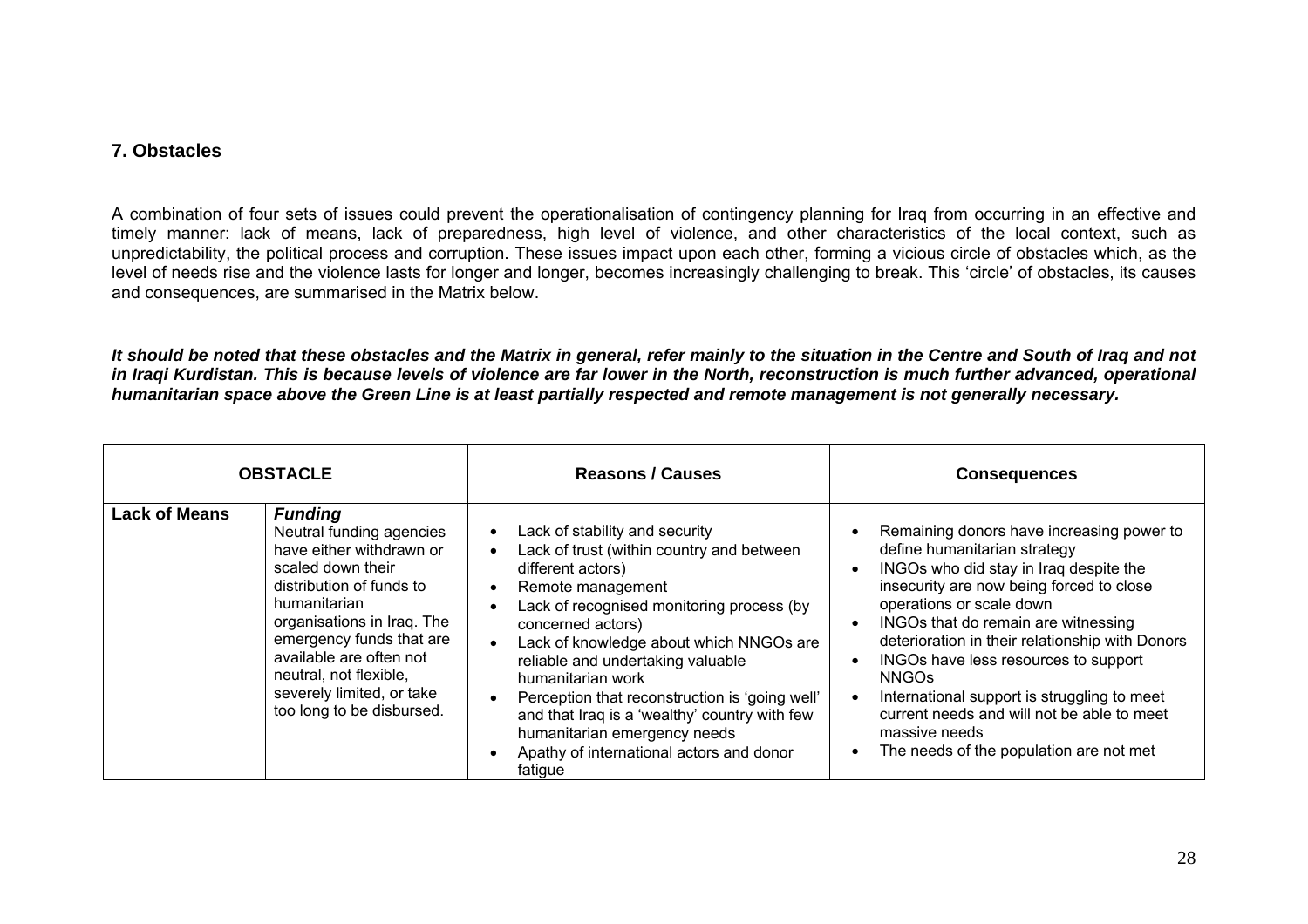|                                | <b>Human Resources</b><br>There is a high turnover of<br>staff and lack of capacity<br>to fill local management<br>positions; the so-called<br>'brain drain' is also<br>increasingly dramatically,<br>as people with the<br>financial means seek to<br>leave Iraq. | General insecurity<br>$\bullet$<br>Intimidation<br>$\bullet$<br>Violence and crime directed specifically at<br>$\bullet$<br>educated individuals: for example,<br>kidnapping, torture, murder                                              | Few international humanitarian actors remain<br>in Iraq and those that do spend most of their<br>time inside<br>Local Iraqi experts and educated people have<br>largely either left the country or are in hiding<br>Increasing demand for, but lack of local Iraqi<br>humanitarian staff<br>The education system and local experts can<br>no longer provide support to the vulnerable as<br>required<br>Human resources are struggling to meet<br>current needs and will not be able to meet<br>massive needs |
|--------------------------------|--------------------------------------------------------------------------------------------------------------------------------------------------------------------------------------------------------------------------------------------------------------------|--------------------------------------------------------------------------------------------------------------------------------------------------------------------------------------------------------------------------------------------|---------------------------------------------------------------------------------------------------------------------------------------------------------------------------------------------------------------------------------------------------------------------------------------------------------------------------------------------------------------------------------------------------------------------------------------------------------------------------------------------------------------|
|                                | <b>Material Resources</b><br>Iraq's infrastructure is<br>weak and needs<br>improvement and<br>maintenance.                                                                                                                                                         | Decades of wars<br>$\bullet$<br>Years of sanctions<br>$\bullet$<br>Current insurgency<br>$\bullet$<br>General insecurity<br>$\bullet$<br>Slow pace of reconstruction                                                                       | Natural resources that are present cannot be<br>reliably or efficiently accessed<br>Lack of stock of local market for increase in<br>needs<br>Infrastructure is poorly equipped to cope with<br>emergency situations<br>Material resources are struggling to meet<br>current needs and will not be able to meet<br>massive needs                                                                                                                                                                              |
| Lack of<br><b>Preparedness</b> | <b>Coordination</b><br>Of local and international<br>actors.                                                                                                                                                                                                       | Mechanisms need to be improved at some<br>$\bullet$<br>levels (local, Donors, IA) and linkages<br>between coordination mechanisms are<br>weak<br>Lack of coordination among actors who do<br>not share a humanitarian agenda: MNF-I,<br>IA | Absence of effective means of sharing<br>information at some levels<br>Lack of common strategy between different<br>actors<br>General response capacity is weakened                                                                                                                                                                                                                                                                                                                                           |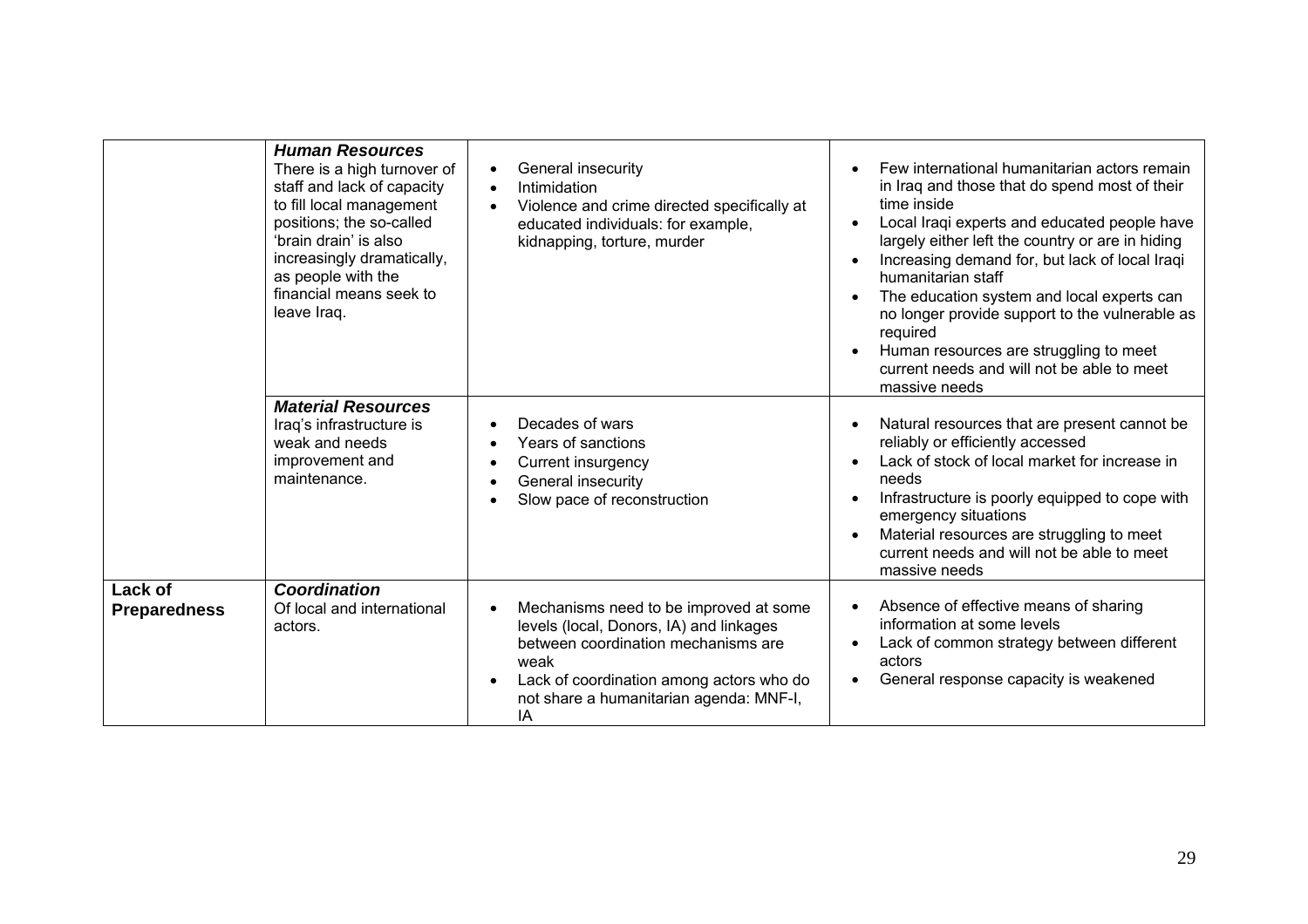|                                         | <b>Planning</b><br>For current and future<br>needs                                                                                                                                                                                      | Lack of up to date contingency planning<br>$\bullet$<br>Absence of operationalisation of<br>$\bullet$<br>contingency plan<br>Absence of planning to prevent natural<br>$\bullet$                                                                                                                                                                                                                                | Absence of agreement or plotting of current<br>and expected humanitarian scenarios and<br>needs<br>Lack of preparation for how to implement                                                                                                                                                                                                                                                                                            |
|-----------------------------------------|-----------------------------------------------------------------------------------------------------------------------------------------------------------------------------------------------------------------------------------------|-----------------------------------------------------------------------------------------------------------------------------------------------------------------------------------------------------------------------------------------------------------------------------------------------------------------------------------------------------------------------------------------------------------------|----------------------------------------------------------------------------------------------------------------------------------------------------------------------------------------------------------------------------------------------------------------------------------------------------------------------------------------------------------------------------------------------------------------------------------------|
|                                         |                                                                                                                                                                                                                                         | disasters or to mitigate their impact                                                                                                                                                                                                                                                                                                                                                                           | operations to meet future needs                                                                                                                                                                                                                                                                                                                                                                                                        |
|                                         | <b>Assessments</b>                                                                                                                                                                                                                      |                                                                                                                                                                                                                                                                                                                                                                                                                 |                                                                                                                                                                                                                                                                                                                                                                                                                                        |
|                                         | Of emergency needs                                                                                                                                                                                                                      | Lack of tailored assessment tools<br>$\bullet$<br>In some cases, over assessment without<br>$\bullet$<br>adequate response                                                                                                                                                                                                                                                                                      | In some areas, lack of impartial assessments<br>(often linked to lack of access)<br>Risk that assessments undertaken are not the<br>most suited to context and needs<br>Danger of beneficiary and host community<br>fatigue and disillusionment in humanitarian<br>response                                                                                                                                                            |
| <b>High Level of</b><br><b>Violence</b> | <b>Insecurity and Access</b><br>Insecurity is the overriding<br>obstacle that prevents the<br>humanitarian means that<br>are available from being<br>deployed to their<br>maximum potential and in<br>a timely and effective<br>manner. | All belligerent activity, including<br>$\bullet$<br>indiscriminate attacks against civilians and<br>lack of recognition of and respect for IHL<br>and HRL<br>Insurgency, daily violence and undeclared<br>$\bullet$<br>civil war<br>Fear and threats<br>$\bullet$<br>Absence of the rule of law<br>$\bullet$<br>Absence of trust<br>$\bullet$<br>Absence of knowledge about humanitarian<br>$\bullet$<br>actors | Absence of ability to recognise and protect<br>humanitarian actors<br>Areas most severely affected are largely<br>inaccessible to humanitarian actors, or there<br>are long delays in providing humanitarian<br>assistance<br>The full range of humanitarian activities<br>required cannot be implemented<br>Assessment and monitoring becomes virtually<br>impossible<br>Capacity of host communities is eroding<br>Needs are not met |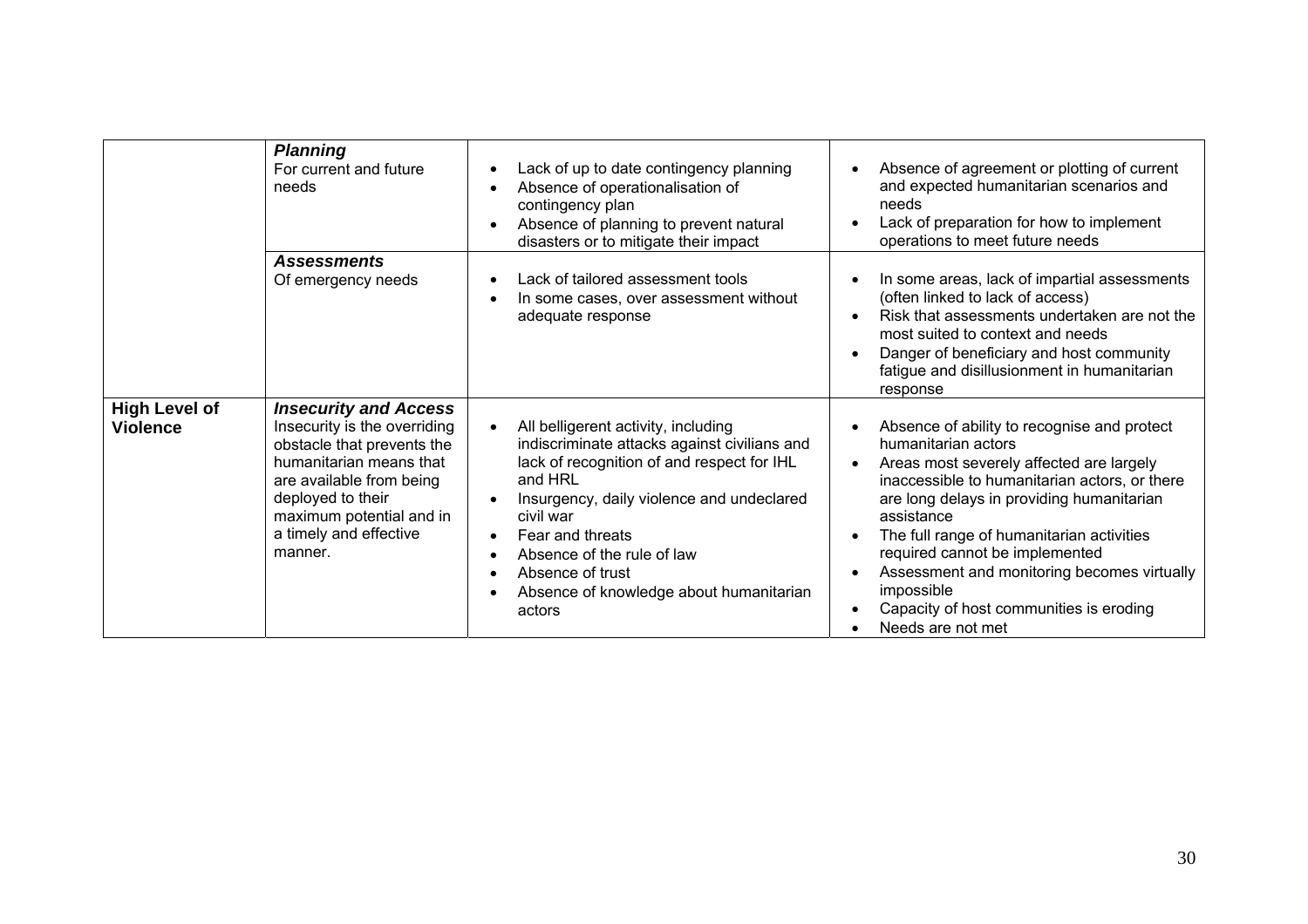| <b>Operational</b><br><b>Humanitarian Space</b><br>Operational humanitarian<br>Space is severely<br>restricted. The small<br>Humanitarian Space left is<br>used mainly by INGOs<br>and NNGOs. Some<br>NNGOs are very efficient<br>and have the "access",<br>which is lacking so much<br>as regards the<br>international humanitarian<br>community. | Lack of recognition of and respect for IHL<br>$\bullet$<br>and HRL<br>Humanitarian assistance key part of the<br>$\bullet$<br>Coalition's political agenda<br>Military blurring the boundaries between<br>$\bullet$<br>humanitarian / military and civilian / military<br>NGO Legislation which is extremely<br>$\bullet$<br>restrictive in the liberty it affords NGOs,<br>especially National NGOs<br>Absence of knowledge and suspicion of<br>$\bullet$<br>humanitarian actors | Increase in insecurity of humanitarian<br>organisations and their employees<br>Increase in insecurity of local populations as<br>they may be seen to be aligning themselves<br>with certain military actors<br>NGOs and UN Agencies obliged to operate<br>with extreme caution and discretion,<br>struggling to continue operations while trying<br>to maintain independence<br>Lack of visibility and definition of NGOs and<br>aid agencies<br>Diminished acceptance and legitimacy of<br>humanitarian actors in the eyes of the local<br>population<br>Difficulty / impossibility to communicate and<br>advocate in proper manner<br>NGOs unable to operate in the most effective<br>manner to meet humanitarian needs |
|----------------------------------------------------------------------------------------------------------------------------------------------------------------------------------------------------------------------------------------------------------------------------------------------------------------------------------------------------|-----------------------------------------------------------------------------------------------------------------------------------------------------------------------------------------------------------------------------------------------------------------------------------------------------------------------------------------------------------------------------------------------------------------------------------------------------------------------------------|---------------------------------------------------------------------------------------------------------------------------------------------------------------------------------------------------------------------------------------------------------------------------------------------------------------------------------------------------------------------------------------------------------------------------------------------------------------------------------------------------------------------------------------------------------------------------------------------------------------------------------------------------------------------------------------------------------------------------|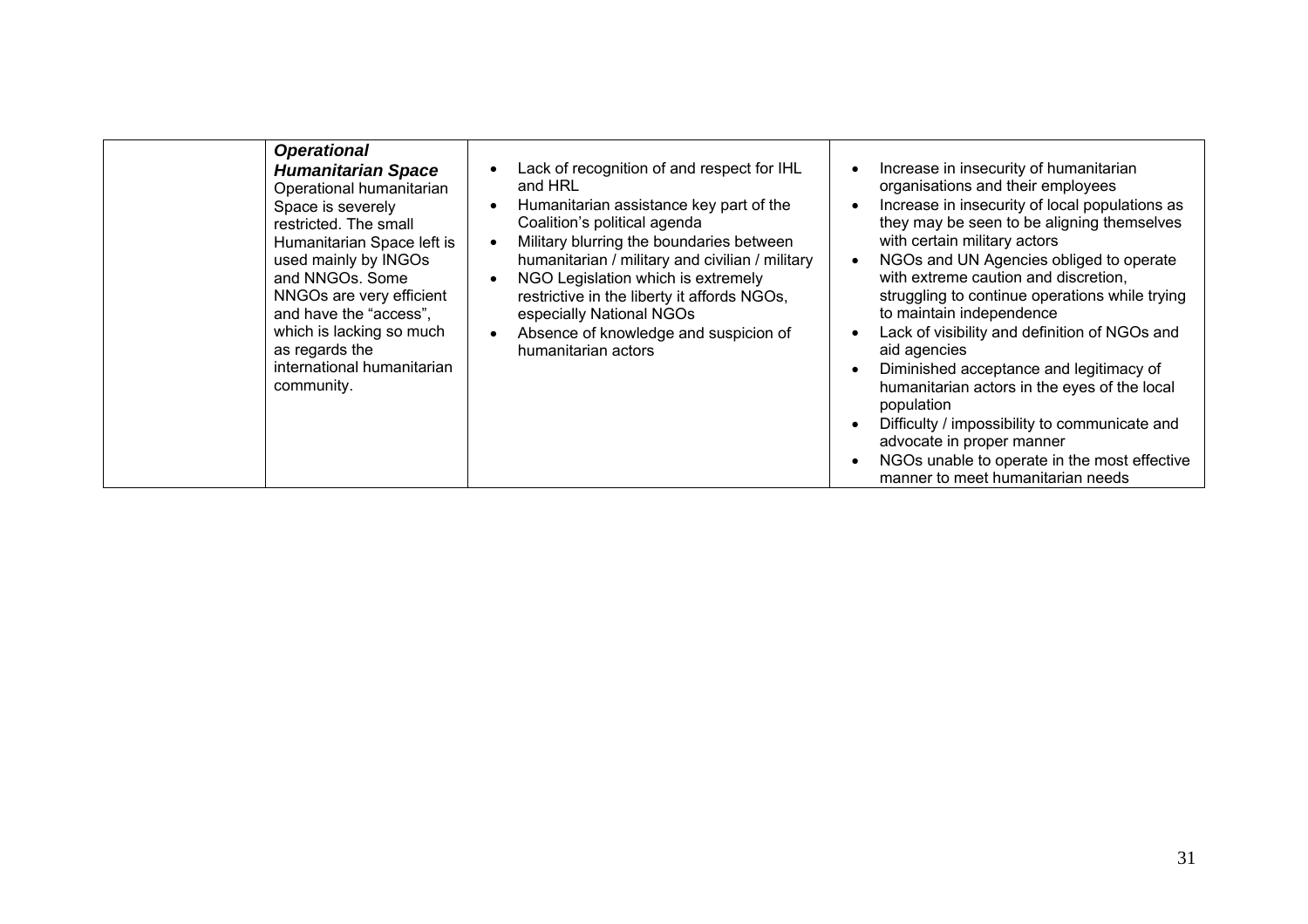|                      | <b>Remote management</b><br>Insecurity and lack of<br>access has had a massive<br>impact upon how NGOs -<br>and UN Agencies -<br>organise themselves. | The vast majority of INGOs – and UN<br>$\bullet$<br>Agencies – are severely limited in how<br>many international staff they can place<br>inside Iraq (with the exception of Iraqi<br>Kurdistan) and are forced to run operations<br>through remote management and support -<br>international staff working from another<br>country supporting national staff inside Iraq<br>In even more cases, INGOs unable to<br>$\bullet$<br>maintain any presence in Iraq will disburse<br>funds to NNGOs and/or contractors to<br>implement projects | Transfer of risk to partners<br>Decrease in solidarity<br>Perceptions are impossible to manage<br>Frustration and lack of trust between<br>expatriates and local staff, international and<br>national interlocutors<br>Lack of knowledge on the part of international<br>organisations about which NNGOs they can<br>depend upon<br>Lack of transparency, accountability, visibility,<br>monitoring, evaluation and documentation<br>Capacity building is often essential<br>'Remote' international humanitarian actors<br>are often lacking the required depth of<br>knowledge of the country and too 'junior' to<br>undertake the required humanitarian<br>assistance activities<br>National staff and NNGOs become key<br>humanitarian actors |
|----------------------|-------------------------------------------------------------------------------------------------------------------------------------------------------|-------------------------------------------------------------------------------------------------------------------------------------------------------------------------------------------------------------------------------------------------------------------------------------------------------------------------------------------------------------------------------------------------------------------------------------------------------------------------------------------------------------------------------------------|--------------------------------------------------------------------------------------------------------------------------------------------------------------------------------------------------------------------------------------------------------------------------------------------------------------------------------------------------------------------------------------------------------------------------------------------------------------------------------------------------------------------------------------------------------------------------------------------------------------------------------------------------------------------------------------------------------------------------------------------------|
| <b>Local Context</b> | <b>Unpredictability</b><br>The situation in Iraq is<br>changing on a daily - even<br>hourly - basis.                                                  | Attacks and reprisal attacks<br>$\bullet$<br>The political process<br>$\bullet$<br>Wider regional and international<br>$\bullet$<br>developments (including policies of<br>neighbouring states, US elections, etc)                                                                                                                                                                                                                                                                                                                        | Sensitive and up to date contingency<br>planning is vitally important and is still lacking<br>Critical need for flexibility in the<br>implementation of such plans, including<br>accessibility, flexibility and neutrality of<br>funding                                                                                                                                                                                                                                                                                                                                                                                                                                                                                                         |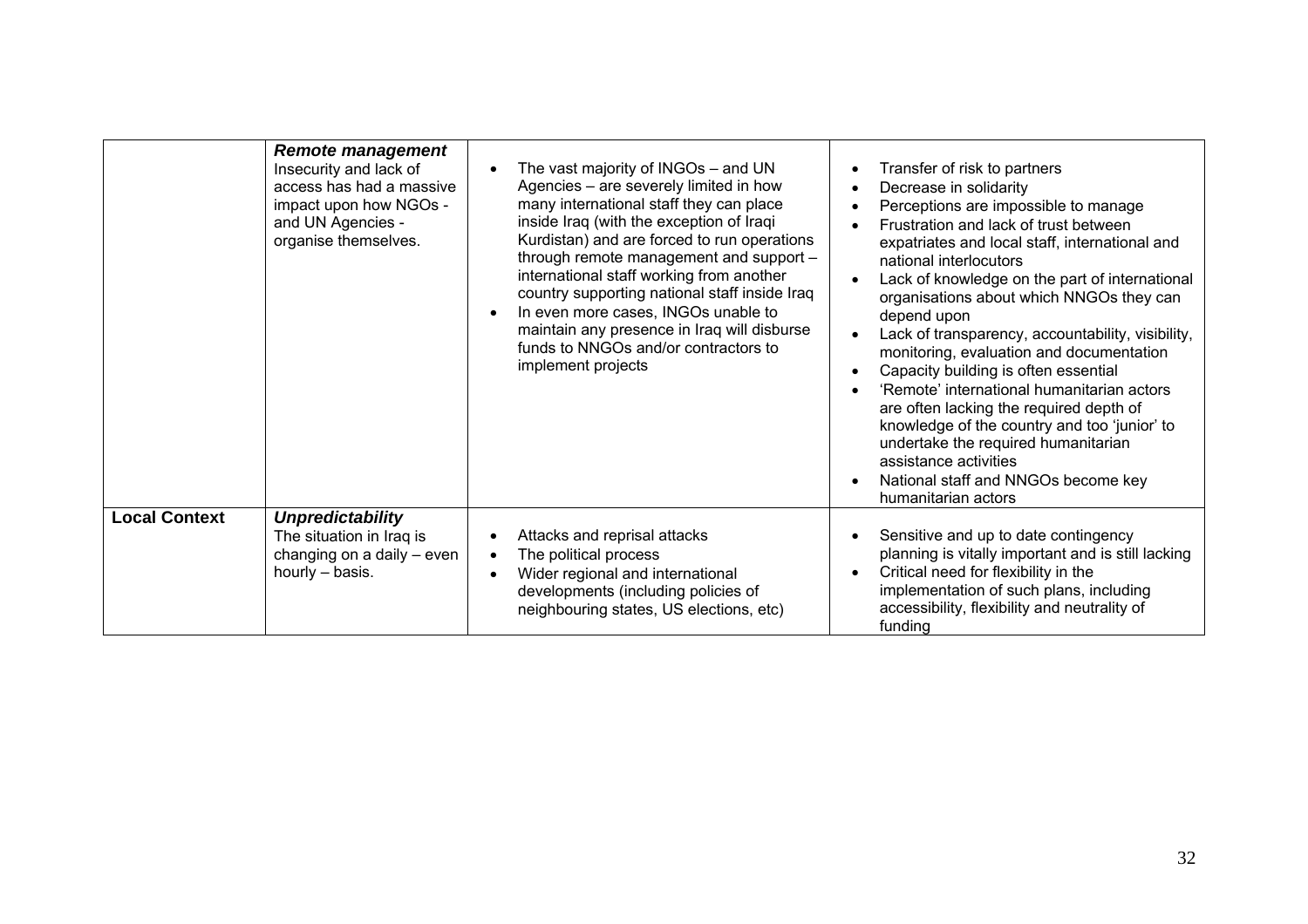| <b>Political Process</b><br>The Iraqi Government is<br>still in the process of being<br>formed, and is also<br>contested and resisted.                                                                      | Coalition strategy<br>$\bullet$<br>Insurgency<br>$\bullet$<br>Regional and international endurance and<br>$\bullet$<br>incompatible agendas<br>Sectarian / factional divides within the<br>$\bullet$<br>government                                                                                                                                                                                                                      | The Ministries responsible for responding to<br>humanitarian emergencies are still in the<br>process of formation and capacity building<br>There is a rapid turnover of staff in the<br>government - in some cases officials involved<br>in the process are being targeted and<br>assassinated<br>National emergency response strategies are<br>not fully in place<br>Consistency is hard to achieve<br>Progress is impeded and slowed<br>Chaos and lawlessness severely affects the<br>everyday lives of people in Iraq and the<br>environment in which humanitarian response |
|-------------------------------------------------------------------------------------------------------------------------------------------------------------------------------------------------------------|-----------------------------------------------------------------------------------------------------------------------------------------------------------------------------------------------------------------------------------------------------------------------------------------------------------------------------------------------------------------------------------------------------------------------------------------|--------------------------------------------------------------------------------------------------------------------------------------------------------------------------------------------------------------------------------------------------------------------------------------------------------------------------------------------------------------------------------------------------------------------------------------------------------------------------------------------------------------------------------------------------------------------------------|
| <b>Corruption</b><br>Billions of dollars has been<br>lost due to corruption in<br>Iraq – a large proportion of<br>which belonged to the<br>Iraqi people and was<br>destined for reconstruction<br>projects. | Inadequate oversight<br>$\bullet$<br>Contracts to foreign companies awarded<br>$\bullet$<br>without necessary financial safeguards;<br>Companies appear to have charged for<br>$\bullet$<br>work they never did, or to have paid<br>subcontractors to do it for them for a<br>fraction of what they were paid<br>The actions of foreigners in the<br>$\bullet$<br>reconstruction process are exempt from<br>prosecution (by CPA orders) | is conducted<br>Capacity of IA is either very weak or limited<br>Reconstruction projects are crippled by poor<br>planning, corrupt contractors<br>Critical needs remain unfulfilled and many<br>projects are far behind schedule, and of a<br>sub-standard quality<br>Rehabilitation of essential basic services, and<br>ultimately the ability and capacity of the state<br>to respond to humanitarian emergencies, is<br>weakened and delayed<br>Overall legitimacy of international actors -<br>including humanitarian workers - is negatively<br>effected                  |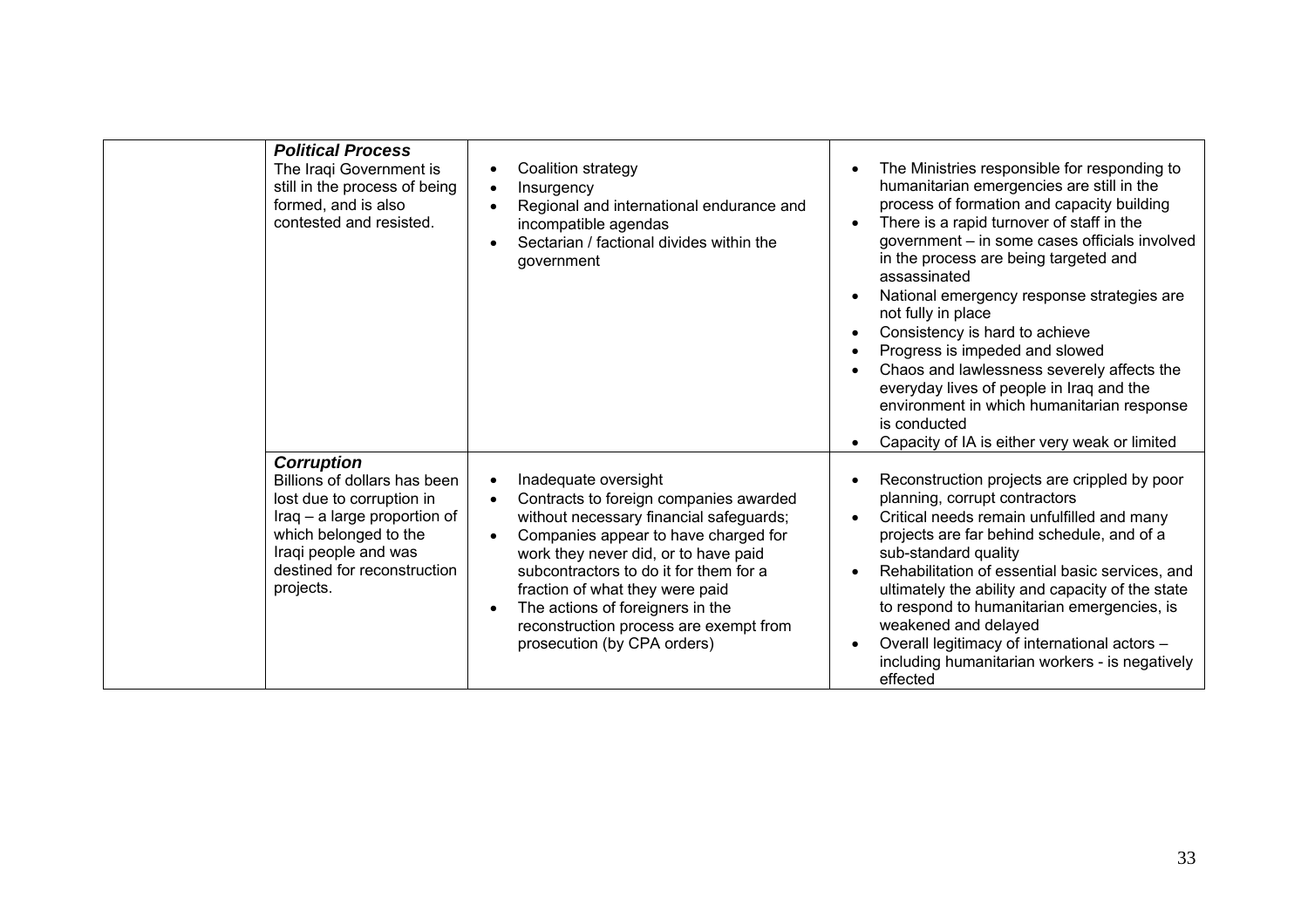#### <span id="page-34-0"></span>**8. Recommendations**

This is a critical period in Iraq: the government is still being formed, the humanitarian situation is deteriorating, donor fatigue can be detected, and the scarce neutral emergency funds that are in theory available are not immediately accessible. Given these critical realities – realities that may worsen in the near future - asking what to needs to be done, prior to, when and if massive emergency needs arise, is a very valid and urgent task.

While many of the key humanitarian actors involved in emergency response in Iraq harbour the same concerns as NGOs, particularly around the need for better access, engagement and support, there has been little *concerted* effort and thinking to date about how to address such concerns. There is a need for all actors with the leverage to improve the humanitarian situation in Iraq to come together, to reaffirm, reestablish or establish their humanitarian commitments to the people of Iraq, and to think and act more creatively about how to improve emergency response and preparedness.

In asking for and bringing about change, it is important to bear in mind that humanitarian actors are entering an already established environment, not creating a completely new one. Working in this environment requires an understanding of how and where change is needed and possible, how existing mechanisms and actors can alter and refine the ways they think and act, and how the capacity that does already exist can be improved and made more efficient. It also requires thinking and acting *before* the next massive emergency happens.

While keeping a bigger vision and framework in mind, the recommendations described here identify four key areas of concern:

- Recognition of the state of humanitarian emergency present in some parts of Iraq and supporting the most vulnerable accordingly
- Attainment of active and efficient coordination amongst all actors to plan, update and improve operational response for ongoing and developing emergency situations, and inclusion of local communities and Iraqi aid workers as central actors in this process
- Creation of emergency funds that are accessible and flexible in order to prepare operational responses for emergency situations
- Recognition of humanitarian organisations as appropriate, essential and neutral actors in meeting the needs of the most vulnerable and establishing humanitarian corridors accordingly

These concerns are those of NNGOs, INGOs, IOs, and UN Agencies and the recommendations around them set out a series of practical objectives and measurable steps to address various needs, obstacles and challenges. The fundamental aspect they each have in common is that, if achieved, they will make a positive difference to the lives of the Iraqi people.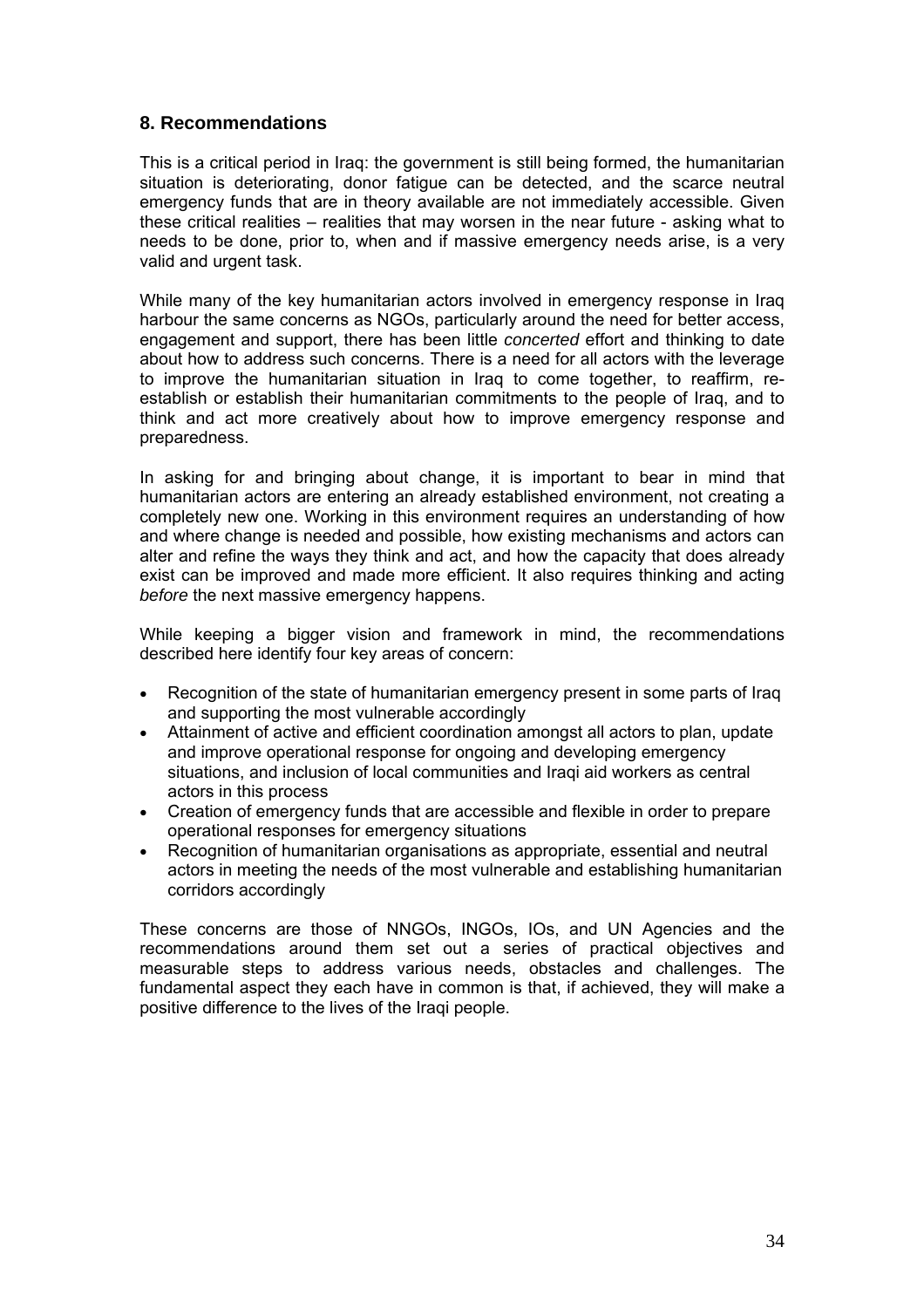| I. Recognise the state of humanitarian emergency present in some parts of Iraq and support the most vulnerable accordingly                                                                                  |                                                                                                                                                                                                                                 |                                                                                                                                                                                                                                                                                                                                                                                                                                                                                                                                                                                                  |  |  |  |
|-------------------------------------------------------------------------------------------------------------------------------------------------------------------------------------------------------------|---------------------------------------------------------------------------------------------------------------------------------------------------------------------------------------------------------------------------------|--------------------------------------------------------------------------------------------------------------------------------------------------------------------------------------------------------------------------------------------------------------------------------------------------------------------------------------------------------------------------------------------------------------------------------------------------------------------------------------------------------------------------------------------------------------------------------------------------|--|--|--|
| <b>Recommendations</b>                                                                                                                                                                                      | <b>Objectives</b>                                                                                                                                                                                                               | <b>Operational steps</b>                                                                                                                                                                                                                                                                                                                                                                                                                                                                                                                                                                         |  |  |  |
| Donors, IA, and wider International Community to recognise<br>humanitarian emergencies where and when they occur in<br>Iraq                                                                                 | Establish a mechanism for a common<br>advocacy strategy within the<br>humanitarian community for better<br>recognition of humanitarian needs                                                                                    | $\rightarrow$ NGOs to encourage Donors and the IA to<br>launch a campaign to build up statistics and<br>databases to establish and track humanitarian<br>indicators in Iraq<br>$\rightarrow$ NGOs to use various networks such as<br>NCCI, other international platforms, the Media,<br>the UN and the IA to address actors that<br>cannot be reached currently                                                                                                                                                                                                                                  |  |  |  |
| IA, All Belligerents (MNF-I, ISF, Militias, other Armed Groups),<br>Local Communities, Regional Actors and wider International<br>Community to refuse the normalisation of violence and<br>stop hostilities | Reject violence against civilians so that<br>it does not become an accepted aspect<br>of life in Iraq<br>Encourage conflict resolution and<br>national reconciliation<br>Prevent deepening of conflict and<br>protect civilians | $\rightarrow$ All to establish strong local, regional and<br>international lobbying mechanisms to<br>denounce violence and call for an end to<br>conflict<br>$\rightarrow$ UN to provide a coordination mechanism<br>for advocacy to the IA and ministries to<br>denounce violence<br>$\rightarrow$ UN to reaffirm sanctions banning the<br>importation of arms and weapons into Iraq for<br>other purpose that rearming the security<br>forces $^{27}$<br>$\rightarrow$ IA to ban free bearing of arms and build the<br>capacity of its security forces in accordance<br>with human rights laws |  |  |  |
| IA to improve availability and quality of natural resources                                                                                                                                                 | Provide material resources and<br>$\bullet$                                                                                                                                                                                     | $\rightarrow$ UN, Donors, and NGOs to lobby the IA to                                                                                                                                                                                                                                                                                                                                                                                                                                                                                                                                            |  |  |  |
| as a first response to emergencies                                                                                                                                                                          | establish capacity to meet massive<br>demands                                                                                                                                                                                   | maintain and improve basic infrastructure to<br>maximise local resources                                                                                                                                                                                                                                                                                                                                                                                                                                                                                                                         |  |  |  |

<span id="page-35-0"></span><sup>&</sup>lt;sup>27</sup> UN Resolution 1546, Paragraph 17 to 21 – 8 June 2004 – Available at:  $\frac{http://www.uniraq.org/documents/Resolution1546.pdf}{http://www.uniraq.org/documents/Resolution1546.pdf}$  $\frac{http://www.uniraq.org/documents/Resolution1546.pdf}{http://www.uniraq.org/documents/Resolution1546.pdf}$  $\frac{http://www.uniraq.org/documents/Resolution1546.pdf}{http://www.uniraq.org/documents/Resolution1546.pdf}$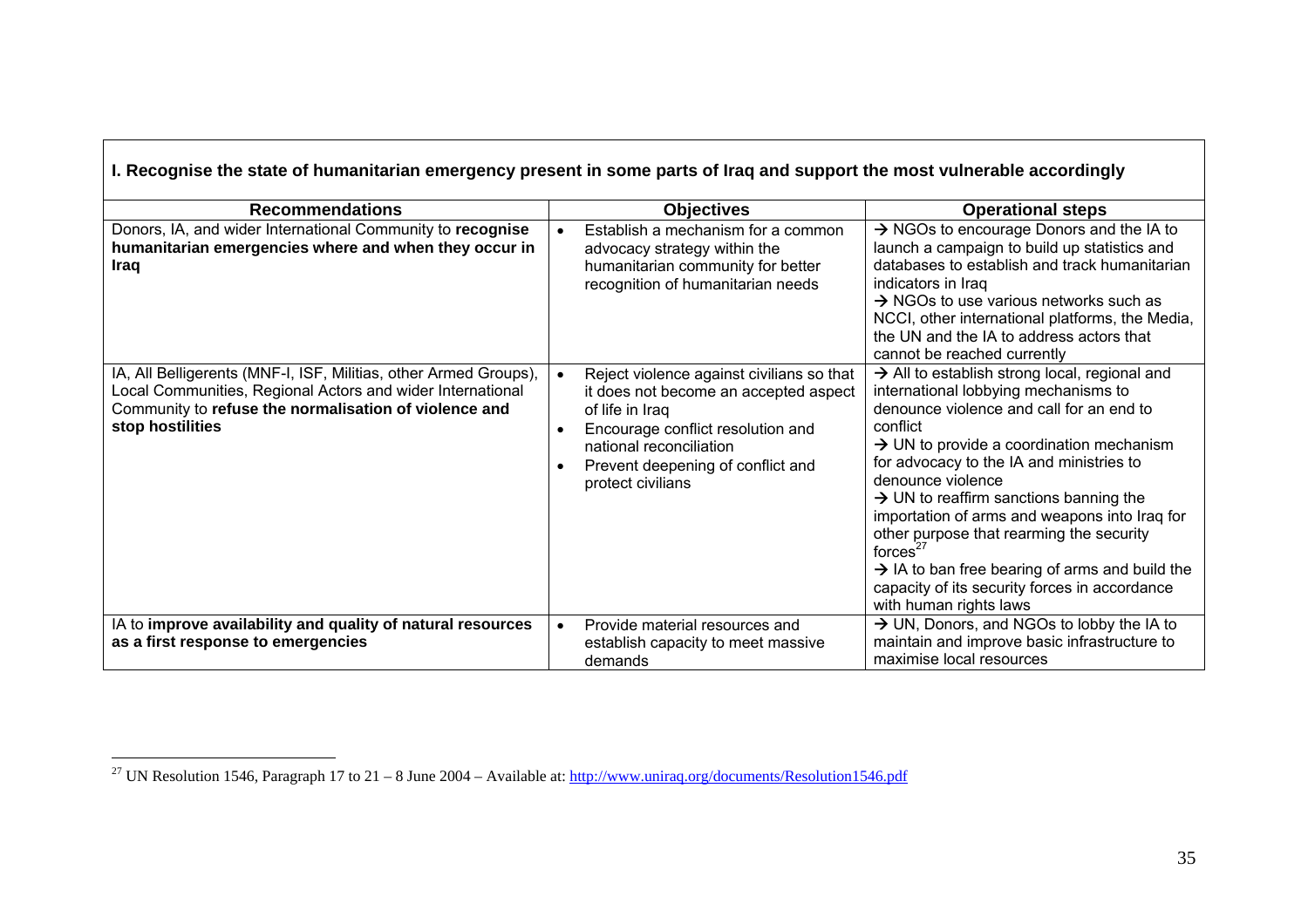|                                                                                                                     |                                                                                                                                                                                                                                                                                                                           | II. Attain active and efficient coordination amongst all actors to plan, update and improve operational response for ongoing and<br>developing emergency situations, and include local communities and Iraqi aid workers as central actors in this process                                                                                                                                                                                                                                                                                                                                                                                                                                                                                                                                                                                                                                                                                                                                                                                                                                                                                                                                                                                                                                                                                                                                                                                                                                                                                                                  |
|---------------------------------------------------------------------------------------------------------------------|---------------------------------------------------------------------------------------------------------------------------------------------------------------------------------------------------------------------------------------------------------------------------------------------------------------------------|-----------------------------------------------------------------------------------------------------------------------------------------------------------------------------------------------------------------------------------------------------------------------------------------------------------------------------------------------------------------------------------------------------------------------------------------------------------------------------------------------------------------------------------------------------------------------------------------------------------------------------------------------------------------------------------------------------------------------------------------------------------------------------------------------------------------------------------------------------------------------------------------------------------------------------------------------------------------------------------------------------------------------------------------------------------------------------------------------------------------------------------------------------------------------------------------------------------------------------------------------------------------------------------------------------------------------------------------------------------------------------------------------------------------------------------------------------------------------------------------------------------------------------------------------------------------------------|
| <b>Recommendations</b>                                                                                              | <b>Objectives</b>                                                                                                                                                                                                                                                                                                         | <b>Operational steps</b>                                                                                                                                                                                                                                                                                                                                                                                                                                                                                                                                                                                                                                                                                                                                                                                                                                                                                                                                                                                                                                                                                                                                                                                                                                                                                                                                                                                                                                                                                                                                                    |
| All actors to improve coordination                                                                                  | Make more efficient and timely<br>$\bullet$<br>mechanisms that are in place<br>Achieve a common strategy<br>$\bullet$<br>between the various<br>coordination bodies to meet the<br>needs of the most vulnerable<br>Ensure participation of all<br>levels of actors and adequate<br>sharing of information and<br>feedback | $\rightarrow$ All to establish strong and coordinated local, regional and international<br>response, lobbying and advocacy mechanisms and a coordination<br>approach based upon mutual cooperation and respective knowledge<br>$\rightarrow$ IA to: strengthen the capacity of local authorities and identify actors to<br>update information on a daily basis about developing situations; increase<br>central capacity, the accessibility of central authorities and institutionalise<br>emergency response at the PM's level (ECRC); facilitate coordination<br>with NGOs and IOs<br>> UN to: take a stronger lead in humanitarian coordination and<br>communication with all actors in terms of dispersal of humanitarian<br>information; coordinate more effectively between its own Agencies; form<br>a mechanism to draw on the vital knowledge of respected NNGOs and<br>IOs in its decision making process<br>$\rightarrow$ NGOs to lobby for the strengthening of coordination mechanisms<br>within Donors and IA (national and local) and between different bodies<br>> INGOs to coordinate with recognised NNGOs and, using tools and<br>experience from other conflict zones, develop a trusted means of sharing<br>information on reliable partners between NGOs and with relevant UN<br>Agencies (for example through a Charter of willingness to share<br>information or an MoU for sharing between a few trusted bodies)<br>$\rightarrow$ All to increase efforts to address shortfalls in human resources and<br>capacity in order to achieve these steps |
| UN Agencies, Donors, IA, IOs, INGOs to<br>recognise local communities and Iraqi<br>aid workers as central actors in | Tailor operational response<br>$\bullet$<br>around local actors and needs<br>Increase efforts to address<br>$\bullet$                                                                                                                                                                                                     | $\rightarrow$ All to provide support to host communities<br>$\rightarrow$ All to maximise local knowledge of the relevant interlocutors for<br>efficiency and security purposes                                                                                                                                                                                                                                                                                                                                                                                                                                                                                                                                                                                                                                                                                                                                                                                                                                                                                                                                                                                                                                                                                                                                                                                                                                                                                                                                                                                             |
| emergency response                                                                                                  | shortfalls in human resources                                                                                                                                                                                                                                                                                             | $\rightarrow$ INGOs, NNGOs and UN Agencies to build up a detailed picture of                                                                                                                                                                                                                                                                                                                                                                                                                                                                                                                                                                                                                                                                                                                                                                                                                                                                                                                                                                                                                                                                                                                                                                                                                                                                                                                                                                                                                                                                                                |
|                                                                                                                     | at the local level                                                                                                                                                                                                                                                                                                        | local material and human resources and knowledge                                                                                                                                                                                                                                                                                                                                                                                                                                                                                                                                                                                                                                                                                                                                                                                                                                                                                                                                                                                                                                                                                                                                                                                                                                                                                                                                                                                                                                                                                                                            |
|                                                                                                                     |                                                                                                                                                                                                                                                                                                                           | $\rightarrow$ INGOs and UN Agencies to increase capacity building of NNGOs                                                                                                                                                                                                                                                                                                                                                                                                                                                                                                                                                                                                                                                                                                                                                                                                                                                                                                                                                                                                                                                                                                                                                                                                                                                                                                                                                                                                                                                                                                  |
|                                                                                                                     |                                                                                                                                                                                                                                                                                                                           | (accountability, assessments, monitoring, evaluation, funding                                                                                                                                                                                                                                                                                                                                                                                                                                                                                                                                                                                                                                                                                                                                                                                                                                                                                                                                                                                                                                                                                                                                                                                                                                                                                                                                                                                                                                                                                                               |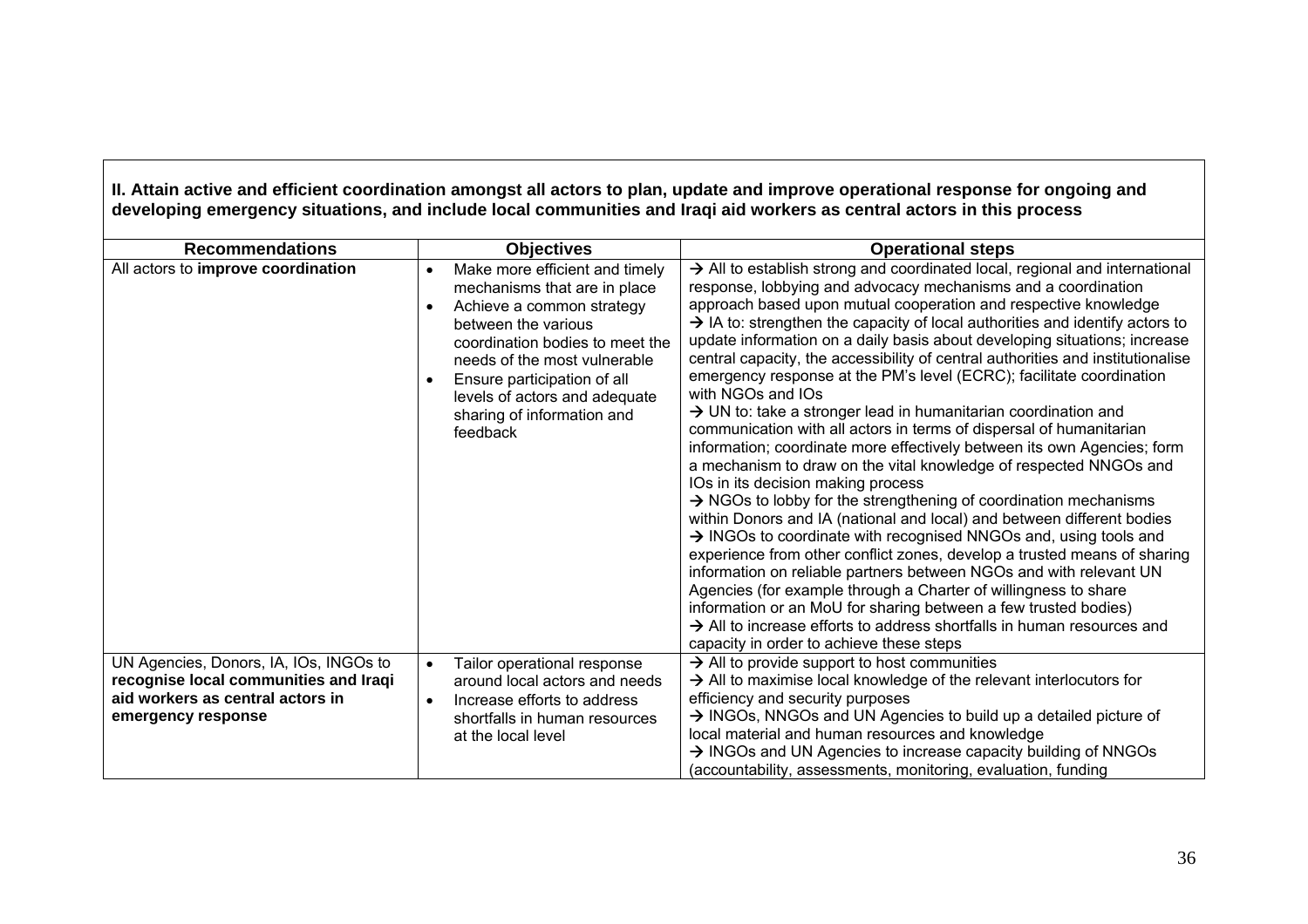|                                                                              |                                                                              | applications, etc) and switch to a "remote support" strategy and transfer<br>responsibilities to NNGO partners<br>A NGOs and UN Agencies to lobby for NGO legislation that takes into<br>account rights as well as obligations<br>> NNGOs to identify other humanitarian actors working in similar fields<br>and make use of local and international NGO networks<br>$\rightarrow$ NNGOs to maximise their human resources by sharing a pool of Iraqi<br>aid workers<br>$\rightarrow$ NNGOs to communicate and share more with the relevant advocacy<br>bodies information on humanitarian needs and their achievements in                                                                                                                |
|------------------------------------------------------------------------------|------------------------------------------------------------------------------|-------------------------------------------------------------------------------------------------------------------------------------------------------------------------------------------------------------------------------------------------------------------------------------------------------------------------------------------------------------------------------------------------------------------------------------------------------------------------------------------------------------------------------------------------------------------------------------------------------------------------------------------------------------------------------------------------------------------------------------------|
| IA, Donors, UN Agencies, NGOs to update<br>and improve operational responses | Update the Contingency Plan<br>Operationalise the Contingency<br><b>Plan</b> | meeting these needs<br>$\rightarrow$ UN to revise and refine the Contingency Plan according to current and<br>developing situations, and involve all necessary partners in this process<br>$\rightarrow$ UN and relevant operational and implementing partners to identify<br>responsibilities, assessment tools and roles, resources available now and<br>those required now and in case of massive needs, relevant contact<br>information<br>$\rightarrow$ NGOs to update or develop their own operational plans, taking into<br>account the updated and refined Contingency Plan<br>$\rightarrow$ IA to finalise humanitarian response strategies, according to HRL and<br>IHL and develop national 'response' legislation accordingly |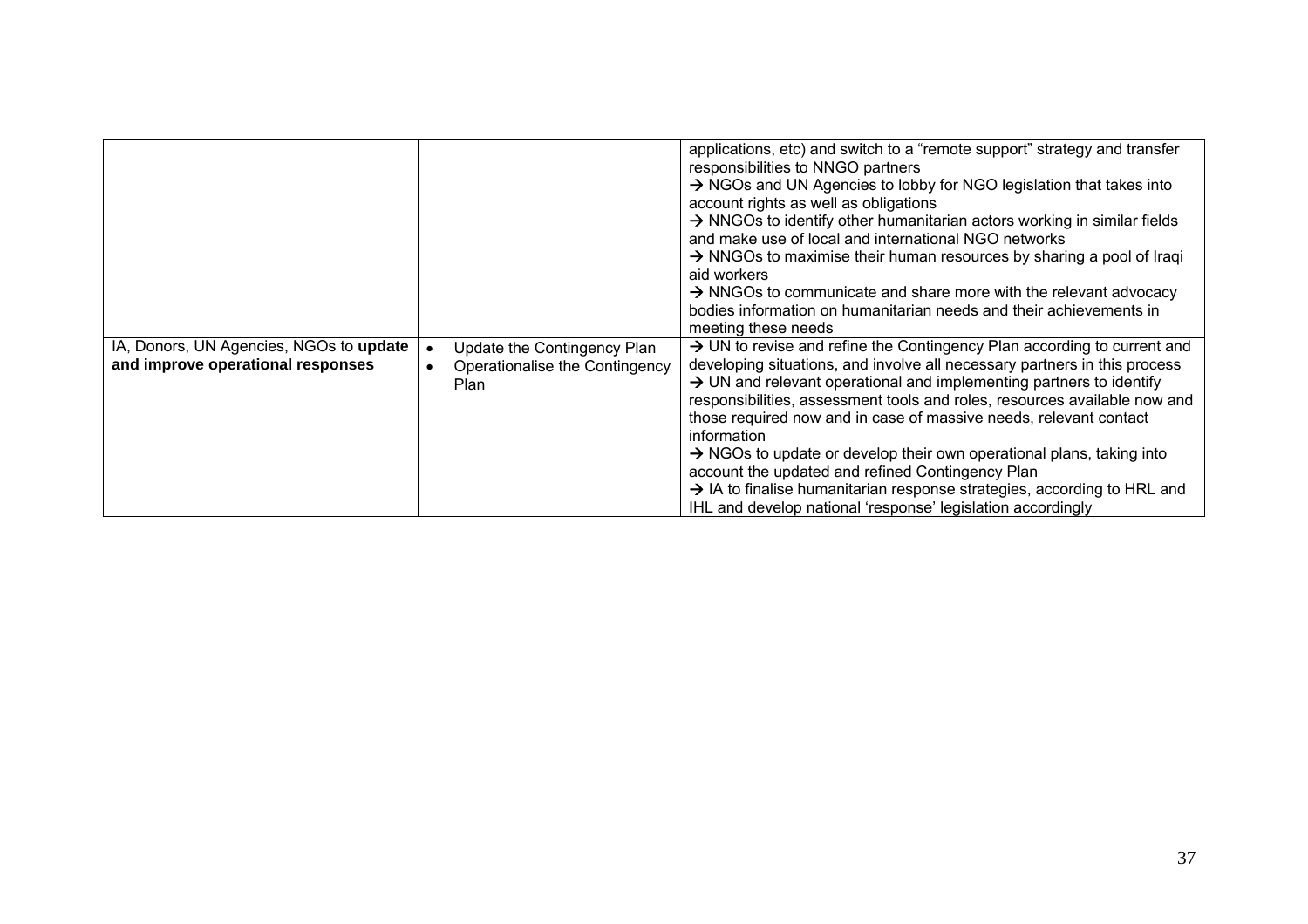|                                                                                                  |                                                                                                                                                                                          | III. Create emergency funds that are accessible and flexible in order to prepare operational responses for emergency situations                                                                                                                                                                                                                                                                                                                                                                                                                                                                                                                                                             |
|--------------------------------------------------------------------------------------------------|------------------------------------------------------------------------------------------------------------------------------------------------------------------------------------------|---------------------------------------------------------------------------------------------------------------------------------------------------------------------------------------------------------------------------------------------------------------------------------------------------------------------------------------------------------------------------------------------------------------------------------------------------------------------------------------------------------------------------------------------------------------------------------------------------------------------------------------------------------------------------------------------|
| <b>Recommendations</b>                                                                           | <b>Objectives</b>                                                                                                                                                                        | <b>Operational steps</b>                                                                                                                                                                                                                                                                                                                                                                                                                                                                                                                                                                                                                                                                    |
| Donors, UN Agencies, IOs and NGOs to<br>enhance trust between field actors and<br>funding bodies | Build transparency and<br>accountability<br>Agree upon a common strategy<br>Develop a coherent field response<br>based on needs that meet donors'<br>expectations in terms of monitoring | $\rightarrow$ Donors, intermediaries and humanitarian actors to come<br>together to discuss and develop solutions and strategies around<br>assessments, monitoring and evaluation                                                                                                                                                                                                                                                                                                                                                                                                                                                                                                           |
| Donors, UN Agencies and IA to provide<br>adequate and appropriate funding for<br>emergencies     | Create flexible, neutral, readily<br>available funds                                                                                                                                     | $\rightarrow$ All to plan now for the need for material resources and capacity<br>to meet massive demands<br>$\rightarrow$ UN Agencies, IOs and NGOs to lobby donors and funding<br>bodies for flexible, neutral funds and ability to re-allocate funds<br>already available to emergency needs<br>$\rightarrow$ UN Agencies, IOs and NGOs to lobby for stronger coordination<br>among donors and the establishment of common strategy within<br>the IRFFI framework, and greater involvement within this<br>framework<br>$\rightarrow$ NGOs to establish a second channel of reliable and timely<br>funding, other than the Trust Fund, linking with and being part of<br>the ISRB process |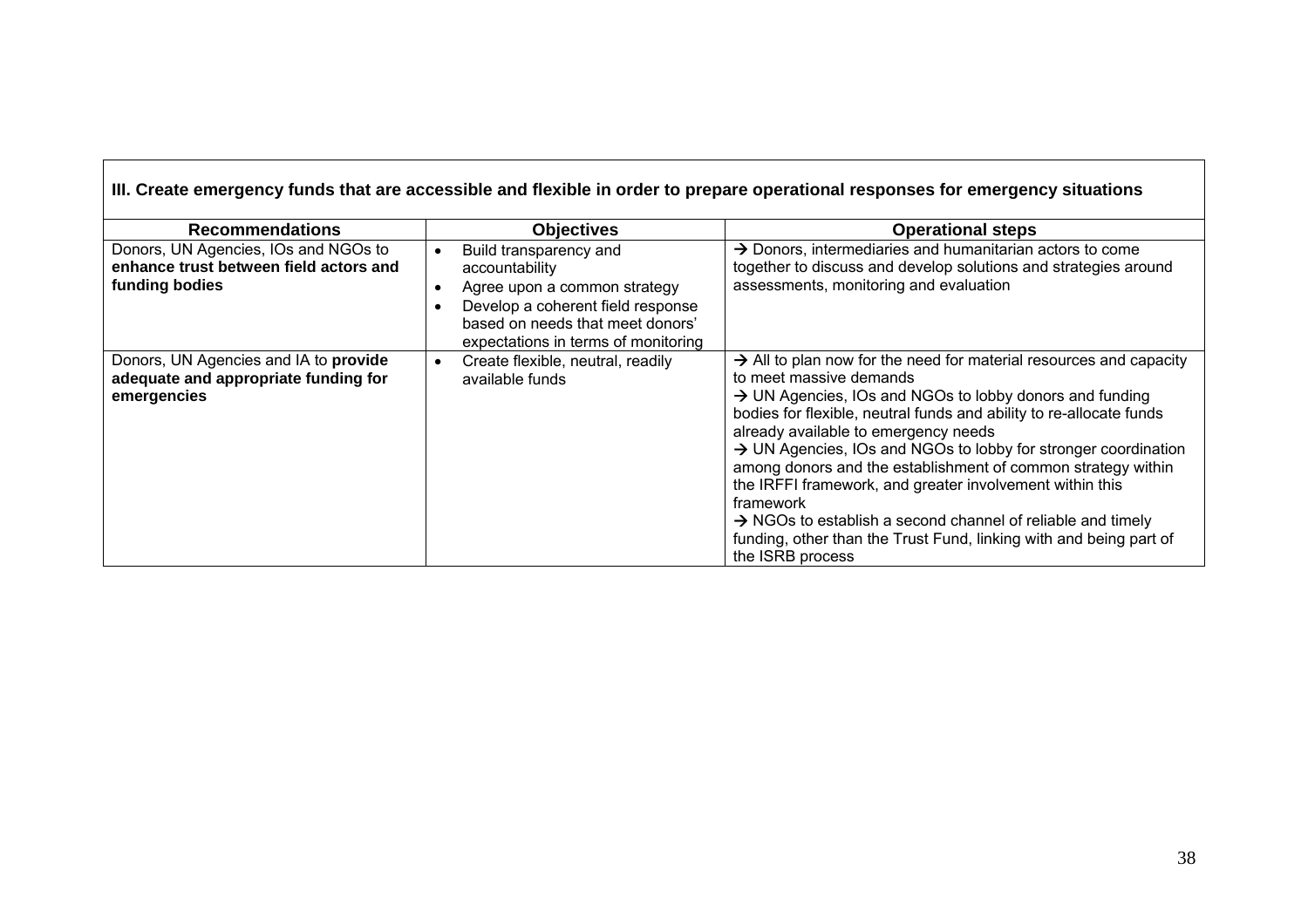#### **IV. Recognise humanitarian organisations as appropriate, essential and neutral actors in meeting the needs of the most vulnerable and establish humanitarian corrid ors accordingl y**

| <b>Recommendations</b>                                                                                                                                         | <b>Objectives</b>                                                                                                                                                        | <b>Operational steps</b>                                                                                                                                                                                                                                                                                                                                                                                                                                                                                                                                                                                                                                                                                                                                                                                                                                                                                                              |
|----------------------------------------------------------------------------------------------------------------------------------------------------------------|--------------------------------------------------------------------------------------------------------------------------------------------------------------------------|---------------------------------------------------------------------------------------------------------------------------------------------------------------------------------------------------------------------------------------------------------------------------------------------------------------------------------------------------------------------------------------------------------------------------------------------------------------------------------------------------------------------------------------------------------------------------------------------------------------------------------------------------------------------------------------------------------------------------------------------------------------------------------------------------------------------------------------------------------------------------------------------------------------------------------------|
| All actors to recognise<br>humanitarian organisations as<br>appropriate, essential and neutral<br>actors                                                       | Increase understanding,<br>acceptance of and respect for<br>the role of the humanitarian<br>community in Iraq<br>Establish humanitarian<br>operational and neutral space | > UN Agencies, Donors, NGOs, IOs to lobby the IA for formal recognition of the<br>use of humanitarian aid<br>$\rightarrow$ UN Agencies, and NGOs to establish strong local, regional and international<br>lobbying mechanisms for awareness and advocacy about the role of the<br>humanitarian community, building on advocacy and awareness tools developed<br>in other conflict zones, and maximising knowledge of local contacts and<br><i>interlocutors</i><br>$\rightarrow$ UN Agencies, NGOs and IOs to use these mechanisms to engage with actors<br>who do not share the humanitarian agenda, such as MNF-I, other Belligerents,<br>parts of the Media, and to increase trust between humanitarian actors and the<br>local community<br>$\rightarrow$ UN Agencies to train Iraqi security forces and the IA on humanitarian needs,<br>aid and human rights, building on activities already underway by the UNAMI HR<br>office |
| IA, All Belligerents (MNF-I, ISF,<br>Militias, other Armed Groups) to<br>establish humanitarian corridors<br>to facilitate access to vulnerable<br>populations | Provide access for aid workers<br>and convoys to those in need<br>during conflict<br>Ensure that IHL and HRL will<br>be respected                                        | $\rightarrow$ UN Agencies to <i>clarify</i> policy – for example, in terms of defining vulnerable<br>groups - at national and local levels<br>> UN Agencies, Donors, NGOs, IOs to ask Governments with forces present to<br>organise a humanitarian corridor to ensure accessibility to humanitarian actors<br>$\rightarrow$ UN Agencies, NGOs and IOs to negotiate with MNF-I and ISF in advance for<br>the specific humanitarian access / routes required                                                                                                                                                                                                                                                                                                                                                                                                                                                                           |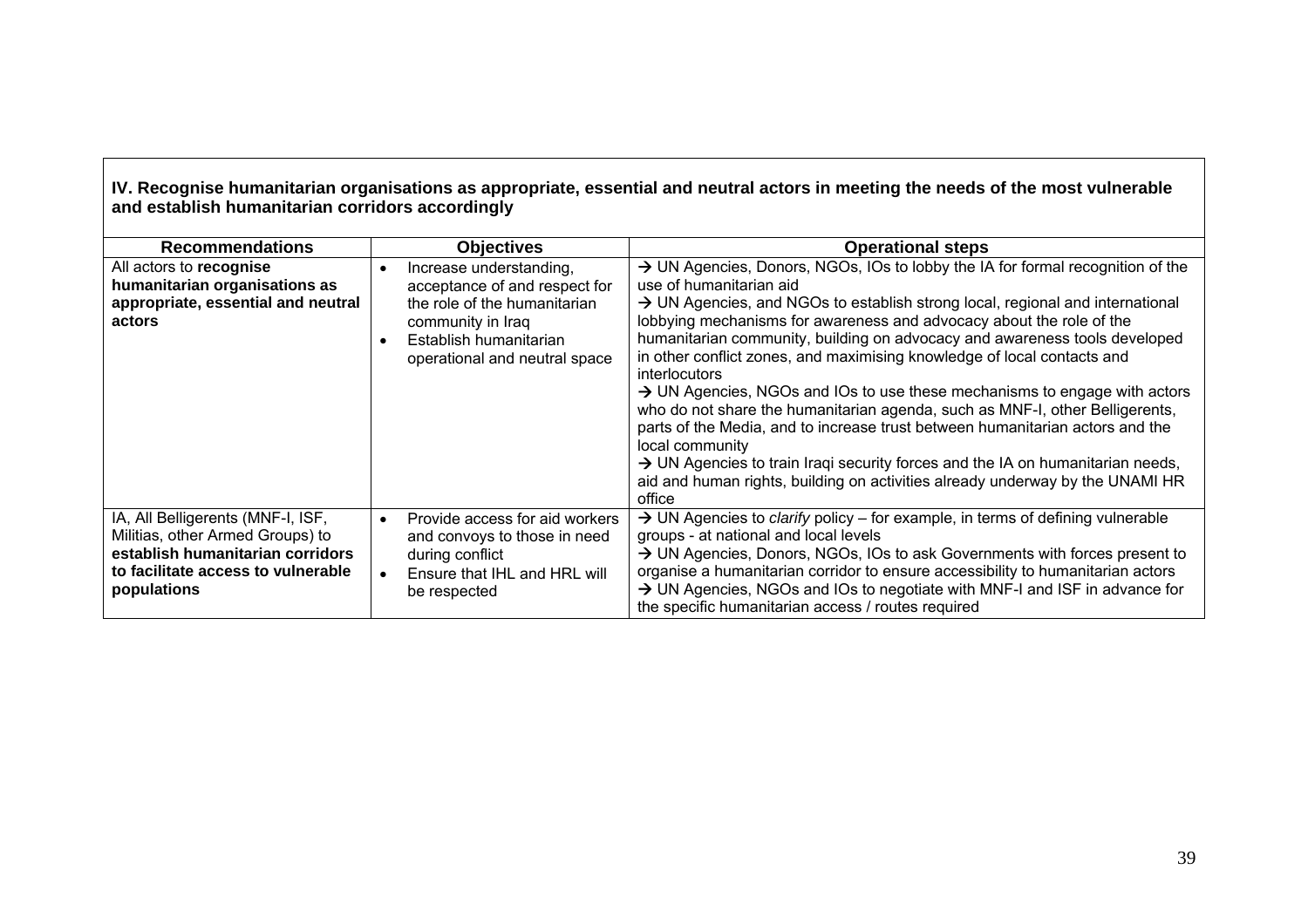## <span id="page-40-0"></span>**List of acronyms used in report**

| <b>CP</b>     | Contingency Plan                                                   |
|---------------|--------------------------------------------------------------------|
| <b>ECRC</b>   | <b>Emergency Coordination and Response Cell</b>                    |
| <b>HRL</b>    | Human Rights Law                                                   |
| IA            | Iraqi Authorities                                                  |
| <b>ICRC</b>   | International Committee of the Red Cross                           |
| <b>IDPs</b>   | <b>Internally Displaced Persons</b>                                |
| <b>IFRC</b>   | International Federation of the Red Cross                          |
| <b>IHL</b>    | International Humanitarian Law                                     |
| <b>INGOs</b>  | International Non-Governmental Organisations                       |
| <b>IOM</b>    |                                                                    |
|               | International Organisation for Migration                           |
| IP            | Iraqi Police                                                       |
| <b>IRFFI</b>  | International Reconstruction Fund Facility for Iraq                |
| <b>IRCS</b>   | Iraqi Red Crescent Society                                         |
| <b>ISF</b>    | Iraqi Security Forces (Iraqi Army, national guards, Mol, counter-  |
|               | terrorism commandos)                                               |
| <b>ISRB</b>   | Iraqi Strategic Review Board                                       |
| <b>KRG</b>    | Kurdistan Regional Government                                      |
| <b>MMPW</b>   | (Iraqi) Ministry of Municipalities and Public Works                |
| MNF-1         | Multi-National Forces in Iraq (US-led armed forces)                |
| MoA           | (Iraqi) Ministry of Agriculture                                    |
| MoD           | (Iraqi) Ministry of Defense                                        |
| MoDM          | (Iraqi) Ministry of Displacement and Migration                     |
| MoED          | (Iraqi) Ministry of Education                                      |
| MoE           | (Iraqi) Ministry of Electricity                                    |
| MoF           | (Iraqi) Ministry of Finance                                        |
| <b>MoHR</b>   | (Iraqi) Ministry of Human Rights                                   |
| Mol           | (Iraqi) Ministry of Interior                                       |
| MoLSA         | (Iraqi) Ministry of Labor and Social Affairs                       |
| MoO           | (Iraqi) Ministry of Oil                                            |
| MoT           | (Iraqi) Ministry of Trade                                          |
| <b>MoWR</b>   | (Iraqi) Ministry of Water Resources                                |
| MoYS          | (Iraqi) Ministry of Youth and Sport                                |
| <b>MPs</b>    | (Iraqi) Members of Parliament                                      |
| <b>MPDC</b>   | (Iraqi) Ministry of Planning and Development Cooperation           |
| <b>NFIS</b>   | Non Food Items                                                     |
| <b>NCCI</b>   | NGOs Coordination Committee in Iraq                                |
| <b>NGOs</b>   | Non-Governmental Organisations                                     |
| <b>NMAA</b>   | National Mine Action Authority                                     |
| <b>NNGOs</b>  | National Non-Governmental Organisations                            |
| <b>OCHA</b>   | United Nations Office for the Coordination of Humanitarian Affairs |
| <b>PDS</b>    | <b>Public Distribution System</b>                                  |
| <b>PRT</b>    | <b>Provincial Reconstruction Team</b>                              |
| <b>PSCs</b>   | <b>Private Security Companies</b>                                  |
| <b>PUK</b>    | Patriotic Union of Kurdistan                                       |
| UN            | <b>United Nations</b>                                              |
| <b>UNAMI</b>  | United Nations Assistance Mission for Iraq                         |
| <b>UNDP</b>   | United Nations Development Programme                               |
| <b>UNHCR</b>  | United Nations High Commissioner for Refugees                      |
| <b>UNICEF</b> | United Nations Children's Fund                                     |
| <b>UNIFEM</b> | United Nations Development Fund for Women                          |
| <b>UNMAS</b>  | United Nations Mine Action Service                                 |
| <b>UNOPS</b>  |                                                                    |
|               | United Nations Office for Project Services                         |
| <b>USAID</b>  | United States Agency for International Development                 |
| <b>VBIED</b>  | Vehicle Borne Improvised Explosive Devices                         |
| <b>WFP</b>    | World Food Programme                                               |
| <b>WHO</b>    | World Health Organisation                                          |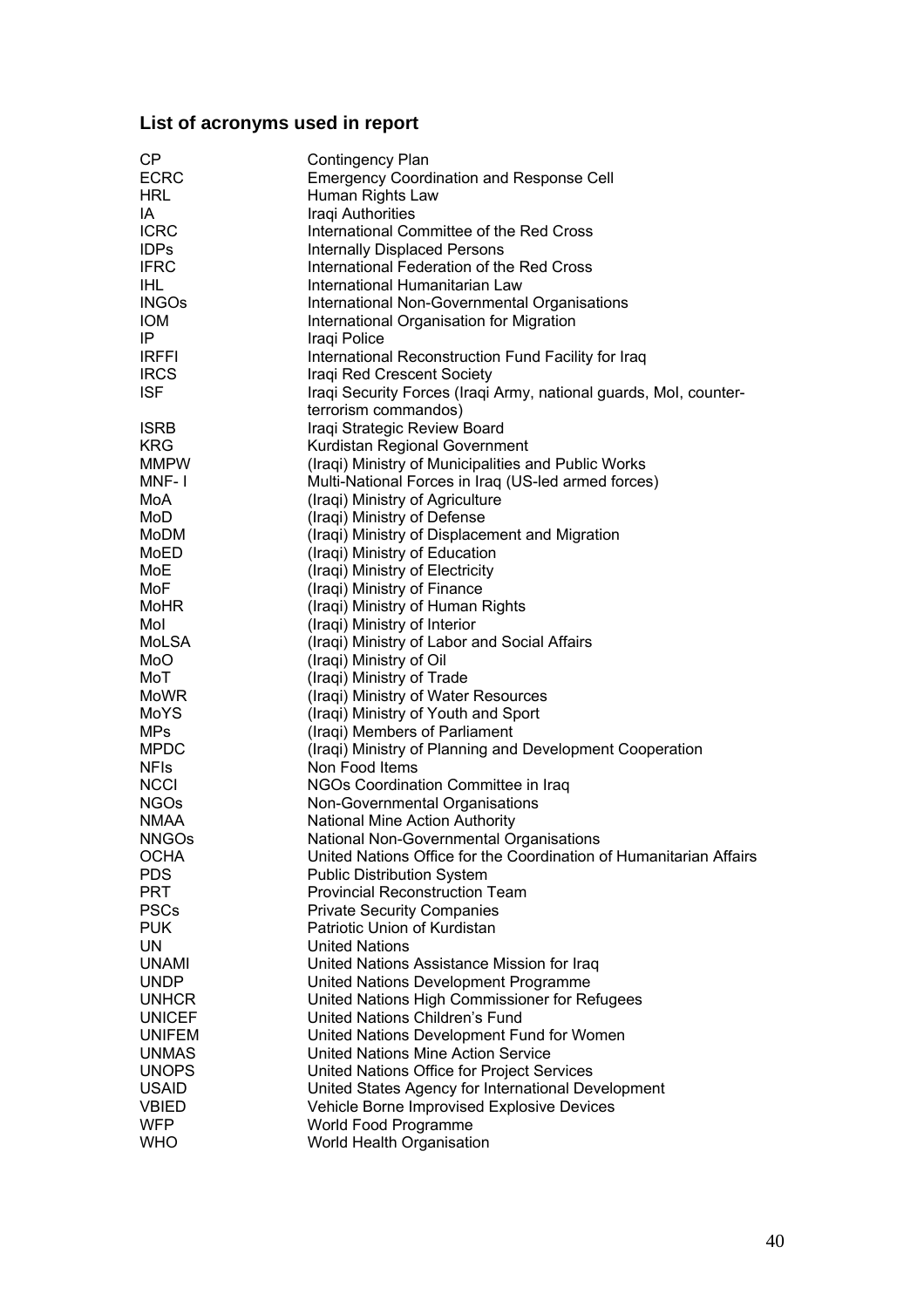#### **APPENDIX 1a General Question Briefing[28](#page-41-1)**

- <span id="page-41-0"></span>1. What is your perception of the situation in Iraq now? (Politically, socially, economically, etc…)
- 2. How would you describe the violence occurring in Iraq?
- 3. Where would you say the conflict or emergency 'hotspots' are now? How has this pattern developed or changed over the past two years?
- 4. How do you think this situation will change in the near-to-medium future?
- 5. What is / will be the impact on the people of Iraq? In particular, what do / will possible emergency situations entail / be?
- 6. What is / will be the humanitarian impact and resultant needs? (Rescue, urgent, basic needs)
- 7. What is your modus operandi (operating methods, including base and place of intervention)? How are you adapting or building a response strategy to cope with these emergency situations and needs? What are your assessment, monitoring and contingency planning processes?
- 8. Do you have the necessary capacity to respond? (In terms of human resources, funding, information, goods, etc) Where are the shortfalls / gaps?
- 9. What (other) challenges do you face in responding to emergencies? What are the critical constraints (access, insecurity, etc…)?
- 10. In terms of dealing with these challenges and constraints, what has worked particularly well to date? How can we learn from and build on this? What has not worked that you thought would work?
- 11. What needs to change to make emergency response more effective? Who is responsible for which aspects of change?
- 12. How can the role of the UN be more effective in Iraq now and in the future?

Other comments

<span id="page-41-1"></span> $\overline{a}$  $^{28}$  This General Question Briefing was adapted depending upon who was being interviewed, or to whom it was distributed, in order to glean the most relevant and detailed information.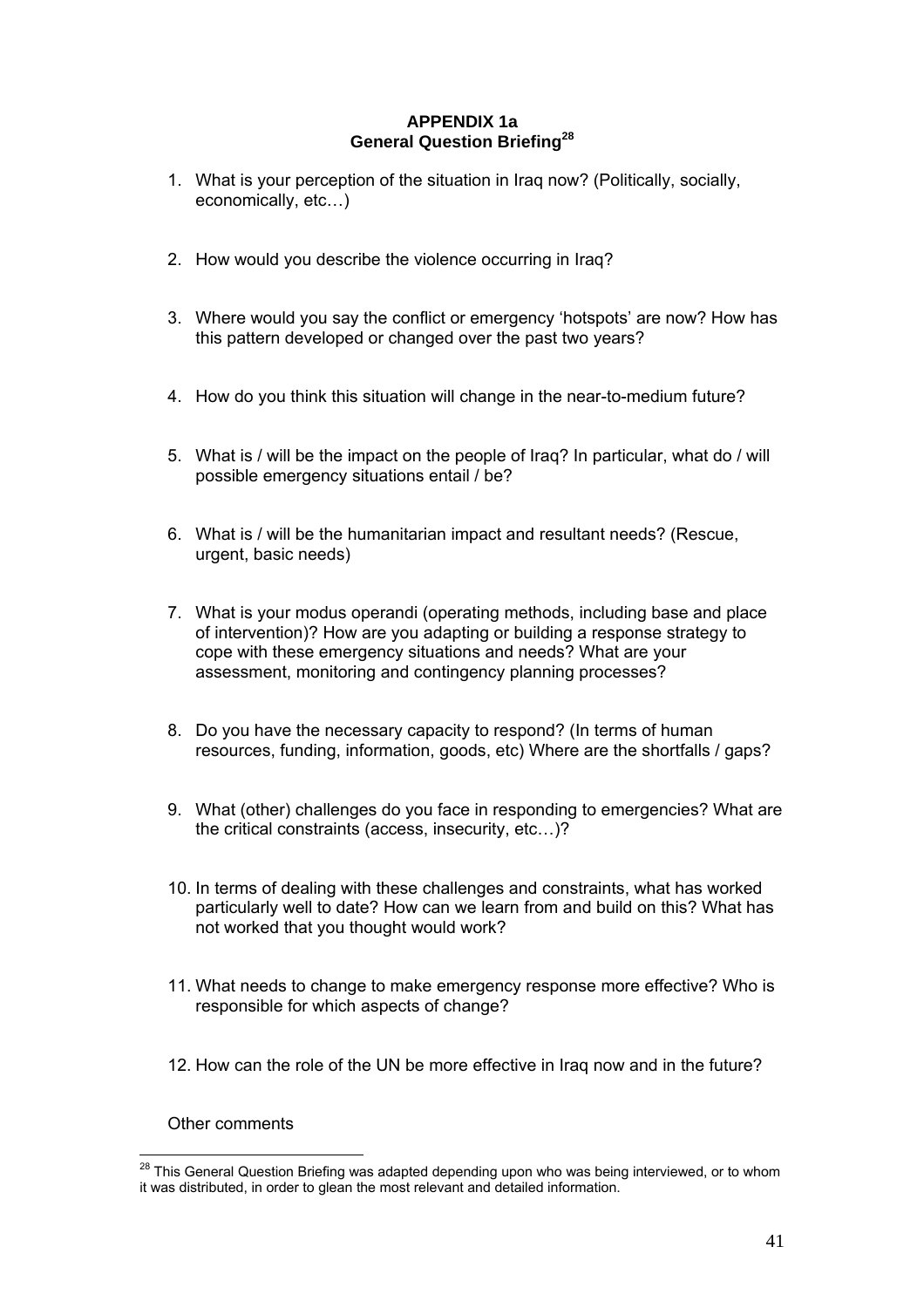#### **APPENDIX 1b Statistics of Meetings Held and Questionnaires Distributed**

<span id="page-42-0"></span>Wherever possible, the questionnaire was used as a basis for discussions during face to face meetings. The Table below summarises the meetings that were held:

| <b>Entities interviewed using questionnaire</b> |    |  |
|-------------------------------------------------|----|--|
| <b>NGOs</b>                                     | 16 |  |
| <b>UN Agencies</b>                              | 9  |  |
| <b>International Organisations</b>              | 2  |  |
| <b>Donors</b>                                   | 2  |  |
| <b>Iraqi Authorities</b>                        | っ  |  |
| <b>US Military</b>                              | 1  |  |
| <b>Research Institutes</b>                      |    |  |

In the cases where it was not possible to hold face to face meetings, questionnaires were sent with a request for the relevant persons to complete and return them by a certain date. The level of response is illustrated in the Table below:

| Entities sent questionnaires to complete, in absence of face to face<br><b>interviews</b> |                     |                 |       |           |       |
|-------------------------------------------------------------------------------------------|---------------------|-----------------|-------|-----------|-------|
| <b>Entities sent</b>                                                                      | Number of           | <b>Response</b> |       |           |       |
| questionnaires                                                                            | questionnaires sent | Yes             |       | <b>No</b> |       |
| <b>Iraqi</b><br><b>Authorities</b>                                                        | 9                   | 0               | $0\%$ | 9         | 100%  |
| UN (Iraq)                                                                                 | 2                   | 0               | $0\%$ | 2         | 100%  |
| <b>International</b><br><b>Organisations</b>                                              | $\mathcal{P}$       | 1               | 50%   | 1         | 50%   |
| <b>INGOS</b>                                                                              | 5                   | 2               | 40%   | 3         | 60%   |
| <b>NNGOS</b>                                                                              | 3                   | $\mathcal{P}$   | 66.3% | 1         | 33.3% |
| <b>Donors</b>                                                                             | 1                   | 1               | 100%  | 0         | $0\%$ |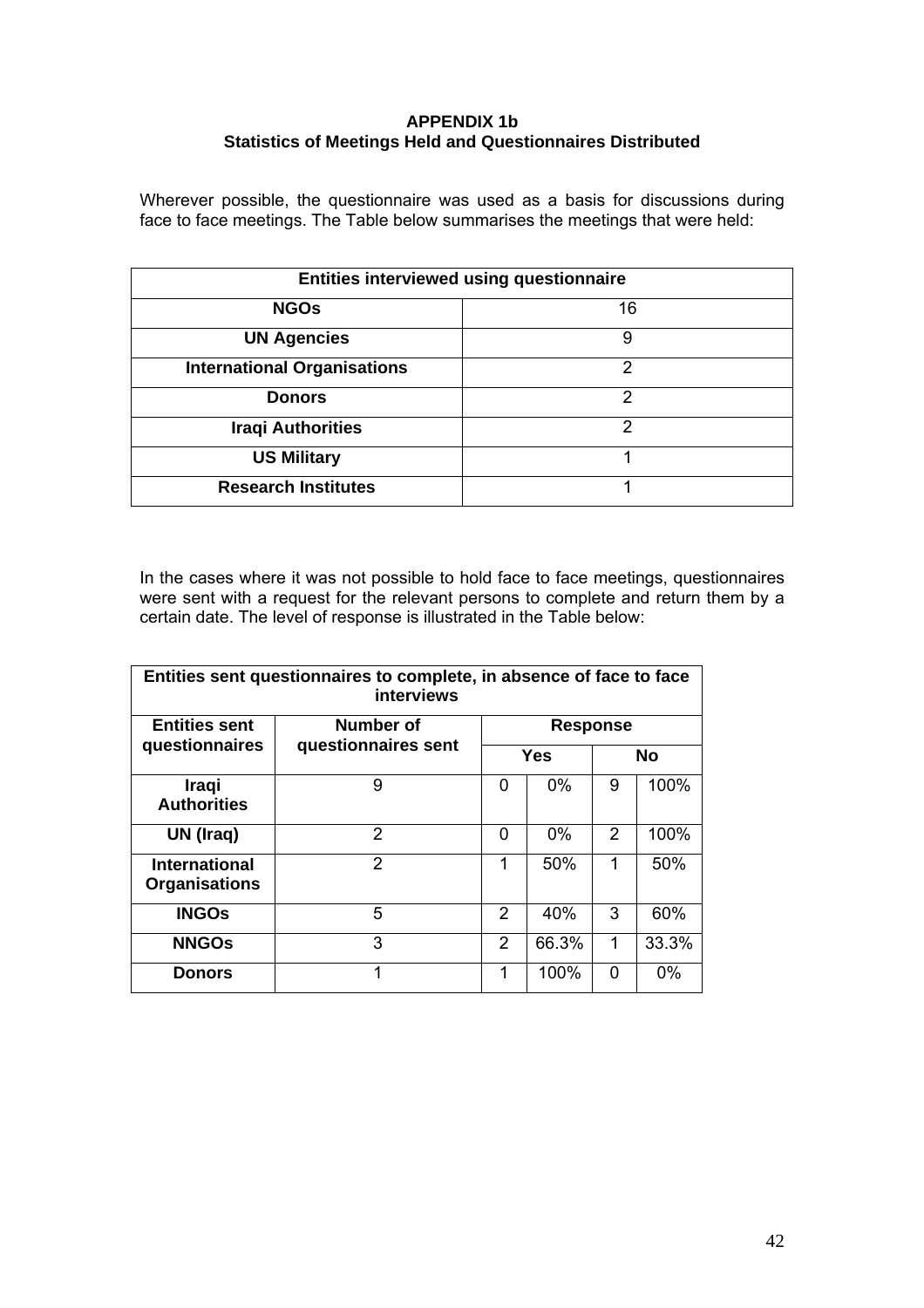#### **APPENDIX 2 Desk Research Sources**

#### <span id="page-43-0"></span>**[NCCI](http://www.ncciraq.org/)**

- NCCI NGO / NNGO Database
- **[Archives](http://www.ncciraq.org/rubrique.php3?id_rubrique=6) and [Library](http://www.ncciraq.org/rubrique.php3?id_rubrique=7)**
- [NCCI Weekly Highlights](http://www.ncciraq.org/rubrique.php3?id_rubrique=219)
- **[NCCI Weekly Reading Selections](http://www.ncciraq.org/rubrique.php3?id_rubrique=248)**
- **[NCCI Monthly Humanitarian Updates](http://www.ncciraq.org/rubrique.php3?id_rubrique=262)**
- [NCCI Round-ups](http://www.ncciraq.org/rubrique.php3?id_rubrique=256)
- Minutes of Meetings

#### **United Nations**

- Reports of the United Nations Secretary General
- UN Agency Documents (UNAMI, UNHCR, WHO, IOM, WFP, UNICEF, UNIFEM, UNOPS, UNDP)
- Contingency Plans

#### **Other International Organisations**

• ICRC, IFRC, and their national organisations (i.e. IRCS)

#### **Iraqi Authorities**

- Government / Ministry Documents
- Minutes of Meetings

#### **NGOs**

- Research
- Surveys
- Reviews
- Analyses and Assessments
- Activity Reports and Updates
- Workshops, Training and Conferences
- Press Releases and Statements

#### **Donors**

- Strategies
- Reports
- **Updates**

#### **Research Institutes**

- Reports and Analyses
- Surveys

#### **Media**

- International
- **Regional**
- **Local**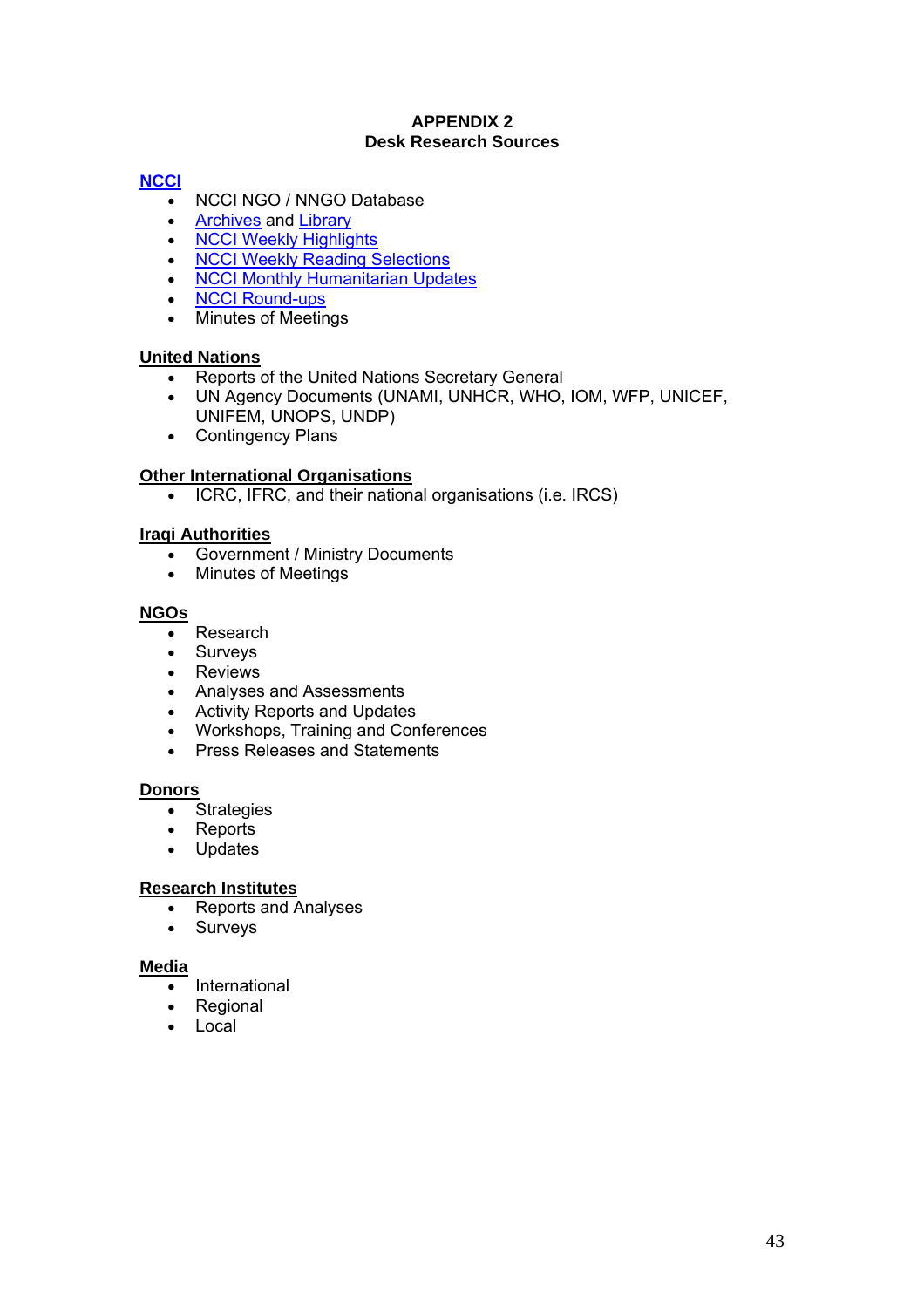| <b>APPENDIX 3a</b>                        |  |
|-------------------------------------------|--|
| Violence Related Statistics <sup>29</sup> |  |

<span id="page-44-0"></span>

| <b>ESTIMATES OF IRAQI CIVILIANS KILLED SINCE THE START OF THE WAR</b> |                                                                 |  |
|-----------------------------------------------------------------------|-----------------------------------------------------------------|--|
| <b>Source</b>                                                         | <b>Estimate</b>                                                 |  |
| People's Kifah                                                        | 37,000 up to October 2003 <sup>30</sup>                         |  |
| Statement by British Foreign Secretary Jack                           | >10,000 as of February, 2004                                    |  |
| Straw (as cited in Brookings)                                         |                                                                 |  |
| Iraq Living Conditions Survey (ILCS)                                  | 18,000 - 29,000 as of May 2004 <sup>31</sup>                    |  |
| Sheik Omar Clinic, Baghdad                                            | 10,363 as of September 8, 2004                                  |  |
| (as cited in Brookings)                                               | (in Baghdad and surrounding towns alone<br>- see also Figure 1) |  |
|                                                                       |                                                                 |  |
| Amnesty International (London)<br>(as cited in Brookings)             | >10,000 as of September 8, 2004                                 |  |
| The Human Rights Organization, Iraq                                   | >30,000 as of September 8, 2004                                 |  |
| (as cited in Brookings)                                               |                                                                 |  |
| The Lancet                                                            | About 100,000 or more as of September                           |  |
|                                                                       | $2004^{32}$                                                     |  |
| Iraqiyun                                                              | 128,000 as of July 2005 $^{33}$                                 |  |
| Les Roberts                                                           | Up to 300,000 as of February $2006^{34}$                        |  |
| (lead author of Lancet Report)                                        |                                                                 |  |
| Iraq Index                                                            | Not including deaths from crime as of                           |  |
| (assume 5,630-10,000 Iraqi civilians killed from                      | April 3, 2006:                                                  |  |
| March 19, 2003 - April 30, 2003                                       | $18,961 - 33,334$                                               |  |
| as reported in detail by Iraq Body Count)                             | Including deaths from crime as of                               |  |
| (as cited in Brookings)                                               | April 3, 2006:                                                  |  |
|                                                                       | $44,000 - 89,000$                                               |  |
| Iraq Body Count                                                       | $34,511 - 38,660$ as of 19 April 2006 <sup>35</sup>             |  |

<span id="page-44-1"></span> $^{29}$  It should be noted that nobody knows exactly how many Iraqi civilians have been killed since the invasion in 2003. A number of sources are therefore given to take into account the range of estimates which exist. Where the reference 'Brookings' is given, examples are taken from the Brookings Institution 'Iraq Index: Tracking Variables of Reconstruction and Security in Post-Saddam Iraq,' 24 April 2006, available at www.brookings.edu/iraqindex.

 $\overline{a}$ 

<span id="page-44-3"></span>Information Technology, the UNDP and Norway's Fafo Institute for Applied International Studies in April and May 2004. It suggests that in comparison with previous wars in the region, this war has lead to proportionately more deaths amongst women, children and the elderly. The designer of the survey stated that the number was certainly an underestimate. Over half the deaths reported in this survey were in southern Iraq, which suggests that it logged deaths caused by the initial invasion rather than the aftermath. Figures exclude criminal murder. See http://www.iq.undp.org/ILCS/overview.htm.

<span id="page-44-4"></span>"Mortality before and after the 2003 invasion of Iraq: cluster sample survey", published online, 29 October 2004, available at [http://image.thelancet.com/extras/04art10342web.pdf.](http://image.thelancet.com/extras/04art10342web.pdf) A cluster sample survey was undertaken throughout Iraq during September, 2004. 33 clusters of 30 households each were interviewed about household composition, births, and deaths since January, 2002. In those households reporting deaths, the date, cause, and circumstances of violent deaths were recorded. The relative risk of death associated with the 2003 invasion and occupation was assessed by comparing mortality in the months after the invasion with the period preceding it. Violence accounted for most of the excess deaths and air strikes from coalition forces accounted for most violent deaths. Violent deaths were widespread, reported in 15 of 33 clusters, and were mainly attributed to coalition forces. Most individuals reportedly killed by coalition forces were women and children. The risk of death from violence in the period after the invasion was 58 times higher than in the period before the war.<br>33 An Iraqi humanitarian group headed by Dr. Hatim Al-Alwani and affiliated with the political party of

<span id="page-44-5"></span>Interim President Ghazi Al-Yawir. The group specified that the figure included only deaths confirmed by relatives, omitting the large numbers of people who have simply disappeared without trace. See http://washingtontimes.com/upi/20050712-090927-2280r.htm.

<span id="page-44-2"></span>The People's Kifah organised hundreds of Iraqi academics and volunteers who conducted a survey in coordination "with grave-diggers across Iraq," and who also "obtained information from hospitals and spoke to thousands of witnesses who saw incidents in which Iraqi civilians were killed by U.S. fire." See [http://english.aljazeera.net/NR/exeres/66E32EAF-0E4E-4765-9339-594C323A777F.htm.](http://english.aljazeera.net/NR/exeres/66E32EAF-0E4E-4765-9339-594C323A777F.htm) [31](http://english.aljazeera.net/NR/exeres/66E32EAF-0E4E-4765-9339-594C323A777F.htm) This was a survey of 21,668 households conducted by Iraq's Central Organisation for Statistics and 31

<span id="page-44-6"></span>See 'Do Iraqi Civilians Matter?' by Les Roberts, Alternet, posted 8 February 2006, available at <http://www.alternet.org/story/31508/>.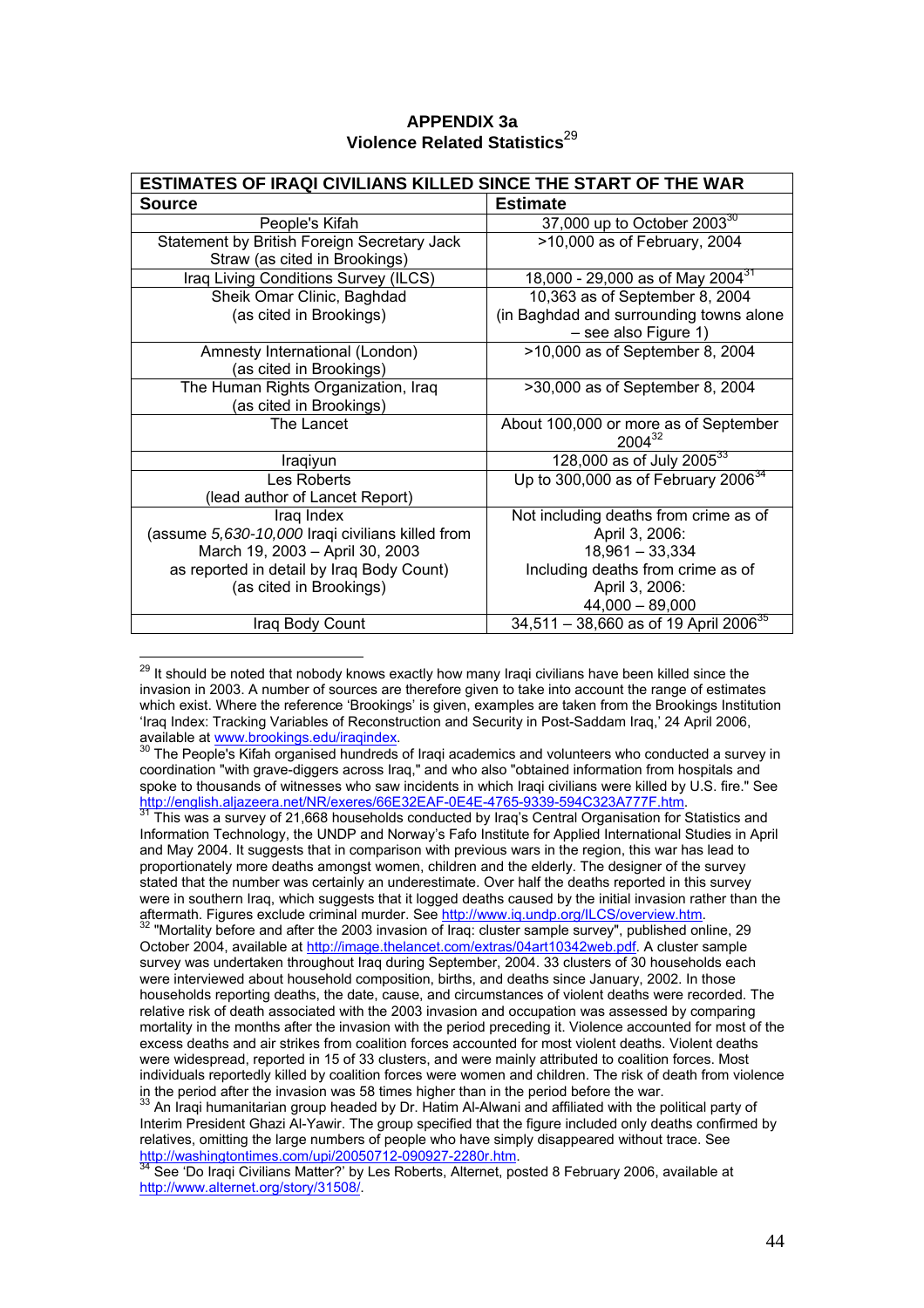#### **MULTIPLE FATALITY BOMBINGS (Brookings)**

Total as of 23 April 2006: 687 (of which at least 290 were suicide bombings)

**KILLED AND WOUNDED IN MULTIPLE FATALITY BOMBINGS (Brookings)[36](#page-45-0)**

Total as of 23 April 2006: Killed: 6,116 Wounded: 12,167



**Figure available at:** <http://www.alternet.org/story/31508/>

**Explanation of figure:** The vertical axis gives the number of deaths; the horizontal axis the month in which the deaths were recorded. Before the war, about 10 percent of all Baghdad deaths were recorded in this morgue. (Data for December 2003 are missing.) While the use of morgues and the populations they serve can change over time and does not provide a true rate of death, the 2.7 fold increase of recorded deaths in the 18 months after the invasion is both dramatic and is almost all explained by the increase in gunshot and explosion-related wounds.<sup>[37](#page-45-1)</sup>

| AID WORKERS KILLED, INJURED, KIDNAPPED OR ARRESTED <sup>38</sup> |                                                      |  |
|------------------------------------------------------------------|------------------------------------------------------|--|
| <b>Killed</b>                                                    | c. 62 in total, of whom 24 were internationals       |  |
| <b>Injured</b>                                                   | c. 200 in total including the Canal Hotel blast      |  |
|                                                                  | which injured c. 100-150 people                      |  |
|                                                                  | c. 60 excluding Canal Hotel blast injuries, of which |  |
|                                                                  | 42 were NGO staff, and 18 UN and IO staff; out of    |  |
|                                                                  | those killed, less than 10 were international staff  |  |
| Kidnapped                                                        | c. 35 in total, including 17 international staff (2) |  |
|                                                                  | international staff killed, 1 Iraqi still held)      |  |
| <b>Arrested</b>                                                  | c. 24 in total, including 3 international staff      |  |

<sup>35</sup> The Iraa Body Count is "an ongoing human security project which maintains and updates the world's only independent and comprehensive public database of media-reported civilian deaths in Iraq that have resulted from the 2003 military intervention by the USA and its allies. The count includes civilian deaths caused by coalition military action and by military or paramilitary responses to the coalition presence (e.g. insurgent and terrorist attacks). It also includes excess civilian deaths caused by criminal action resulting from the breakdown in law and order which followed the coalition invasion." See <http://www.iraqbodycount.org/database/>. However, it should be noted that the count is based upon Western media sources. Aside from the likelihood that press accounts are incomplete, this source does

<span id="page-45-1"></span><span id="page-45-0"></span>

not record deaths that are the indirect result of the armed conflict.<br><sup>36</sup> Any bombings that caused at least three fatalities are included as data.<br><sup>37</sup> Figure and explanation taken from 'Do Iraqi Civilian Casualties Matte

<span id="page-45-2"></span>Posted on 8 February 2006, accessed on 17 April 2006 at [http://www.alternet.org/story/31508/.](http://www.alternet.org/story/31508/)<br><sup>38</sup> These figures were provided by NCCI, which is currently compiling a database of incidents affecting aid workers in Iraq. It should be noted that all of these figures are absolute minimum numbers and some could in reality be significantly higher. It is also very difficult to differentiate numbers of national aid workers killed, injured, kidnapped, or arrested from general civilian data. 'c.' in the table stands for 'circa' – approximately.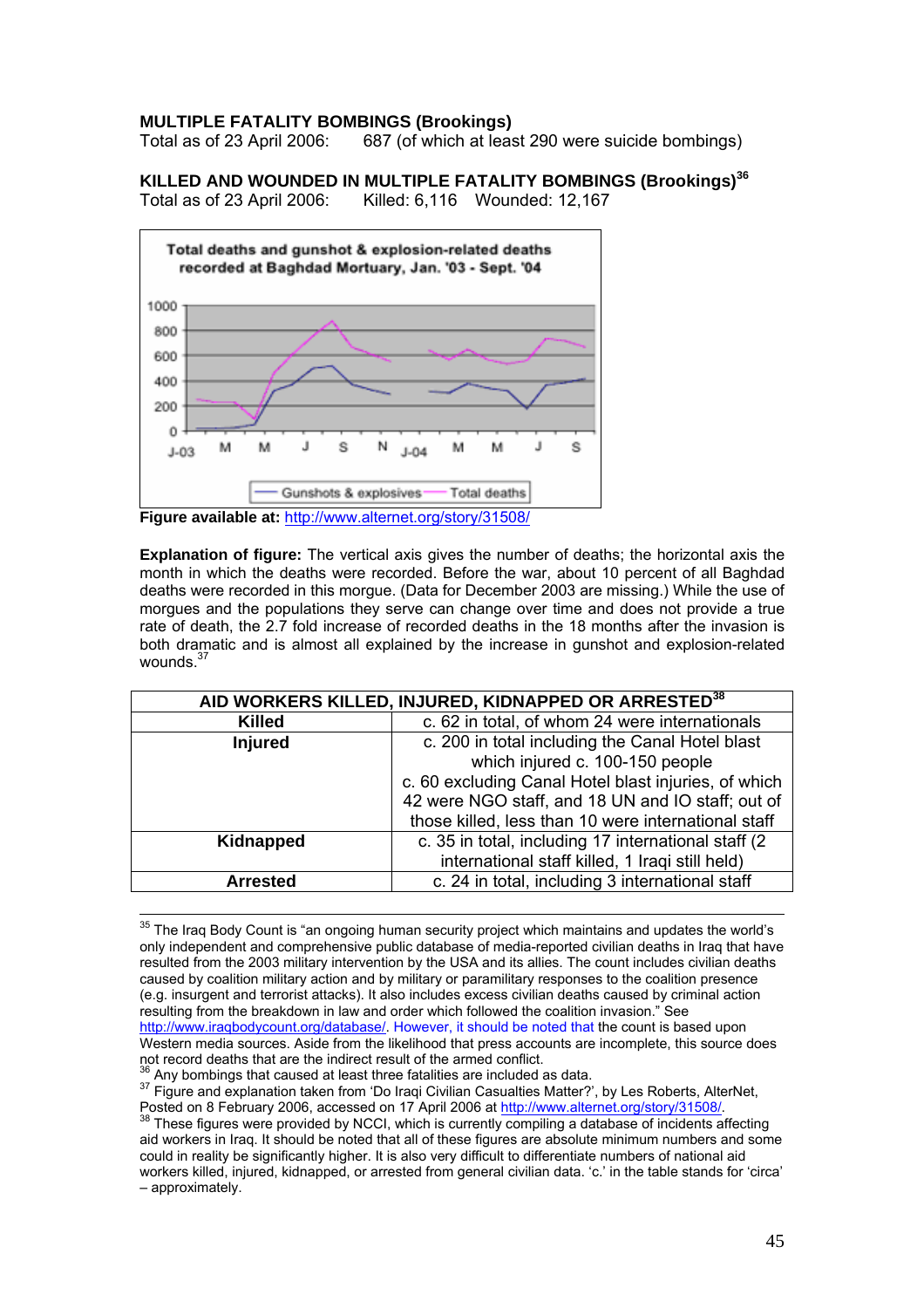#### **IRAQIS KIDNAPPED (Brookings)[39](#page-46-0)**

January 2004: 2 per day in Baghdad December 2004: 10 per day in Baghdad December 2005: Up to 30 per day nationwide March 2006: 30-40 per day nationwide

#### **FOREIGN NATIONALS KIDNAPPED IN IRAQ SINCE MAY 2003 (Brookings)**

Total through 23 April 2006: 280 Of these: 46 killed, 142 released, 3 escaped, 6 rescued, 83 unknown

#### **FOREIGN NATIONALS KIDNAPPED IN IRAQ SINCE MAY 2003 (Associated Press)[40](#page-46-1)**

Total through 30 March 2006: more than 250 Of these: at least 40 killed, 189 freed or escaped

#### **IRAQI PRISON POPULATION (Brookings)**

December 2005: 13,000 held by American troops plus an additional 12,000 held by Iraqi authorities; January 2006: 14,000 in US custody February 2006: 14,767 in US / Allied custody March 2006: 15,000 in US / Allied custody

#### **UN FIGURES AND FACTS ON THOSE CURRENTLY BEING DETAINED IN IRAQ[41](#page-46-2)**

- 14,222 held by coalition forces for 'urgent security reasons'
- 8,300 held by the justice ministry (which is the only Iraqi body that has the right to detain suspects for more than 72 hours)
- 6,000 held by the interior ministry
- 460 held by the defense ministry

#### **TOTAL INTERNATIONAL TROOP STRENGTH IN IRAQ (Brookings)**  March 2006: 153,000

### **NUMBER OF DAILY ATTACKS BY INSURGENTS (Brookings)**

| December 2003: | 19        |
|----------------|-----------|
| December 2004: | 52        |
| December 2005: | $75^{42}$ |

<span id="page-46-0"></span> $\overline{a}$  $39$  The numbers given here may be lower than the actual number of kidnappings as the Iraqi Police suggests that kidnappings are widely under-reported. The Iraqi Interior Ministry estimates that 5,000 Iraqis were kidnapped nationwide between December 2003 and late April 2005.<br><sup>40</sup> See 'A Look at Foreigners Taken Hostage in Iraq,' The Associated Press, 30 March 2006, available at <sup>40</sup> See 'A Look at Foreigners Taken Host

<span id="page-46-1"></span>[http://www.guardian.co.uk/worldlatest/story/0,,-5721463,00.html.](http://www.guardian.co.uk/worldlatest/story/0,,-5721463,00.html)<br><sup>41</sup> See 'UN says thousands illegally detained in Iraq,' 21 April 2006, Geneva (ANTARA News), available

<span id="page-46-2"></span>at uruknet.info <http://www.uruknet.info/?s1=1&p=22756&s2=22>.<br><sup>42</sup> A U.S. military report released on 23 January 2006 showed a 30 percent increase in insurgent attacks

<span id="page-46-3"></span>in 2005 compared to the previous year. "Iraq: Insurgent attacks rose in 2005 says, U.S. military report." UN Integrated Regional Information Network, 24 January 2006. Available at

[http://www.irinnews.org/report.asp?ReportID=51304&SelectRegion=Middle\\_East&SelectCountry=IRAQ](http://www.irinnews.org/report.asp?ReportID=51304&SelectRegion=Middle_East&SelectCountry=IRAQ).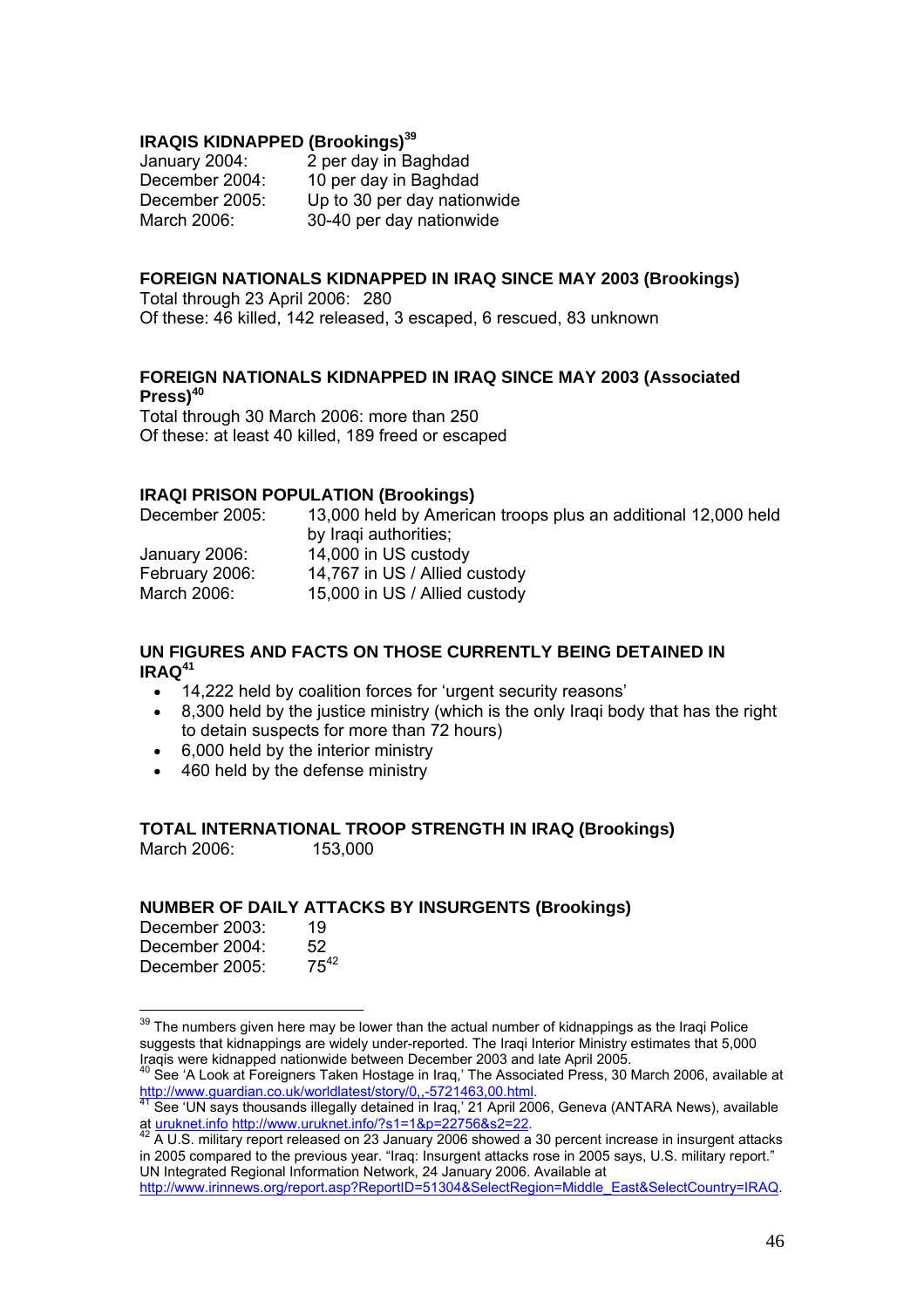Figures released by the **Iraq Body Count on 9 March 2006**, updated by statistics for the year 2005 from the main Baghdad morgue, show that the total number of civilians reported killed has risen year-on-year since 1 May 2003 (the date that President Bush announced "major combat operations have ended")<sup>43</sup>:

- 6,331 from 1st May 2003 to the first anniversary of the invasion, 19th March 2004 (324 days: Year 1)
- 11,312 from 20th March 2004 to 19th March 2005 (365 days: Year 2)
- 12,617 from 20th March 2005 to 1st March 2006 (346 days: Year 3)

In terms of average violent deaths per day this represents:

- 20 per day in Year 1
- 31 per day in Year 2 and
- 36 per day in Year 3

 $\overline{a}$ 

<span id="page-47-0"></span> $^{43}$  Source: Iraq Body Count Press Release 13, 9 March 2006, 'Iraq Death Toll in Third Year of Occupation is Highest Yet,' [http://www.iraqbodycount.org/press/pr13.php.](http://www.iraqbodycount.org/press/pr13.php) The IBC figure for Year 3 includes no deaths from March 2006, excludes the bulk of killings which followed the 22nd February bombing of a major Shia Muslim shrine in Samarra, and lacks Baghdad morgue data for January and February this year. If January and February 2006 are excluded as being clearly incomplete, then the daily death rate for the remaining part of Year 3 rises to 40 (11,480 deaths over 287 days = 40 per day). However even with incomplete data for the final months of Year 3, the number of civilians reported killed is already higher than for all of Year 2 (12,617 vs. 11,312).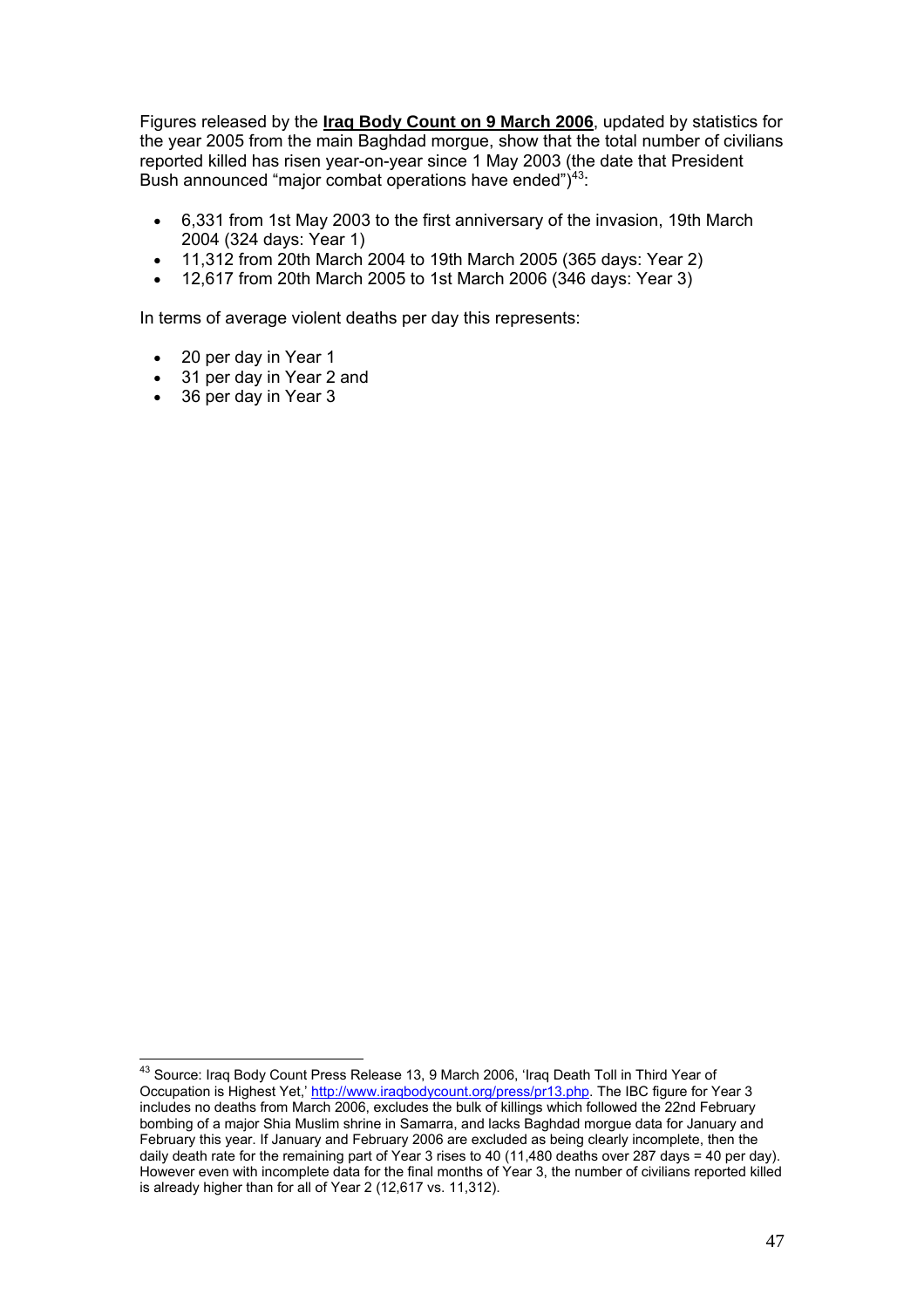#### **APPENDIX 3b Mapping of Violence**

<span id="page-48-0"></span>The majority of insurgent attacks are concentrated in 6 of Iraq's central governorates (Baghdad, Al Anbar, Salah al-Din, Ninewa, Diyala and Tameem), with a high number of incidents also occurring in the southern governorate of Basra.<sup>44</sup> Even though 80 percent of all attacks are directed towards Coalition Forces, 80 percent of all casualties are suffered by the Iraqi population.[45](#page-48-2) Counter-insurgency operations are also focused in the Centre of Iraq.[46](#page-48-3) More than 160 such operations have been undertaken to date. $47$  This concentration of attacks and operations corresponds broadly to the percentage of attacks and total number of attacks recorded in Iraq's 18 provinces over different time periods during 2004 and 2005 (see Figures and Table in this section).

However, it is important to note that the patterns of violence are changing in Iraq. Whereas, as these figures generally indicate, for the first three years after the invasion, violence and 'hotspots' could largely be mapped according to insurgency and counter-insurgency operations – and was in a sense 'controlled' in terms of military operations, and where these were conducted - violence is now becoming *primarily sectarian* in character.[48](#page-48-5) Militias are developing a rationale of their own, and this rationale is largely based on sectarian allegiances. This has critical implications when it comes to mapping violence as it broadens its potential and range: violence can now become widespread wherever there are mixed populations. Attacks and reprisal attacks can also be launched in areas where there is a predominance of one religious grouping and provoke reprisal attacks in other areas against different religious groups.

Patterns have been changing since late 2005 when political friction between Sunni and Shia populations rose even as U.S. troops began carrying out a long-term plan to decrease their street presence. Violence and killings accelerated particularly quickly in the aftermath of the bombing of the Shia Al-Askariya shrine in Samarra on 22 February 2006. General tensions are now extremely high. The events in Adhamiya, a Sunni northern district in Baghdad located in between two Shia areas, are a case in point. In April 2006, residents in this area took up arms to prevent the Iraqi security forces from the Interior ministry (alleged to have been accompanied by Shia militia) from entering the district. Local militias fought against each others' militias or security forces to protect 'their area', until a political solution was reached. The National Iraqi Guards reportedly concluded an agreement with the people of the quarter that guarantees that Ministry of Interior police commandos will be kept out of the district while attacks on army outposts will cease. The people of Adhamiya will

 $\overline{a}$ 

<span id="page-48-1"></span><sup>&</sup>lt;sup>44</sup> United States Government Accountability Office (GAO), Testimony Before the Subcommittee on National Security, Emerging Threats, and International Relations; Committee on Government Reform, House of Representatives, 'REBUILDING IRAQ Governance, Security, Reconstruction, and Financing Challenges,' 25 April 2006, GAO-06-697T, available at <http://www.gao.gov/new.items/d06697t.pdf>, p11.<br>
<sup>45</sup> Measuring Stability and Security in Iraq October 2005, Report to Congress In Accordance with

<span id="page-48-2"></span>Conference Report 109-72, Emergency Supplemental, available at<br>http://www.defenselink.mil/pubs/20051013 publication OSSRF.pdf.

<span id="page-48-3"></span>Counter-insurgency operations are primarily initiated by the MNF- I (counter-terrorism and military offensives are usually undertaken by the US Army), either alone, or alongside the ISF (consisting of national guards, units from the new Iraqi Army in addition to MOI commandos and counter-terrorism units).

<span id="page-48-4"></span><sup>&</sup>lt;sup>47</sup> See 'Iraq 'Pacification' Operations,'

[http://www.globalsecurity.org/military/ops/iraq\\_ongoing\\_mil\\_ops.htm](http://www.globalsecurity.org/military/ops/iraq_ongoing_mil_ops.htm), accessed 17 April 2006. N.B. The numbers of operations posted on this site are based on official figures given by the US – there are many more operations actually occurring.

<span id="page-48-5"></span> $\beta$  Certain insurgency operations have always been sectarian in character. However, the argument here is that, as a trend, sectarian violence is increasing.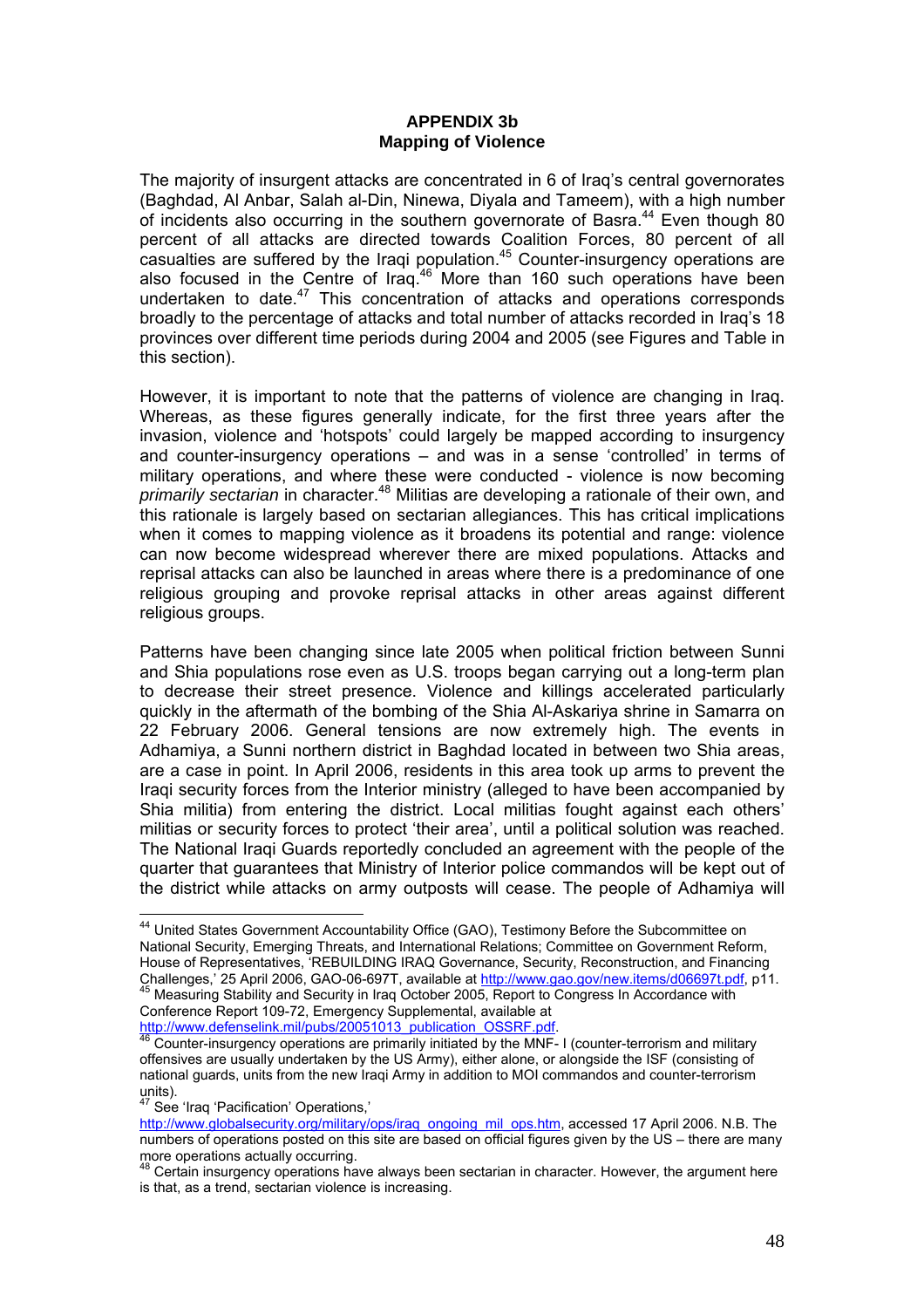protect their district.<sup>49</sup> Although this agreement appears to be holding, if such incidents increase, areas will be blocked and closed; access to vital supplies and the health care will become severely restricted and humanitarian needs will increase.

More than 1000 Iraqi civilians died violently in March, an increase from about 700 the previous month, according to military statistics. The US Government often cites the fact that little violence occurs in most of Iraq's 18 provinces.<sup>50</sup> However, those six or seven provinces where the majority of the killings and migrations take place are major population centres, generally mixed regions that include Baghdad, and contain much of the country's infrastructure - crucial factors in Iraq's prospects for stability.

#### **A snapshot of recent sectarian violenc[e51](#page-49-2)**

- 24 April: 25 Iraqis killed; 10 in a coordinated set of 7 car bombs in Baghdad that also wounded 80; Iraqi police discovered 32 bodies of recent recruits to the security forces at two sites in Baghdad and another in Mosul.
- 23 April: 27 Iraqis killed; car bomb aimed at a police patrol in Baghdad killed 3 and wounded at least 25 near the Ministry of Health; 4 killed in Mosul; 22 bodies killed execution-style discovered in Adhamiyah and Sink neighbourhoods of Baghdad, and in Fallujah.
- 22 April: 26 Iraqis killed; a mortar shell landed near the Ministry of Defense in Baghdad, killing 5.
- 21 April: 17 Iraqis killed, with major bombings in Mosul and Baghdad; 28 policemen killed or wounded.
- 19 April: [19 Iraqis killed](http://www.mg.co.za/articlepage.aspx?area=/breaking_news/breaking_news__international_news/&articleid=269617); some reports say that among the victims were two school teachers in a Shia district, who had their throats slit in front of their students.
- 17 April: 26 Iraqis killed during clashes in Adhamiyah and Ramadi and other violence around the country; 17 bodies discovered in Baghdad.
- 15 April: 9 Iraqis killed; two car bombs explode in Baghdad, one targeting police in a Shia area.
- 14 April: Bombs in two Sunni mosques in Baqubah kill 4 and wound 8.
- 13 April: At least 13 killed as car bomb explodes in a market in a mainly Shia district of northern Baghdad.
- 12 April: 25 Iraqis killed in bombing of busy market area near a Shia mosque in the town of Howaider, near Baghdad.
- 7 April: More than 90 Iraqis killed in triple suicide attack on Shia mosque in Baghdad.
- 2 April: US military says 1,313 Iraqi civilians died in sectarian violence in March.
- Discovery of victims of execution-style killings almost daily.

The increase in sectarian violence is spurring tens of thousands of Iraqis to flee from mixed Shia-Sunni areas and the rate at which displacement is occurring is increasing[.52](#page-49-3) Figures from the Ministry for Displacement and Migration show a doubling in the first two weeks of April 2006 of the number of Iraqis forced to move. Reports of people leaving their homes because of violence or intimidation, or simply

<span id="page-49-0"></span> $\overline{a}$ <sup>49</sup> See 'Street Battles in Adhamiya,' Zeyad, Healing Iraq, 20 April 2006, available at http://healingiraq.blogspot.com/archives/2006\_04\_01\_healingiraq\_archive.html#114548394546127456; ,Azzaman Newspaper قصف وزارتي الدفاع والداخلية ببغداد - العثور علي 22 جثة ف الأعظمي والفلوجة ومقتل 3 جنود أمريكيين ' Issue 2382, 24 April 2006 (Arabic), available at

<http://www.azzaman.com/azzaman/http/display.asp?fname=/azzaman/articles/2006/04/02-23/999.htm>.<br><sup>[50](http://www.azzaman.com/azzaman/http/display.asp?fname=/azzaman/articles/2006/04/02-23/999.htm)</sup> Iraqis flee mixed areas as civilian killings rise, Edward Wong and Kirk Semple, The New York Times,

<span id="page-49-2"></span><span id="page-49-1"></span><sup>3</sup> April 2006, available at [http://www.iht.com/articles/2006/04/02/news/outlook.php.](http://www.iht.com/articles/2006/04/02/news/outlook.php)<br>51 Examples have been taken from 'Informed Comment - Thoughts on the Middle East, History, and Religion,' Juan Cole, available at <http://www.juancole.com/>, and also BBC news reports available at [www.bbcnews.com.](http://www.bbcnews.com/) These examples are not intended to give a fully comprehensive overview of *all* incidents on the days in question, but just some reported examples.

<span id="page-49-3"></span>Iraqis flee mixed areas as civilian killings rise, Edward Wong and Kirk Semple, The New York Times, 3 April 2006, available at [http://www.iht.com/articles/2006/04/02/news/outlook.php.](http://www.iht.com/articles/2006/04/02/news/outlook.php)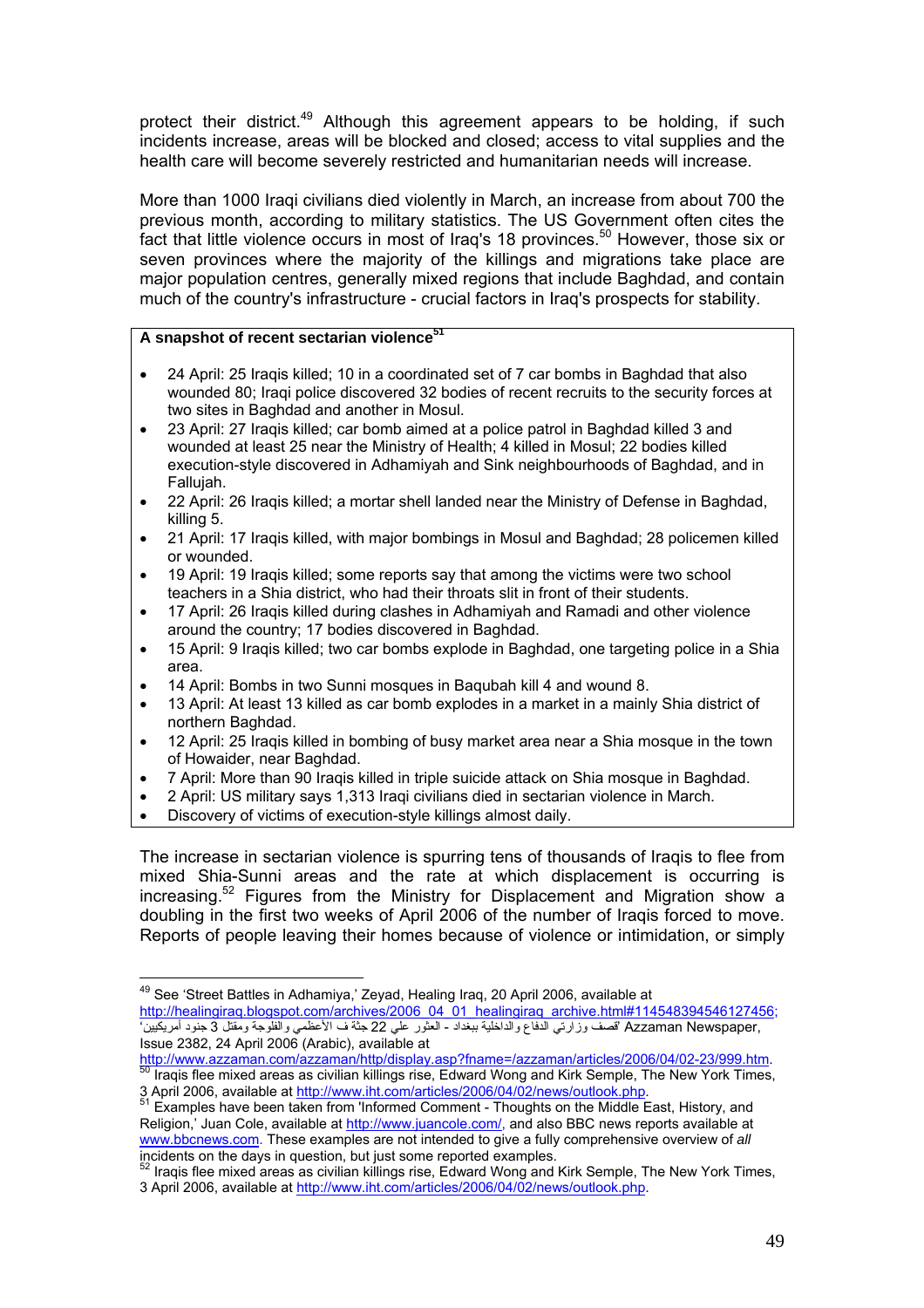because they no longer feel safe, are becoming more and more common.  **[53](#page-50-0)** Since 22 February 2006 IOM estimates that 6959 families, (41754 individuals) have been displaced. From 22 February until 12 April 2006, the MoDM estimates that 13764 families, (82584 individuals) have been displaced.<sup>54</sup> Much of this displacement is taking place in and around Baghdad where the violence has been worst, with many people moving in with relatives or friends. However, there are also significant movements elsewhere. Hundreds of Sunnis from the overwhelmingly Shia south, have been heading north - many going to Sunni areas in and around Fallujah, west of Baghdad.<sup>[55](#page-50-2)</sup>

Three further areas of tension should be noted. Long-simmering political disputes and power struggles between the Mahdi Army, led by cleric Moqtada al-Sadr, and the Badr Organization, the armed wing of Iraq's largest Shia political party (SCIRI) have manifested themselves in violence, particularly in the southern cities of Najaf, Basra, Nasiriyah, Karbala, Samawah, Diwaniyah and Amarah, as well as in neighbourhoods of Baghdad, and Bagubah, a mixed Sunni-Shia town north of Baghdad.<sup>56</sup> These two militia groups have also begun to establish themselves in another potential hotspot area – oil-rich Kirkuk – Iraq's third largest city and in effect the financial key to Kurdish independence.

According to recent reports, hundreds of Shia militiamen have deployed to Kirkuk vowing to fight any attempt to shift control over Kirkuk to the Kurdish-governed north. Kirkuk is widely considered the most likely flash-point for an Iraqi civil war. Interethnic tension between Kurds, Arabs and Turkmen continue to be fuelled by Kurdish aspirations for the city to be incorporated in to a Federal Kurdish autonomous region, also extending into Iran and Turkey. This is vehemently opposed by the Turkmen and Arab populations of the city and reflected in a significant increase in the number of hostile incidents within Kirkuk. During the rule of President Saddam Hussein, Arabs brought in from elsewhere in Iraq displaced thousands of Kurds. According to US estimates, since the 2003 invasion, as many as 300,000 Kurds have returned to the area, making them its largest ethnic community. Kurds also occupy most of the top provincial political and security jobs. Iraq's constitution calls for a referendum on the future of the region by the end of 2007, but many key details are in dispute, such as who will be permitted to vote. $57$ 

Finally, and very much connected to the issue of Kirkuk, are the regional tensions that concern the fate of Iraqi Kurdistan. Turkey has repeatedly announced that it is committed to the protection of the large Turkmen minority in Kirkuk and has threatened to intervene militarily if Kirkuk should be annexed to Iraqi Kurdistan or if Iraqi Kurdistan should declare independence. According to recent reports, Turkey

<span id="page-50-3"></span><span id="page-50-2"></span>[http://www.ncciraq.org/article.php3?id\\_article=616](http://www.ncciraq.org/article.php3?id_article=616).<br>
<sup>55</sup> Iraq unrest forces 65,000 to flee, by Andrew North, BBC News, Baghdad, 13 April 2006.<br>
<sup>56</sup> See, for example, 'Political Violence Surges in Iraq, Two-Day Toll Reach Deadline Missed,' Ellen Knickmeyer and Anthony Shadid, Washington Post, 26 August 2005, available at [http://www.washingtonpost.com/wp-dyn/content/article/2005/08/25/AR2005082500294\\_pf.html](http://www.washingtonpost.com/wp-dyn/content/article/2005/08/25/AR2005082500294_pf.html); 'Shiite power struggle simmers in Najaf - In Iraq's Shiite heartland, tensions remain high between Moqtada al Sadr and Iraq's ruling party SCIRI,' Jill Carroll, The Christian Science Monitor, 2 November 2005, available at <http://www.csmonitor.com/2005/1102/p07s01-woiq.html>.<br>
<sup>57</sup> 'Shiite Militias Move Into Oil-Rich Kirkuk, Even as Kurds Dig In - Control of Iraqi City Has Long Been

[http://www.washingtonpost.com/wp-dyn/content/article/2006/04/24/AR2006042401560.html?sub=AR;](http://www.washingtonpost.com/wp-dyn/content/article/2006/04/24/AR2006042401560.html?sub=AR) 'Iraq: Allaying Turkey's Fears Over Kurdish Ambitions,' Middle East Report N°35, 26 January 2005, available at <http://www.crisisgroup.org/home/index.cfm?l=1&id=3241>.

<span id="page-50-0"></span> $\overline{a}$  $^{53}$  Iraq unrest forces 65,000 to flee, by Andrew North, BBC News, Baghdad, 13 April 2006, available at [http://news.bbc.co.uk/1/hi/world/middle\\_east/4905770.stm](http://news.bbc.co.uk/1/hi/world/middle_east/4905770.stm).<br>
<sup>54</sup> See International Organization for Migration, 'Displacement Due to Recent Violence', Iraq, 19 April

<span id="page-50-1"></span><sup>2006,</sup> IOM Iraq IDP Program, for both sets of figures. Available at

<span id="page-50-4"></span>in Dispute,' Jonathan Finer, Washington Post, 25 April 2006, available at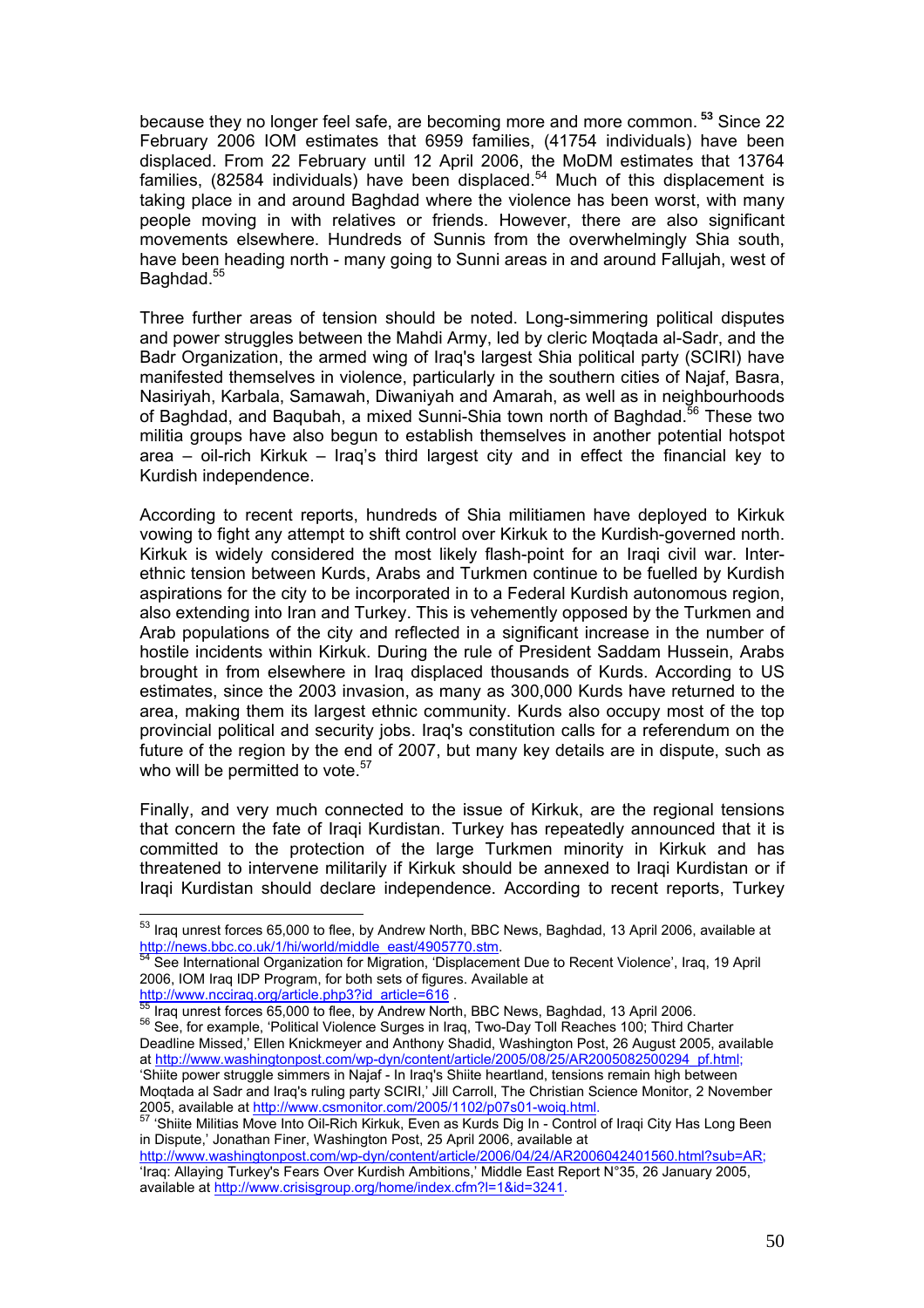has increased its troop presence in Kurdish dominated Southeastern Turkey by 40,000—bringing the total number of troops to 290,000. Turkish concerns about an independent Kurdistan have been echoed by Iran and Syria. All three countries have Kurdish minorities with varying degrees of separatist aspirations.<sup>[58](#page-51-0)</sup>



**Total Attacks by Province: 29 August 2005 – 16 September 2005[59](#page-51-1)**



**Figure available at: [www.brookings.edu/iraqindex](http://www.brookings.edu/iraqindex)**

 $\overline{a}$ 

<http://www.globalresearch.ca/index.php?context=viewArticle&code=STA20060422&articleId=2319>; 'Turkey and Iraq: The Perils (and Prospects) of Proximity,' Henri J. Barkey, United States Institute for Peace, July 2005, Special Report No. 141, available at<br>
http://www.usip.org/pubs/specialreports/sr141.html.<br>
<sup>59</sup> Toble takes from the Rue the Rue to the Rue to the Rue to the Rue to the Rue the

<span id="page-51-0"></span><sup>&</sup>lt;sup>58</sup> See, for example, 'Kirkuk: Between Kurdish Separatism and Iraqi Federalism,' Nimrod Raphaeli, Middle East Media Research Institute, 31 March 2005, available at

[http://www.globalpolicy.org/security/issues/iraq/election/2005/0331kirkuk.htm;](http://www.globalpolicy.org/security/issues/iraq/election/2005/0331kirkuk.htm) 'Strike Iran, Watch Pakistan and Turkey Fall - What are the consequences of such an action?', John Stanton, 22 April 2006, available at

<span id="page-51-1"></span>Table taken from the Brookings Institution 'Iraq Index: Tracking Variables of Reconstruction and Security in Post-Saddam Iraq,' 24 April 2006, available at [www.brookings.edu/iraqindex.](http://www.brookings.edu/iraqindex) Source given in report: Measuring Stability and Security in Iraq October 2005, Report to Congress In Accordance with Conference Report 109-72, Emergency Supplemental Appropriations Act, 2005, page 21, information from MNC-1.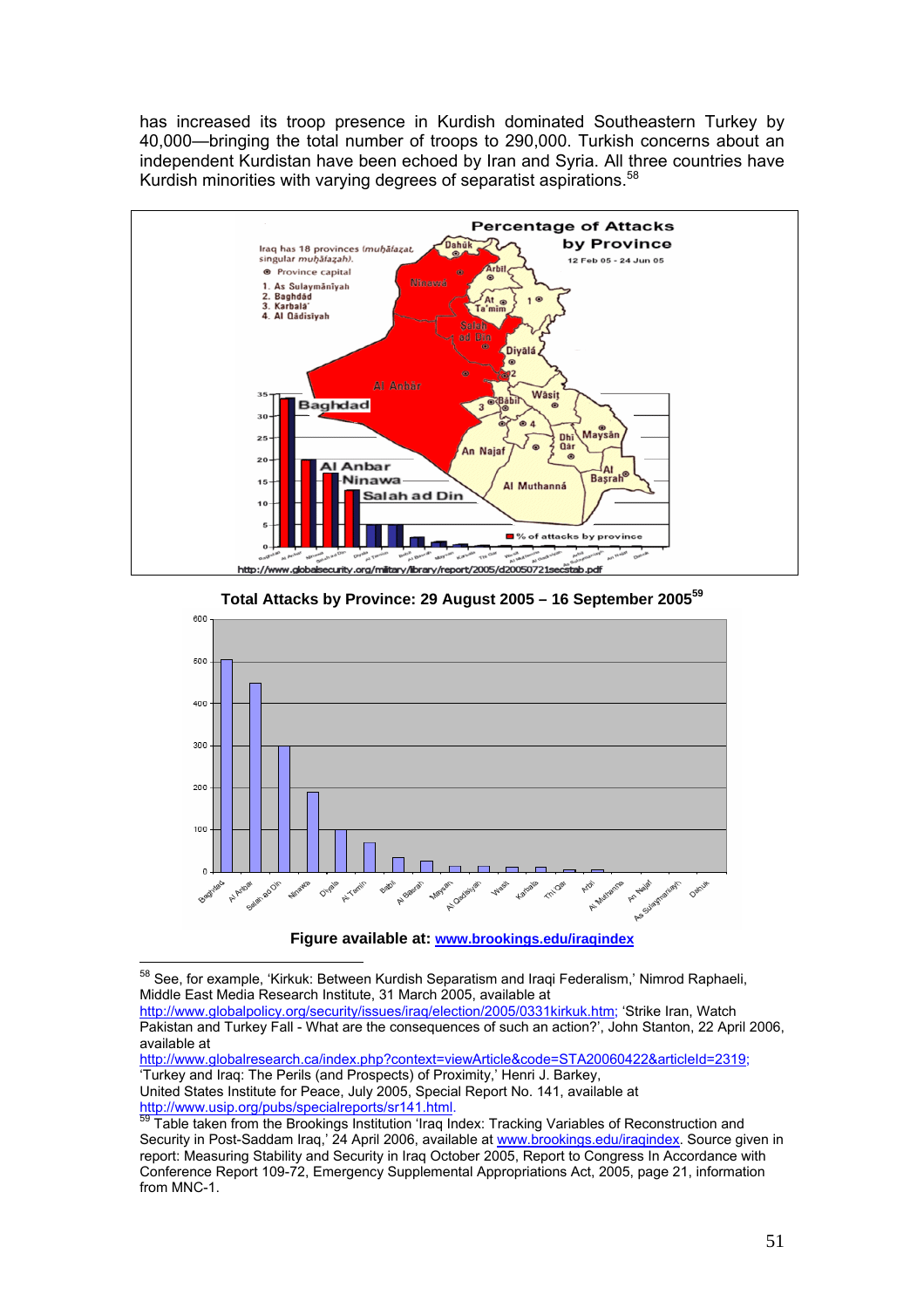| POLICE AND CIVILIAN DEATHS BY REGION <sup>60</sup> |                      |                        |
|----------------------------------------------------|----------------------|------------------------|
| <b>Region</b>                                      | <b>Police Deaths</b> | <b>Civilian Deaths</b> |
| Baghdad                                            | 527                  | 20,125                 |
| Anbar                                              | 185                  | 2,363                  |
| Basra                                              | 40                   | 1,640                  |
| Babil                                              | 136                  | 1,399                  |
| Nineveh                                            | 166                  | 1,355                  |
| Diyala                                             | 276                  | 1,217                  |
| Salah ad Din                                       | 172                  | 1,193                  |
| Karbala                                            | 21                   | 982                    |
| Dhiqar                                             | 8                    | 974                    |
| Najaf                                              | 26                   | 749                    |
| Tamim                                              | 126                  | 716                    |
| Wasit                                              | 12                   | 433                    |
| Irbil                                              | 60                   | 140                    |
| Muthanna                                           | $\overline{2}$       | 121                    |
| Sulaimaniya                                        | 4                    | 85                     |
| Qadisiya                                           |                      | 68                     |
| Misan                                              | 10                   | 31                     |
| Dahuk                                              |                      | 3                      |
| <b>Unknown Location</b>                            | 141                  | 67                     |
| <b>TOTAL</b>                                       | 1,914                | 33,661                 |

#### **Crude mortality per 1000 people per year, by Governorate, before and after the invasion[61](#page-52-1) Figure available at: [http://image.thelancet.com/extras/04art10342web.pdf.](http://image.thelancet.com/extras/04art10342web.pdf)**



<span id="page-52-0"></span> $^{60}$  Table taken from the Brookings Institution 'Iraq Index: Tracking Variables of Reconstruction and Security in Post-Saddam Iraq,' 24 April 2006, available at [www.brookings.edu/iraqindex.](http://www.brookings.edu/iraqindex) This chart includes deaths from the start of the war until January 1, 2006, as reported by Iraq Body Count, cited in

 $\overline{a}$ 

<span id="page-52-1"></span><sup>&</sup>quot;Iraq Body Count: War Dead Figures," *BBC News Online*, March 20, 2006.<br><sup>61</sup> Bar graphs represent number of deaths per 1000 person-years. Governorate rates are on a scale of 15 deaths per 1000 person-years, except for Anbar governorate, where deaths were more than ten times higher. This map appeared in The Lancet Study: 'Mortality before and after the 2003 invasion of Iraq: cluster sample survey', 29 October 2004, [http://image.thelancet.com/extras/04art10342web.pdf,](http://image.thelancet.com/extras/04art10342web.pdf) (© Oxford Cartographers 2004).